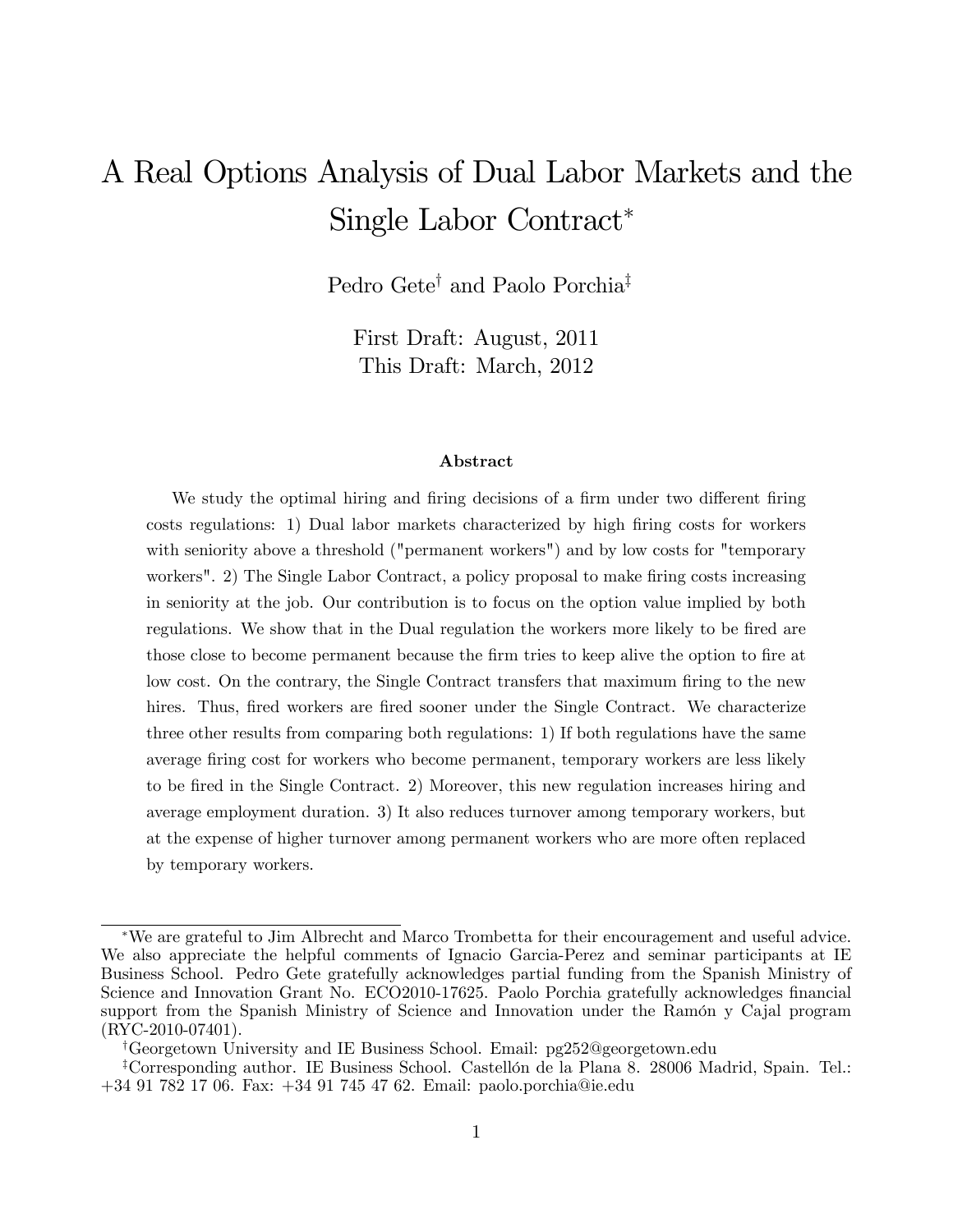# 1 Introduction

With aggregate unemployment rates reaching double digits in many countries, labor market reforms are at the center of the economic policy debate. This is especially the case in southern European countries characterized by "dual labor markets". A concept that describes labor regulations with two main types of contracts: on one side, permanent contracts protected with high firing costs; on the other side, temporary contracts with low firing costs that must be upgraded to permanent when worker's seniority at the job reaches a certain threshold.<sup>1</sup> These countries are among those with higher youth unemployment rates (in 2010 about 25% in France and Italy, more than 40% in Spain), and at least half of their young workers have a temporary contract (Scarpetta et al. 2010).

Among the different policy proposals, one seems especially popular: unifying the Dual Labor regulations into a Single Contract that would have firing costs increasing in seniority at the job.<sup>2</sup> For example, Nicolas Sarkozy endorsed the idea during the French 2007 presidential election (Cheron 2007); in Spain it is in the electoral program of one of the major political parties (Expansion 2011); in Portugal implementing a version of it was imposed by the EU in the 2011 rescue package (Bentolila 2011).

In this paper we compare the Single Contract and the Dual Labor regulations in a model that explicitly takes into account the option value implied by the different firing cost regulations. Under both regulations, to fire before a certain seniority threshold  $T$  is similar to an American option that gives the right of firing at low costs.<sup>3</sup> We show how each regulation affects the value of this option and what are the consequences of these differences. This is the main contribution of the paper.

In the model there is a firm which can be either active or idle. Active firms employ a worker and make stochastic profits which can be positive or negative. They can fire their worker at any time and become idle by paying a firing cost.<sup>4</sup> If the firm is idle it does not employ any worker and its profits are zero. An idle firm can hire a worker by paying a hiring cost and become active (we assume no matching frictions and perfectly elastic labor supply, i.e. "workers are waiting at the gate").

<sup>&</sup>lt;sup>1</sup>For example, before the 2010 reforms, in Spain firing costs for temporary contracts (job seniority smaller than 3 years) were the wage amount of 8 days of work per year of job seniority. Meanwhile for permanent contracts the costs were the wage amount of 45 days per year of job seniority. The 2010 reform reduced the firing costs to 12 for temporary workers and to 33 days for permanent.

<sup>&</sup>lt;sup>2</sup>There are several proposals of Single Contract that differ in their details but share this common element: Blanchard and Tirole (2003) and Cahuc and Kramarz (2004) for France, Boeri and Garibaldi (2007) and Ichino et al. (2009) for Italy, and a manifesto signed by 100 academic economists (Andrés et al. 2009) for Spain.

<sup>&</sup>lt;sup>3</sup>An American put option is a financial contract in which the buyer of the option has the right, but not the obligation, to sell an agreed Önancial instrument, to the seller of the option at any time during the life of the option for a certain price.

<sup>&</sup>lt;sup>4</sup>We do not consider fixed term contracts that imply zero firing cost at the expiration of the contract.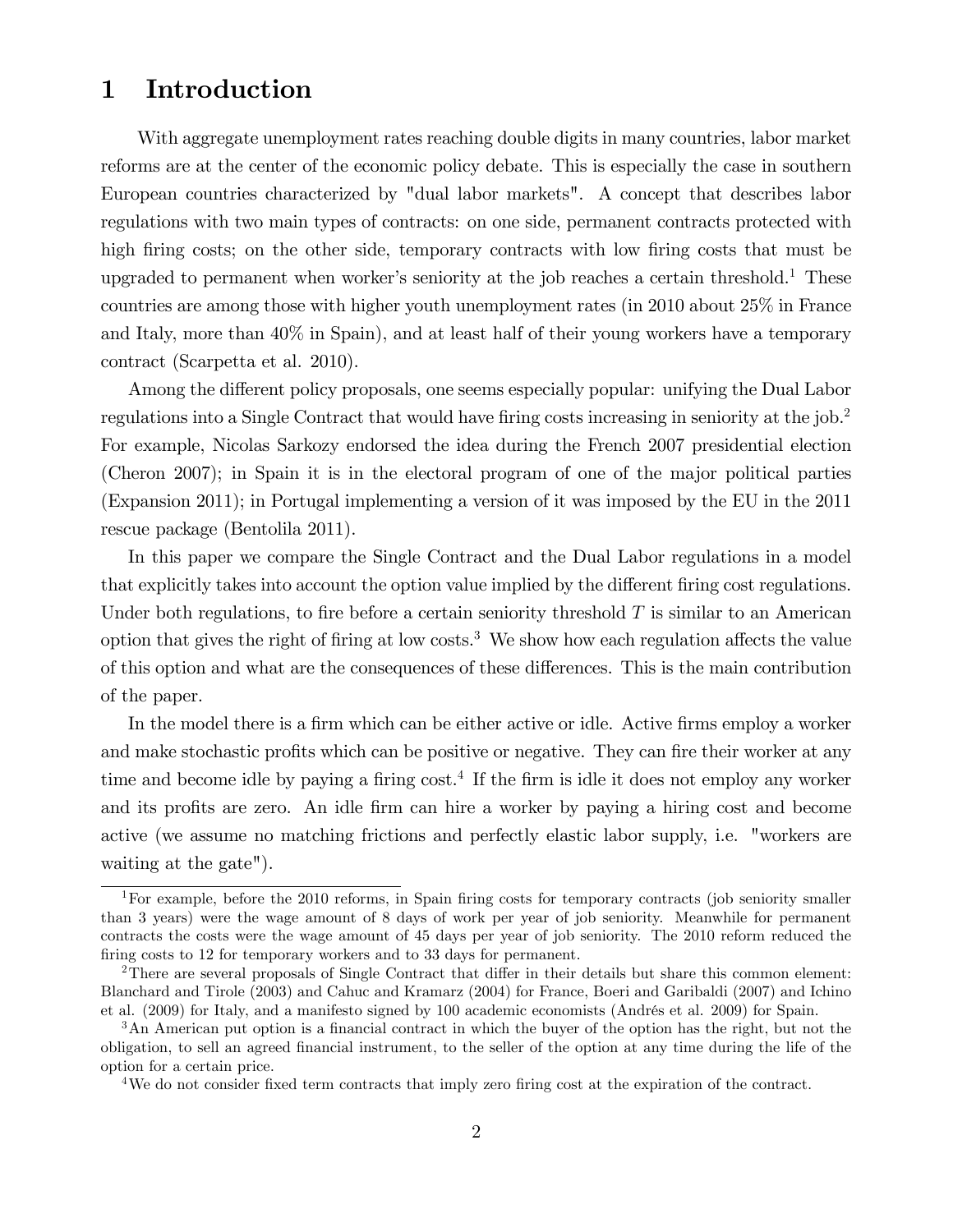We model the Dual regulation assuming that the firing cost is a constant if firing happens before worker's seniority reaches a threshold  $T$ , and a higher constant if firing happens after  $T$ . For the Single Contract we assume that firing costs start at some positive level and continuously increase with worker's seniority until seniority reaches  $T$ . After this threshold the firing cost is the same constant level than for permanent workers in the Dual Labor.

We show that the optimal firing rule is not only a function of worker's productivity, but also of both the time to expiration of the option of Öring at low cost, and of the cost of exercising it. Firms with permanent workers do not have that option, thus their firing behavior only depends on the productivity of the worker. The Dual regulation and the Single Contract differ on the timing of the costs of exercising the option, what changes radically the firm's behavior.

In the Dual regulation the workers more likely to be fired are those close to become permanent because the firm tries to keep alive the option to fire at low cost. On the contrary, in the Single Contract the option does not have much value for those workers because their firing costs are close to those of permanent workers. In the Single Contract the maximum firing happens with new hires because firms anticipate that the option loses value as worker's seniority increases. Thus, fired workers are fired sooner under the Single Contract.

We also show that if the regulations share the same average firing cost at  $T$ , and the same protection for permanent workers, then the Single Contract increases hiring and reduces turnover among temporary workers, but at the expense of higher turnover among permanent workers who are more often replaced by temporary workers. These results happen because for any duration strictly shorter than  $T$  the Single Contract has lower average and cumulative firing costs. Thus, higher incentives to both hiring and firing. Overall, the Single Contract generates a higher average time employed.<sup>5</sup>

We did comparative statics on the main parameters of the model to check the robustness of the previous results, and to assess the sensitivity of the two regulations. We noticed that when firms become more impatient (higher discount factor) the Single Contract generates more firing of temporary workers than the Dual because the anticipation of future costs plays a higher role in the Single Contract. And for high levels of risk aversion the Single Contract provides less incentives to fire, especially transitory workers.

Our paper is related to two literatures:

1) The paper uses techniques from the literature of investment under uncertainty (Dixit and Pindyck 1994 is an early survey, Cetin and Zapatero 2010, Hugonnier and Morellec 2007 or Miao and Wang 2007, are, among others, recent examples). Bertola and Bentolila (1990) is closely related. They also study a continuous time partial equilibrium labor demand model. However, their Öring and hiring costs are linear and do not imply any option value.

 $5$ Our results are qualitative. Our model is too stylized for a full quantitative analysis.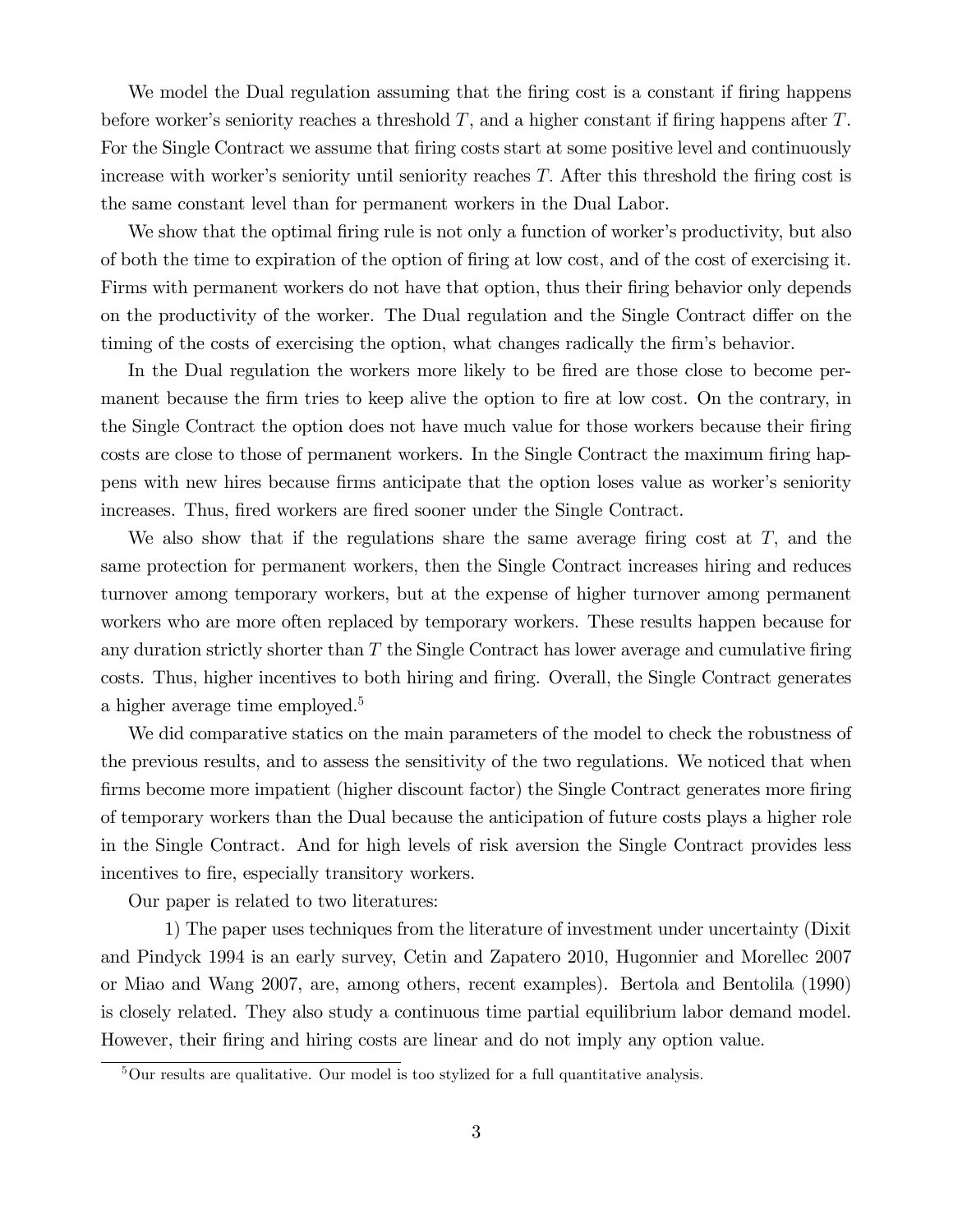2) By the questions studied, our paper complements the search and matching literature that has studied Dual Labor markets (for example, Bentolila et al. 2010, Cahuc and Postel-Vinay 2002, Costain et al. 2011, Dolado et al. 2007 or Sala et al. 2010). And we contribute to the small but growing literature on the Single Contract (Costain et al. 2011, Garcia-Perez 2009, Garcia-Perez and Osuna 2011). Our value added is to focus on the option value implicit in the Öring regulations. To the best of our knowledge, nobody in the literature has done this. We believe this is relevant because when the option value is taken into account the firing rule is no longer a constant productivity level because the Örm tries to keep alive the option to Öre at low cost.

We borrow our solution technique from Carr (1998), who used it to price American put options with Önite maturity in a continuous time model with Brownian motions. The idea is to convert the problem into one of an infinite-maturity option with a stochastic termination time. In an online appendix we show that our results hold in a discrete time model solved via value function iteration.

The paper proceeds as follows. Sections 2 describes the model and Section 3 the solution method. Section 4 discusses the results. Section 5 performs comparative statics. Section 6 concludes. Proofs and details of the solution method are in an online Appendix.

### 2 Model

We analyze an infinitely-lived firm in a continuous-time setting. The firm can be in any of two states: 1) It can be active, employing a worker and receiving a stochastic stream of profits net of wage costs  $y_t$ ; or 2) it can be idle, have no employee and receive zero net profits. Profits can take either positive or negative values as they evolve as an arithmetic Brownian motion:

$$
dy_t = \mu \, dt + \sigma \, dB_t \tag{1}
$$

where  $\mu$  is the expected profit growth (in levels) and  $\sigma$  is the profit growth volatility. Both  $\mu$ and  $\sigma$  are constant.

An active firm can fire the worker at any time but it must pay a firing cost  $q(\tau)$  that depends on how long the worker has been employed in the firm  $(\tau)$ . We focus on two cost functions:

 $i)$  The Dual Labor market, where the cost of firing a worker is a step function with two levels: if the fired worker has seniority smaller than a threshold  $\overline{T}$  then the firm has to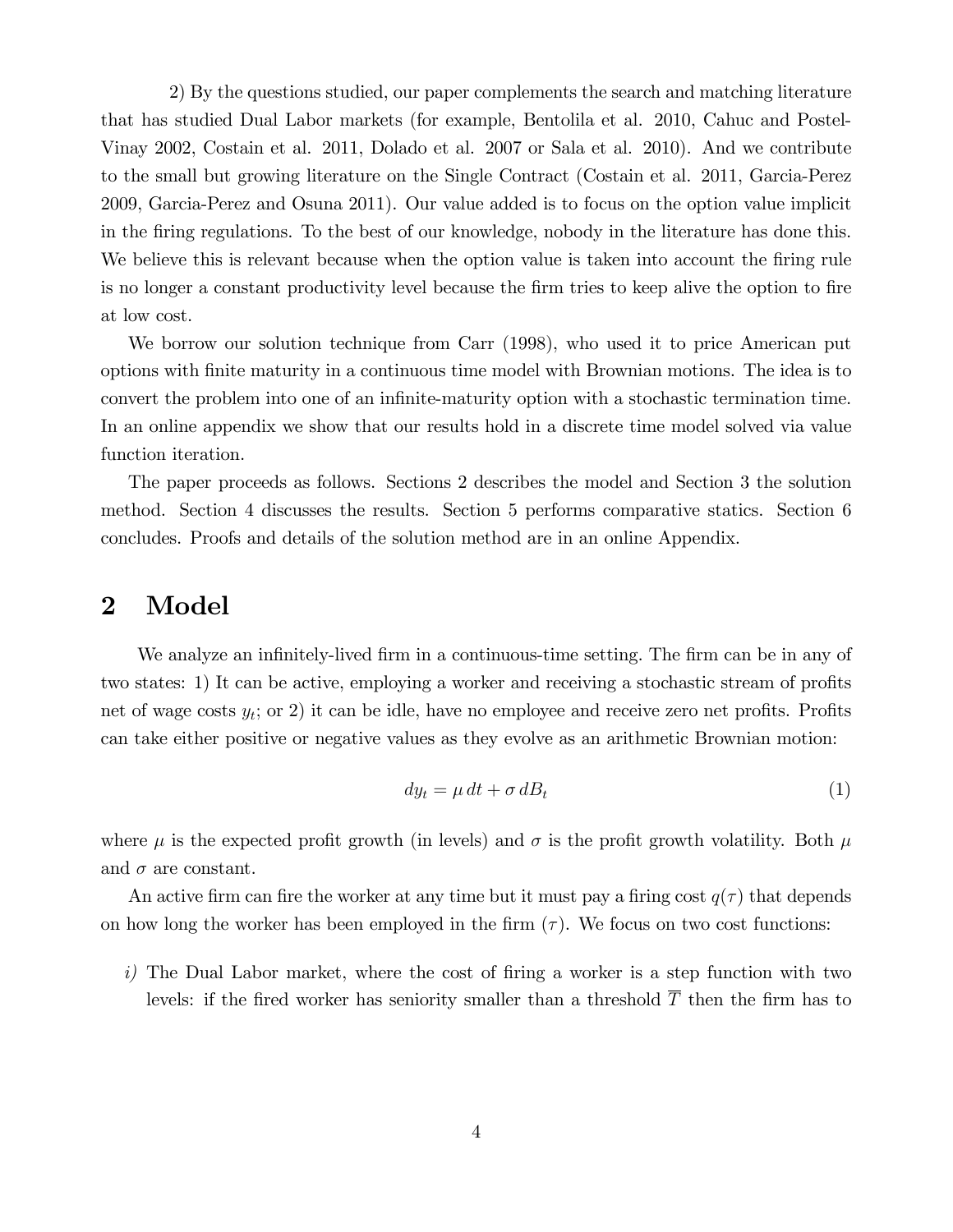pay cost  $\underline{q}$ . If the worker has seniority larger than  $\overline{T}$  then the firing cost is higher  $(\overline{q})$ 

$$
q(\tau_t) = q^D(\tau_t) = \begin{cases} \overline{q} & \text{if } \tau_t \geq \overline{T} \\ \underline{q} & \text{if } \tau_t < \overline{T} \end{cases} \text{ with } \overline{q} > \underline{q} > 0 \tag{2}
$$

ii) The Single Contract, where firing costs start at some positive level  $(q_0)$  and increase linearly with slope  $\mu_q$  as the worker remains employed. Once seniority attains a threshold  $T<sub>S</sub>$  the firing cost becomes constant

$$
q(\tau_t) = \begin{cases} q^S(\tau_t) = q_0 + \mu_q \tau_t & \text{if } \tau_t \le T_S \\ \overline{q}^S = q_0 + \mu_q T_S & \text{if } \tau_t > T_S \end{cases}
$$
\n
$$
\mu_q > 0, q_0 > 0
$$
\n
$$
(3)
$$

If the firm fires its worker it switches to the idle state where net profits are zero. Idle firms monitor potential profits  $(y_t)$  and can hire a worker at any time by paying a hiring cost  $(c)$ . If they do so they start producing at the next instant. Thus, the first profit received by an idle firm that hires a worker at t is  $y_{t+\varepsilon}$ , for infinitesimal  $\varepsilon$ .

We assume that the firm has subjective discount rate  $\delta$  and it is risk averse. We follow the recent financial literature on firm's capital structure (Bhamra et al. 2010 or Chen 2010, among others) and assume an exogenous stochastic discount factor unaffected by the firm's firing/hiring policy. The firm maximizes its value by discounting cash-flows with the stochastic discount factor implied by CARA utility over potential profits:

$$
u(y_t) = -\frac{1}{\gamma} \exp(-\gamma y_t), \qquad (4)
$$

where  $\gamma$  is the coefficient of absolute risk aversion. This is equivalent to the problem of a risk-neutral firm whose discount rate is

$$
r = \delta + \mu \gamma - \sigma^2 \frac{\gamma^2}{2} \tag{5}
$$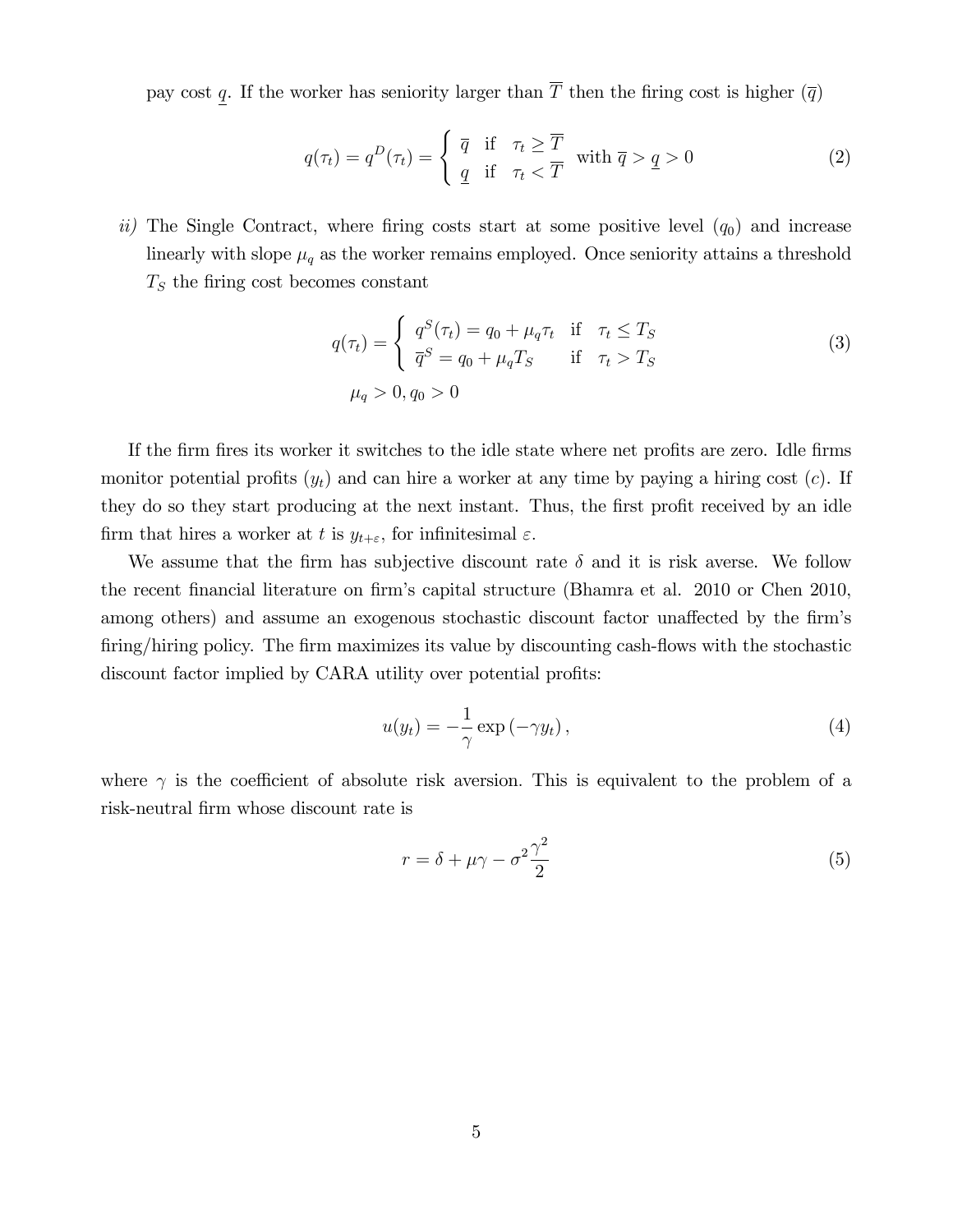and whose risk-adjusted expected profit variation is<sup>6</sup>

$$
\mu^* = \mu - \gamma \sigma^2. \tag{6}
$$

Since the firm can decide at each time whether to fire or not, profits before firing and hiring costs  $(\pi_t)$  can be written as

$$
\pi_t = I_t y_t \tag{7}
$$

where  $I_t$  is an indicator function that takes the value one if the firm has a worker at time t, and zero otherwise. Firing means  $dI_t = -1$ , while hiring implies  $dI_t = 1$ . Thus  $\pi_t$  evolves as:

$$
d\pi_t = I_t[\mu dt + \sigma dB_t] + y_t dI_t \tag{8}
$$

The firm's problem is to decide the optimal times at which to hire (if the firm is idle) or to fire (if it is active) to maximize its expectation of cumulative discounted cash-flows. We denote by  $\eta_i$  the time at which the firm takes those decisions.<sup>7</sup> And use the indicator function  $I_{\eta_i}$  that takes the value one when the firing/hiring decision is taken. Then, the problem of the firm under the risk neutral measure is

$$
V = \max_{\eta_i} E \left[ \int_0^\infty e^{-rt} \pi_t dt \right] - \sum_{i=1}^\infty E \left[ e^{-r \eta_i} I_{\eta_i} q(\tau_{\eta_i}) + (1 - I_{\eta_i}) c \right]
$$
  
s.t.  $d\pi_t = I_t[\mu^* dt + \sigma dB_t] + y_t dI_t$   
s.t.  $dy_t = \mu^* dt + \sigma dB_t$   
s.t.  $q(\tau_t) = \begin{cases} \text{as in (3) for the Single Contract} \\ \text{as in (2) for the Dual Labor market} \end{cases}$ 

<sup>6</sup>These parameters are obtained by decomposing the stochastic discount factor

$$
e^{-\delta t} \frac{u'(y_t)}{u'(y_0)} = e^{-\delta t - \gamma(y_t - y_0)} = e^{-\delta t - \gamma(\mu t + \sigma B_t)} = Z_{0,t} H_{0,t}
$$

into the time discount factor  $Z_{0,t} = e^{-r^*t}$ , with  $r^* = \delta + \mu \gamma - \frac{1}{2} \gamma^2 \sigma^2$ , and the risk-neutral density process  $H_{0,t} = e^{-\frac{1}{2}\kappa^2 t - \kappa B_t}$ , with market price of risk  $\kappa = \gamma \sigma$ . The Radon-Nikodym theorem and the Girsanov theorem imply that

$$
E\left[\int_0^\infty Z_{0,t}H_{0,t}\pi_t dt\right] = E^*\left[\int_0^\infty Z_{0,t}\pi_t dt\right]
$$

where  $E^*$  denotes expectation with respect to the probability measure under which  $B_t^* = B_t + \kappa t$  is a standard Brownian motion (the risk-neutral probability measure). Substituting  $B_t = B_t^* - \kappa t$  into the dynamics of profits  $\pi_t$  and  $y_t$ , we obtain the risk-neutral firm's value.

<sup>7</sup>Thus  $i = 1, \ldots, \infty$ . If the firm starts in the idle state, the firm is hiring when i is odd, and it is firing when  $i$  is even.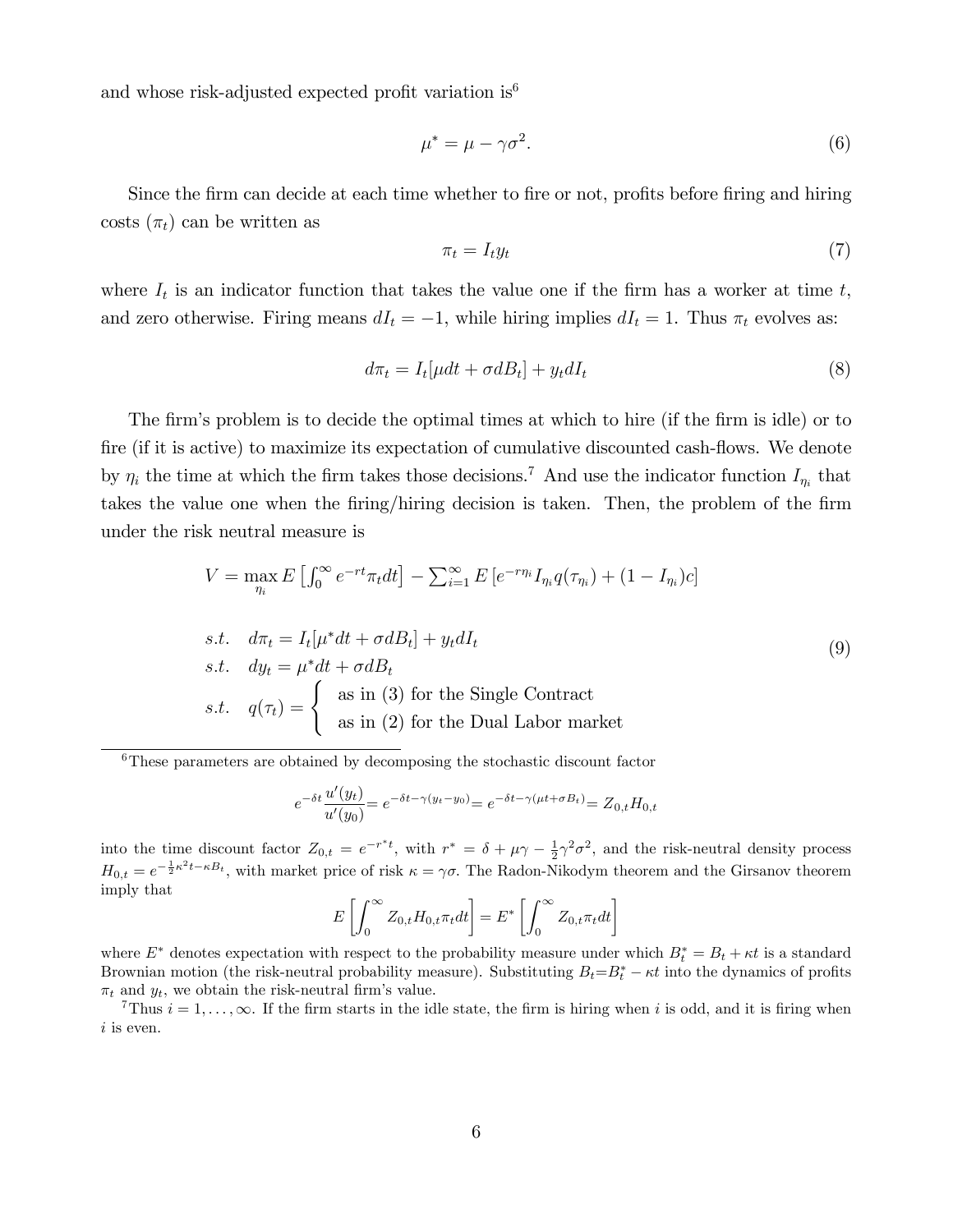### 3 Solving the model

Both cost functions  $(2)$  and  $(3)$  imply that the value of the firm's option to fire depends on time, because firing is cheaper if it is done before the employment reaches  $\overline{T}$  or  $T_S$ . To capture this feature of the option value we will solve the model using a randomizing approximation method proposed by Carr (1998) to price American put options with Önite maturity. The idea is to convert the problem into one of an infinite-maturity option with a stochastic termination time.

To describe the method let's assume that  $\overline{T} = T_S$  and denote it by  $T_S$ . Carr (1998) method partitions the employment time threshold  $T<sub>S</sub>$  into n subintervals and it assumes that  $T<sub>S</sub>$  is not a deterministic time but a stochastic time denoted by  $\tilde{T}$ . The random variable  $\tilde{T}$  has mean  $T_S$ ; and variance  $Var\left(\tilde{T}\right)$  that converges to zero as  $n \to \infty$ . Thus, the deterministic case can be approximated with any accuracy by the stochastic case by increasing  $n$ .

We assume that the employment time  $(\tau)$  starts in the first time interval and switches randomly to the next one when it receives a shock distributed as a continuous time Poisson process with hazard rate  $n/T_S$ . Thus, the average time expected in the first interval is  $\frac{T_S}{n}$  and the variance  $\left(\frac{T_S}{n}\right)$  $\left(\frac{r_S}{n}\right)^2$ . The shocks at different intervals are *i.i.d.* Thus, the average time to have received *n* shocks is  $E(\tilde{T}) = T_S$ , and the variance  $Var(\tilde{T})$  is  $\frac{(T_S)^2}{n}$  $\frac{s}{n}$ , which converges to zero as  $n \to \infty.$ 

We denote by  $u$  a state variable that captures how many shocks have happened, or, in other words, in which interval is the employment time. We can write the firing cost  $q(\tau, u)$  as a function of u since  $q(\tau, u)$  gets into the flat shape of  $\tau_t > T_S$  only after n shocks.

There are  $n+1$  intervals (the first n before  $T<sub>S</sub>$ , plus the one after  $T<sub>S</sub>$  at which firing costs are constant). Thus, for example, if  $n = 2$  then  $u = 0, 1$  or 2. The variable  $u_t$  changes over time depending on the shocks, it evolves as a continuous-time markov chain with intensity  $\frac{n}{T_S}$ . For example, when  $n = 2$  its intensity matrix is

$$
\begin{bmatrix}\n-\frac{2}{T_S} & \frac{2}{T_S} & 0 \\
0 & -\frac{2}{T_S} & \frac{2}{T_S} \\
0 & 0 & 0\n\end{bmatrix}
$$

with the third state being an absorbing state.

We denote by  $V(I_t = 1, y_t, q_t, u_t)$  the value function of a firm employing a worker  $(I_t = 1)$ , receiving profits  $y_t$ , facing firing cost function  $q_t$  which depends on the employment duration, and on interval  $u_t$ . This firm must decide an optimal time  $\eta$  to fire. This optimal time can be infinite. If it fires, the firm will get the discounted continuation value of an idle firm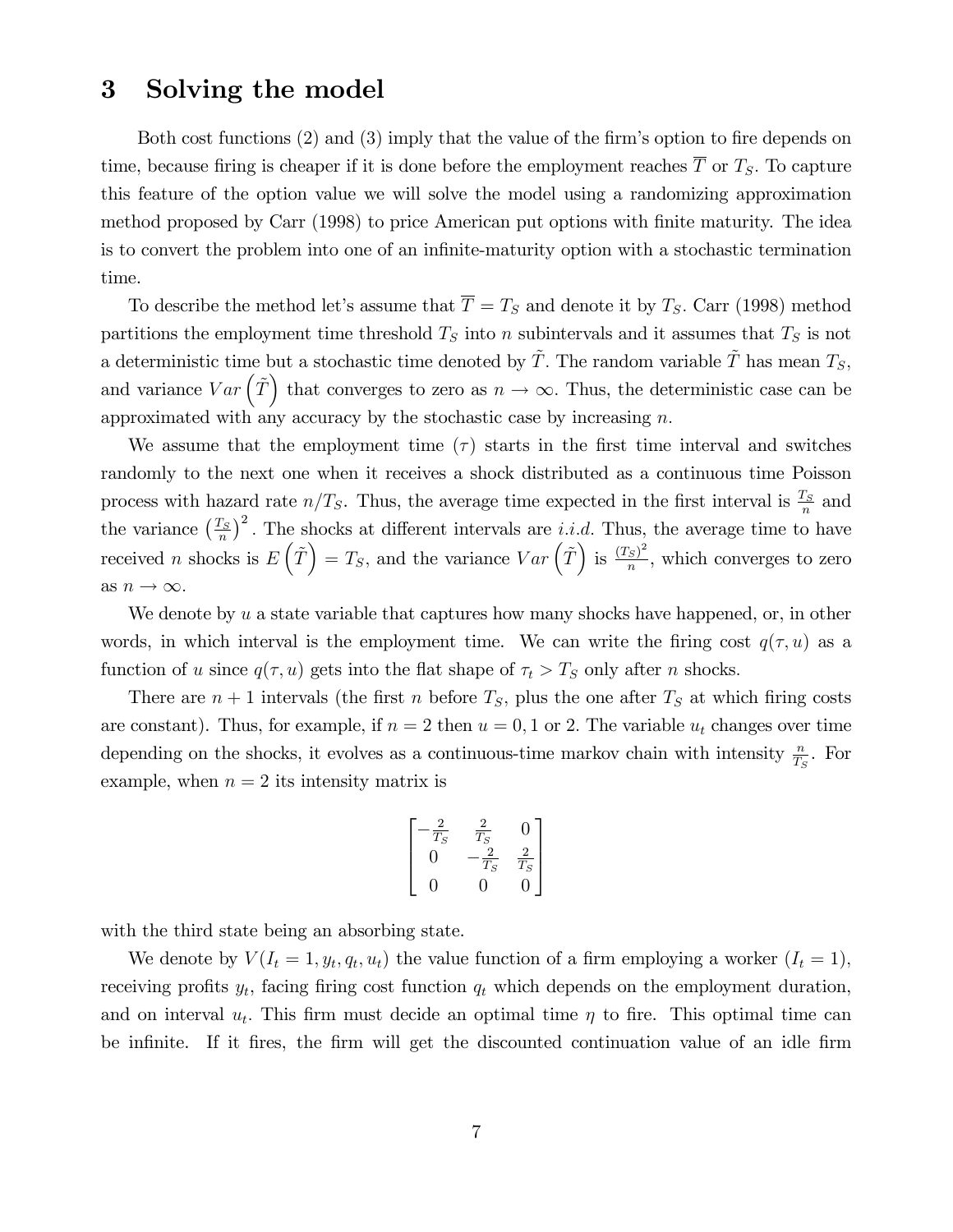$V(I_t = 0, y_\eta, q_0, u_t = 0)$ . Hence the active firm's value is

$$
V(1, y_t, q_t, u) = \max_{\eta} E\left[\int_t^{\eta} e^{-rs} y_s ds - e^{-r\eta} q_\eta + e^{-r\eta} V(0, y_\eta, q_0, 0)\right]
$$
(10)

The first term is expected cumulative discounted profits until the time of firing. The second term captures the firing costs of firing a worker of duration  $\eta$ . The third term is the continuation value.

The optimal  $\eta$  can be expressed as a minimum profit level that triggers firing once attained. We call this profit level the firing boundary, denoted as  $y(q, u)$ , which depends on costs q (hence seniority at the job), and the state variable  $u$  which determines whether costs have switched to constant. For profit values above the boundary the firm prefers to keep the worker. For profits below the boundary the worker is Öred and the Örm goes idle. Firing occurs the Örst time the profit value  $y$  reaches the boundary. This can happen either for a profit shock, or for a jump in the state variable  $u$ , i.e. passage of time, is the firm has a higher incentive to fire as senirity at the job increases. Therefore the firm value will depend on the firing boundary for all values of u:

When the firm is idle profits are zero, but it can hire at any time  $\eta$ . Its value function is

$$
V(0, y_t, q_0, 0) = \max_{\eta} E\left[e^{-r\eta} V(1, y_\eta, q_0, 0) - e^{-r\eta} c\right]
$$
\n(11)

The first term is the discounted value upon hiring at time  $\eta$  and becoming an active firm. The second term captures the hiring costs discounted from the hiring time to the present:

There is a critical level of potential profits  $\bar{y}$  that motivates the firm to hire, we call this the hiring boundary. It separates an inactivity region where low profits discourage the firm from hiring, from an activity region, where high profits induce the firm to hire. The hiring boundary depends on hiring costs, the evolution of the profits process, and on firing costs of the firm which just hired.

An online Appendix characterize the firing and hiring boundaries for both regulations and explain our numerical solution. Next section discusses their patterns.

## 4 Theoretical predictions

In this Section we analyze the qualitative predictions of the model. Our model is too stylized for a full quantitative analysis. Given the lack of closed form solutions we solve numerically a somewhat plausible parameterization. We checked that the patterns that we discuss are robust to different parameterizations. Moreover, in Section 5 we study how changes in the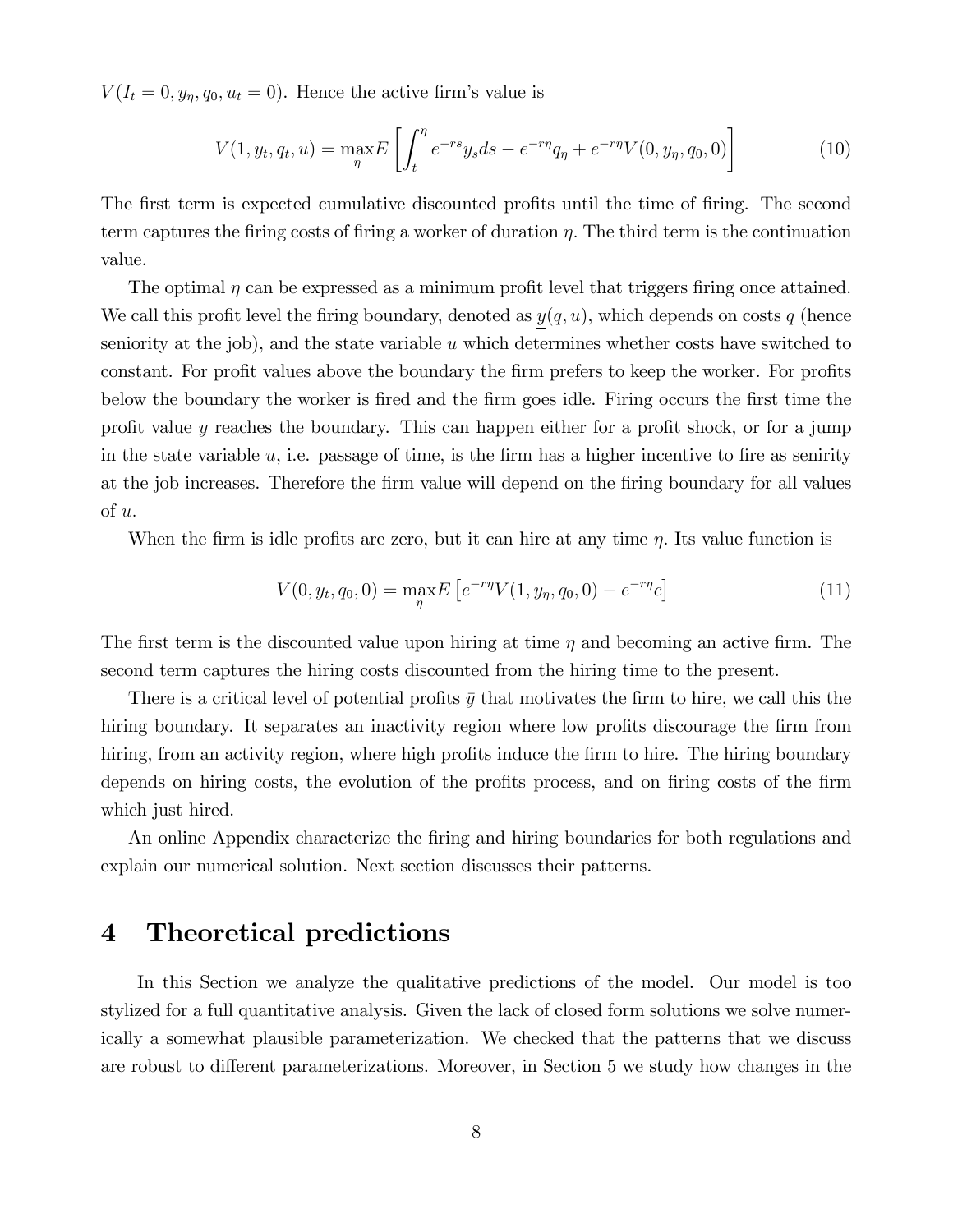parameters affect the results.

### 4.1 Parameterization

Concerning the dynamics of profits (equation 1), we set the deterministic expected profit increase  $\mu$  to 0.05 and the volatility  $\sigma$  to 0.14. If we measure profits in units of \$100 millions this corresponds to a firm experiencing \$5 million of expected annual profit increase, with a standard deviation of \$14 millions.<sup>8</sup> Concerning the preference parameters, we set the coefficient of absolute risk aversion  $\gamma$  to 3, and the subjective discount rate  $\delta$  to 0.15. Section 5 does comparative statics on these parameters.

Concerning the firing costs, to focus on the differences between regulations due to different shapes of firing costs instead of different levels, we study the case when both regulations give the same protection to permanent workers

$$
\overline{q} = \overline{q}^S \tag{12}
$$

and this maximum protection is attained at the same seniority level

$$
T_S = \overline{T} = T \tag{13}
$$

Moreover, we assume that both regulations imply the same average firing cost for workers whose seniority is  $T$ , that is

$$
\underline{q} = \frac{1}{T} \int_0^T q^S(\tau) d\tau \tag{14}
$$

As we will discuss below, assumption (14) highlights an important feature of the Single Contract. Even if it is designed to have the same average cost as the Dual for workers that become permanent, its cumulative and average costs are necessarily lower for workers hired before T

$$
\frac{1}{j} \int_0^j \underline{q} d\tau > \frac{1}{j} \int_0^j q^S(\tau) d\tau \qquad \forall \ j < T \tag{15}
$$

Panel A of Figure 1, which plots the benchmark firing cost regulations, shows assumptions  $(12) - (15)$ .

#### Insert Figure 1 about here

Concerning the firing cost parameters, we set them as multiples of the daily wage, which

<sup>8</sup>This volatility of earnings variation seems conservative for many industries. For example, in the auto sector, between 1947 and 2007, the average annual variation of real before tax profits was -389 millions (in U.S. dollars of 2005), while the standard deviation was much higher, \$7584 millions (Bureau of Economic Analysis, NIPA Tables 6.17 A,B,C,D).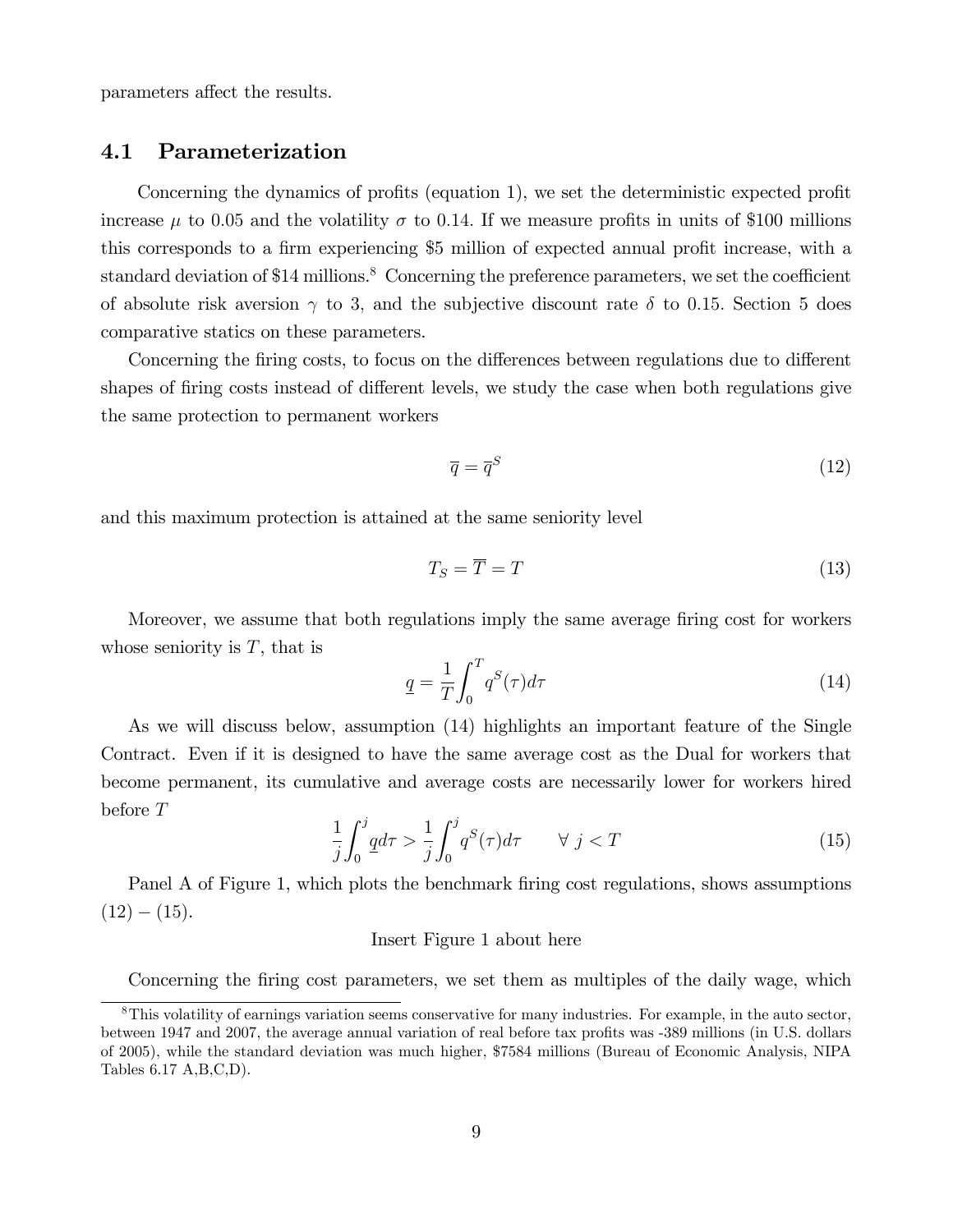we assume to be 0.05. This implies a monthly wage of around \$1500 for a worker generating an expected annual revenue of  $$6800$  to the firm, if we assume a profit rate of  $25\%$  of revenues, and wage costs of  $2/3$  of revenues (a rough approximation to the labor share in National Income).<sup>9</sup> We assumed  $\bar{q} = 45$  wage days, and  $T = 3$  given that one period in the model is one year. We set  $q_0$ ,  $\mu_q$  and  $\overline{q}$  in order to meet assumptions  $(12)-(15)$  with a non-negative  $q_0$ . The hiring cost  $(c)$  does not play an important role in the results, we set it to half of the smallest firing cost (the initial cost of the single contract). Table 1 summarizes the benchmark parameterization.

#### Insert Table 1 about here

### 4.2 Results

An active firm fires its worker when the profit level crosses the firing boundary from above. Hence, a higher firing boundary implies a higher incentive to fire. An idle firm hires a worker when the profit level crosses the hiring boundary from below. A lower hiring boundary implies a higher incentive to hire.

Panel B of Figure 1 reports the optimal firing and hiring boundaries under both types of regulations for the benchmark parameterization of Table 1. The regulations imply very different firing patterns, and also different hiring boundaries. First we discuss each regulation separately, then we compare them:

a) The Dual Labor: for  $\tau \in [0, T]$  the firing boundary is increasing in seniority at the job, as seniority approaches  $T$  the firm demands more profits to keep the worker employed. Thus, most of the incentive to fire is concentrated at  $T$ . A pattern that is consistent with the empirical evidence and explained by the option value implicit in the Dual Labor. Firms like to have the option to fire at low cost, and they keep it alive by firing before T. Once the worker reaches T the option disappears.

The slope of the firing boundary before T is increasing in the gap in firing costs  $(\overline{q} - \underline{q})$ , and in how close seniority is of  $T$ . The first effect can be seen in Panel A of Figure 2, which plots the boundary for a lower value of q while keeping  $\overline{q}$  constant. The higher the labor protection of the permanent worker relative to the temporary, the higher the value of keeping alive the option to fire at low cost. Moreover, a larger  $(\bar{q} - \underline{q})$  implies more hiring and more firing around  $T$  (the hiring and firing boundaries are closer). This higher turnover is a "churning effect", once temporary workers get close to  $T$  they are fired and (soon) replaced by new hires. The firm incurs firing and hiring cost to keep alive the

<sup>&</sup>lt;sup>9</sup>We have  $0.05 \approx \left(\frac{(6.8+\mu)}{0.25} * \frac{2}{3}\right)$  $\big)$  /365, i.e. a daily wage of \$50.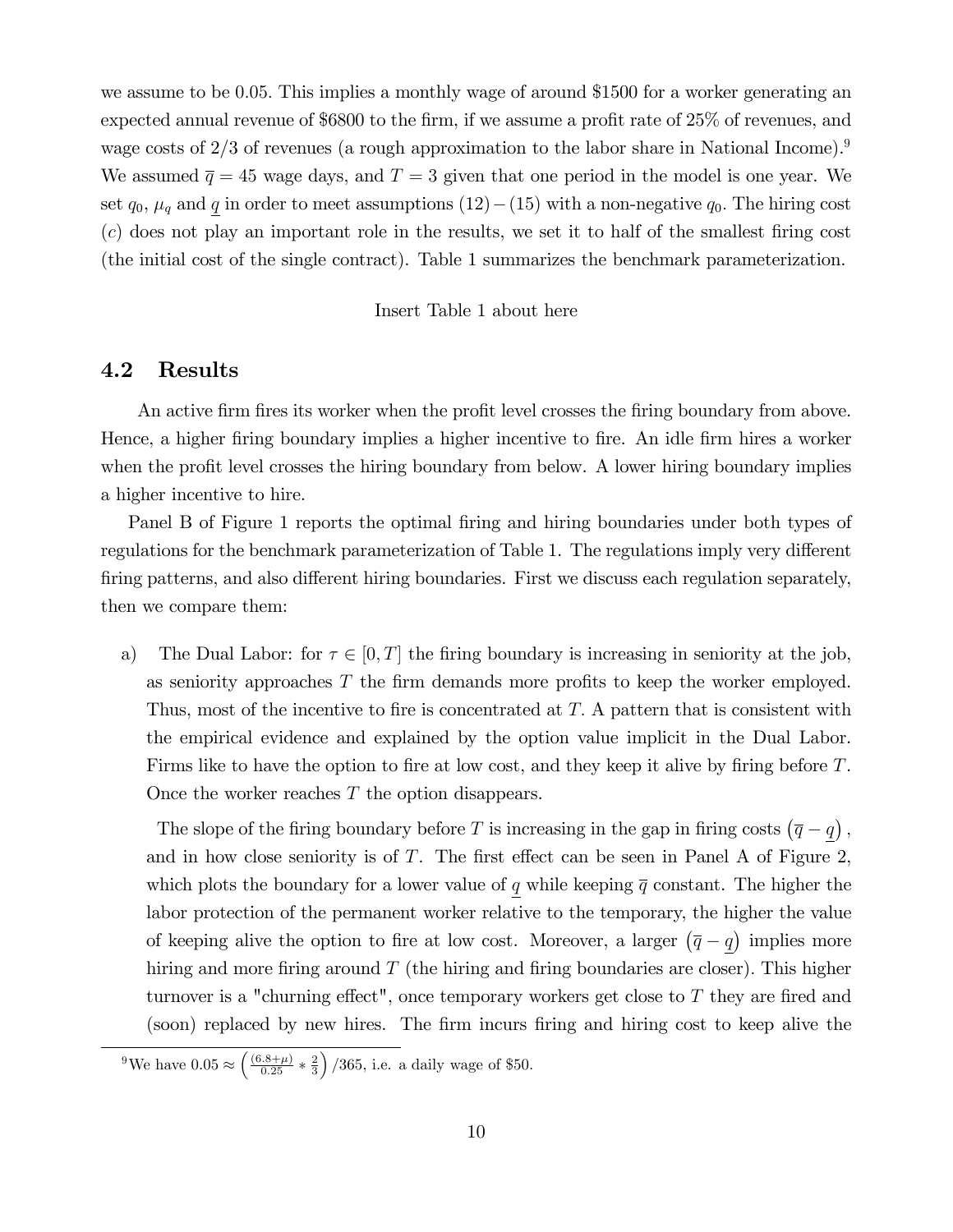option to fire cheap.

#### Insert Figure 2 about here

Panel B of Figure 1 also shows that the firing boundary for permanent workers is flat and lower than for temporary workers. It is flat because now there is no option value, firing costs are constant. It is lower because permanent workers are protected by higher firing costs.

b) The Single Contract: the maximum of the firing boundary is at the start of employment  $(\tau = 0)$  and the firing boundary decreases in seniority. Two reasons explain these patterns: 1) At  $\tau = 0$  firing costs are the cheapest. And lower firing costs encourage more firing. 2) Firing costs are increasing (up to  $T$ ) creating an incentive to fire before costs become more expensive. The expected cost increase is maximal at  $\tau = 0$ , and it decreases progressively to zero as costs are closer to the maximum cost, i.e. as seniority gets closer to  $T$ . After  $T$ the firing boundary is flat and at its lowest level because costs are constant and at their maximum level.

Panel B of Figure 2 shows how the slope of the firing boundary depends on the slope of cost increase  $\mu_q$  and on how close seniority is to T. It plots firing boundaries for larger Ts and smaller slopes  $\mu_q$  of firing costs, while keeping unaltered the firing cost after T. We can see that both the intercept and the average slope of the firing boundary decrease as T becomes larger. The slower the transition to the highest Öring costs the smaller the anticipation effect, and smaller the incentive to fire. The higher  $\mu_q$ , the higher the initial incentive to anticipate firing and the faster the boundary decays as employment time goes by.

From the previous discussion we can draw two conclusions from comparing both regulations:

i) Relative to the Dual Labor, the Single Contract transfers most of the incentive to fire from the workers with seniority close to  $T$  to those just hired. The extent of this reshaping depends on the rate of cost increase  $\mu_q$  in the Single Contract. Figure 3 plots a consequence of this reshaping: the average seniority of fired workers is lower in the Single Contract. This happens for both workers fired before (Panel A) and after  $T$  (Panel B). As it is intuitive, workers that started at a higher profit level have on average been employed more time when fired (it took more time for profits to cross the firing boundary).

Insert Figure 3 about here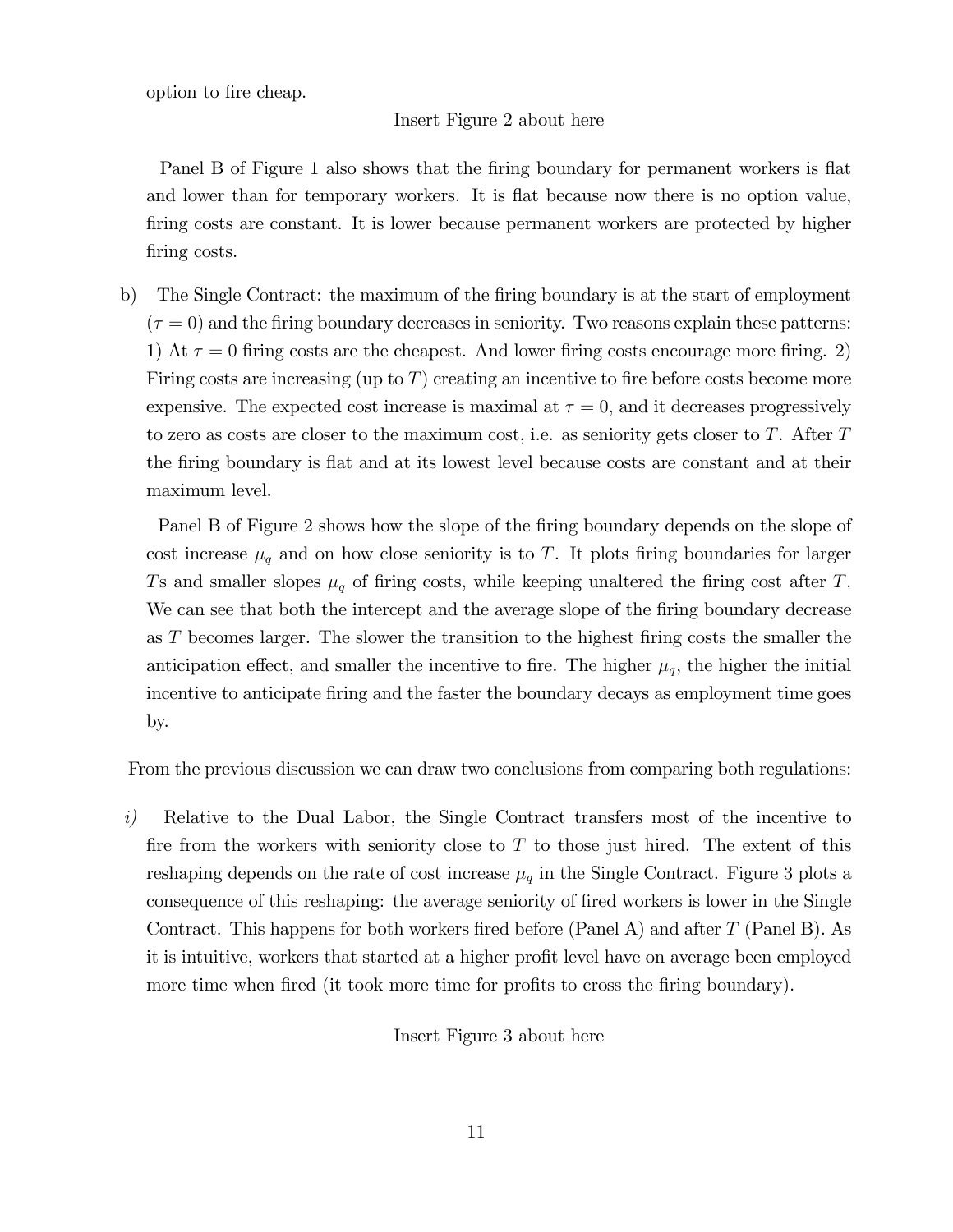ii) If the regulations share the same average firing cost at  $T$  (condition 14) and the same protection for permanent workers (condition 12), then the Single Contract generates more incentive to hire (lower hiring boundary) and higher turnover among permanent workers (the Öring boundary for permanent worker is higher and its distance from the hiring boundary is smaller). Figure 4 confirms these results. Panel A shows that an unemployed worker has a higher probability of being hired under the Single Contract. Panel B shows that for different levels of firm profitability the Single Contract has a slightly higher probability of Öring a permanent worker. Panel C shows that the Single Contract has lower probability of firing a transitory worker except for workers starting in very bad profit conditions. These results follow from condition  $(15)$ , for any duration strictly shorter than  $T$  the Single Contract has lower average and cumulative firing costs. Thus, higher incentives to hire and fire. Figure 5 confirms that this is the explanation. Its Panel A proposes a cost structure violating condition (15): And its Panel B shows that for this new cost structure the Öring boundary of permanent workers is not anymore higher in the Single Contract. Moreover, now the Dual has lower hiring boundary.

> Insert Figure 4 about here Insert Figure 5 about here

Thus, an important message from Figures 3 and 4 is that during the temporary phase there is less chance of being fired in the Single Contract, but if the worker is fired it happens before than in the Dual Labor, when most of the firing happens at  $T$ . Overall, the higher likelihood of hiring and lower likelihood of firing transitory workers in the Single Contract generate a higher average time employed. As it is shown in Panel D of Figure 4.

### 5 Comparative Statics

In this Section we do two things: on one side to check the robustness of the results discussed in Section 4.2. On the other, to assess how changes in the parameters affect firm's firing behavior. We start with the subjective time-discount factor  $(\delta)$ . Panels A and B of Figure 6 plot the firing boundary as a function of  $\delta$  at three different seniority levels ( $\tau = 6$  is a permanent worker,  $\tau = 2.5$  is worker close to become permanent,  $\tau = 0.5$  is a worker hired recently). Two effects are at play. On one hand more impatient firms fire earlier, because they are less willing to tradeoff present losses for future profits. On the other hand, high  $\delta$ implies that firing costs today are more expensive relative to future profits, hence an incentive to postpone firing. For  $\tau = 0.5$  and  $\tau = 2.5$  the first effect dominates and the boundary is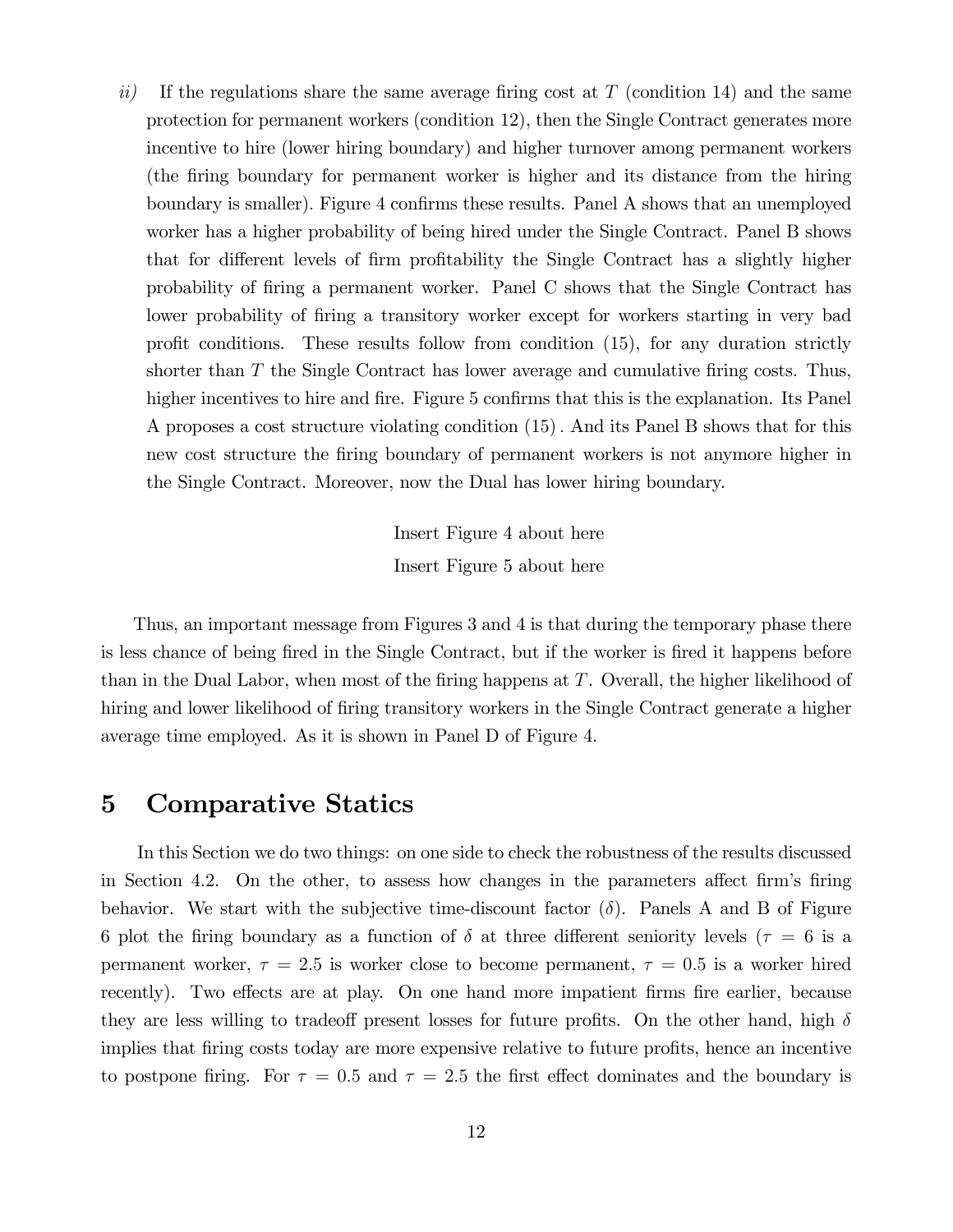monotonically increasing in  $\delta$  for both regulations. However, for the workers with higher costs  $(\tau = 6)$  when  $\delta$  is high enough the second effect dominates and more impatient firms fire later. Panel C plots the difference between the firing boundaries of the Dual and the Single as a function of  $\delta$  for the same three seniority levels. The Single Contract is more sensitive than the Dual to changes in discount rates at the beginning of the employment relation. Higher  $\delta$  makes the Single Contract to generate much more firing of temporary workers than the Dual. This is a consequence of condition (15): Firms anticipate the average cost increase and when they are more impatient they ask for higher profits to keep the worker. The closer seniority is of  $T$  the smaller the anticipated cost increase, what favors the Single Contract.

#### Insert Figure 6 about here

Figure 7 plots the firing boundary for different values of expected risk neutral profit variation  $(\mu^*)$ . Intuitively, in both regulations there is less firing when firms expect higher profits. When the deterministic drift is higher any bad profit shock will be more transitory. The shapes of the boundaries are not affected by  $\mu^*$ . And Panel C shows that both regulations seem to react similarly to changes in this parameter.

#### Insert Figure 7 about here

Figure 8 plots the firing boundary for different values of risk neutral profit volatility  $(\sigma^*)$ . Panels A and B show that the shapes of the boundaries are not affected by  $\sigma^*$ 

#### Insert Figure 8 about here

An increase of  $\sigma^*$  implies two opposite effects: 1) As in any standard option, given that payoffs are asymmetric (exercise in good times, wait in bad times) an increase of the risk-neutral volatility enhances the value of the option to fire and delays firing. 2) Firing before T is a especial option, it is the option to fire at low cost. To keep this option alive the firm cannot let the employment duration last more than  $T$ . Thus, when higher volatility encourages the firm to keep this option alive, the firm fires sooner. Effect  $1$ ) dominates for our parameterization and in Panels A and B, for both regulations, higher  $\sigma^*$  reduces firing. But Panel C, shows that effect  $\mathcal{Q}$ ) is there, and it is important when comparing both regulations. Panel C plots the Dual Labor when the cost of firing a permanent worker (the cost gap  $\overline{q} - \underline{q}$ ) in the Dual Labor is infinite, what makes the option to fire at low cost very valuable. We can see that for new hires effect 1) is still prominent, but close to T an increase of volatility induces the firm to fire earlier. This is effect  $\mathcal{Q}$  in play, more volatile firms fire sooner to keep alive the option to fire cheap.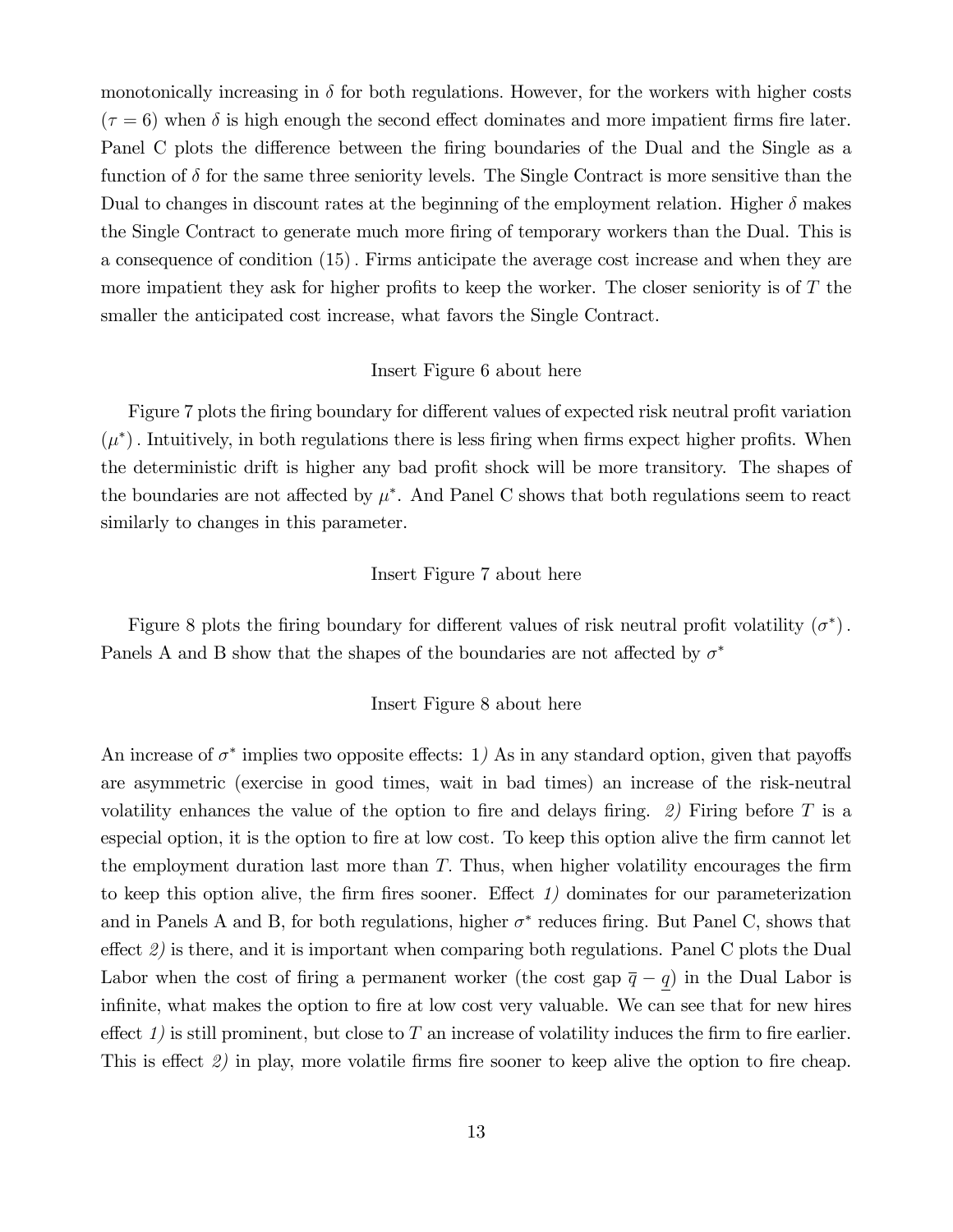Thus, the effects of  $\sigma^*$  on both regulations depend crucially on the seniority of the worker.

Figure 9 plots the firing boundary for different values of the risk aversion coefficient  $\gamma$  at two different seniority levels ( $\tau = 6$  is a permanent worker,  $\tau = 0.5$  is a worker hired recently).

#### Insert Figure 9 about here

Panels A and B show that for both seniority levels, both regulations display a non-monotonic pattern of the Öring boundary with respect to an increase in risk aversion. This is explained by equations (5) and (6). Higher risk-aversion lowers  $\mu^*$  via equation (6) and, initially, increases the discount rate r of equation  $(5)$ . As in Figures 6 and 7, both effects push for early firing. However, further increases of  $\gamma$  reduce r and induce the firm to fire less. Panel C reports the difference between the firing boundaries of the Dual Labor and the Single Contract. It shows that for high levels of risk aversion the Single Contract provides less incentives to fire, especially transitory workers.

# 6 Conclusions

In this paper we use a real options model to study firing and hiring under two different regulations: the Dual Labor market and the Single Contract. We focus on the option value implied by these regulations. We show that it implies that for temporary workers the optimal firing rule is a function of their seniority because the firm tries to keep alive the option to fire at low cost. Relative to Dual regulations, the Single Contract transfers most of the incentive to fire from workers close to become permanent to new hires. Thus, fired workers are fired sooner under the Single Contract. However, if both regulations have the same average firing cost for workers who become permanent, temporary workers are less likely to be fired in the Single Contract. Moreover, the Single Contract increases hiring and average employment duration. It also reduces turnover among temporary workers, but at the expense of higher turnover among permanent workers who are more often replaced by temporary workers. These result may be especially important in a model where workers can invest in human capital. Or in a model with search costs or other frictions related to turnover.

Our model focused on qualitative patterns and abstracted from several dimensions important in quantitative work, for example, differentials in wage and productivity between workers of different seniority, or general equilibrium effects.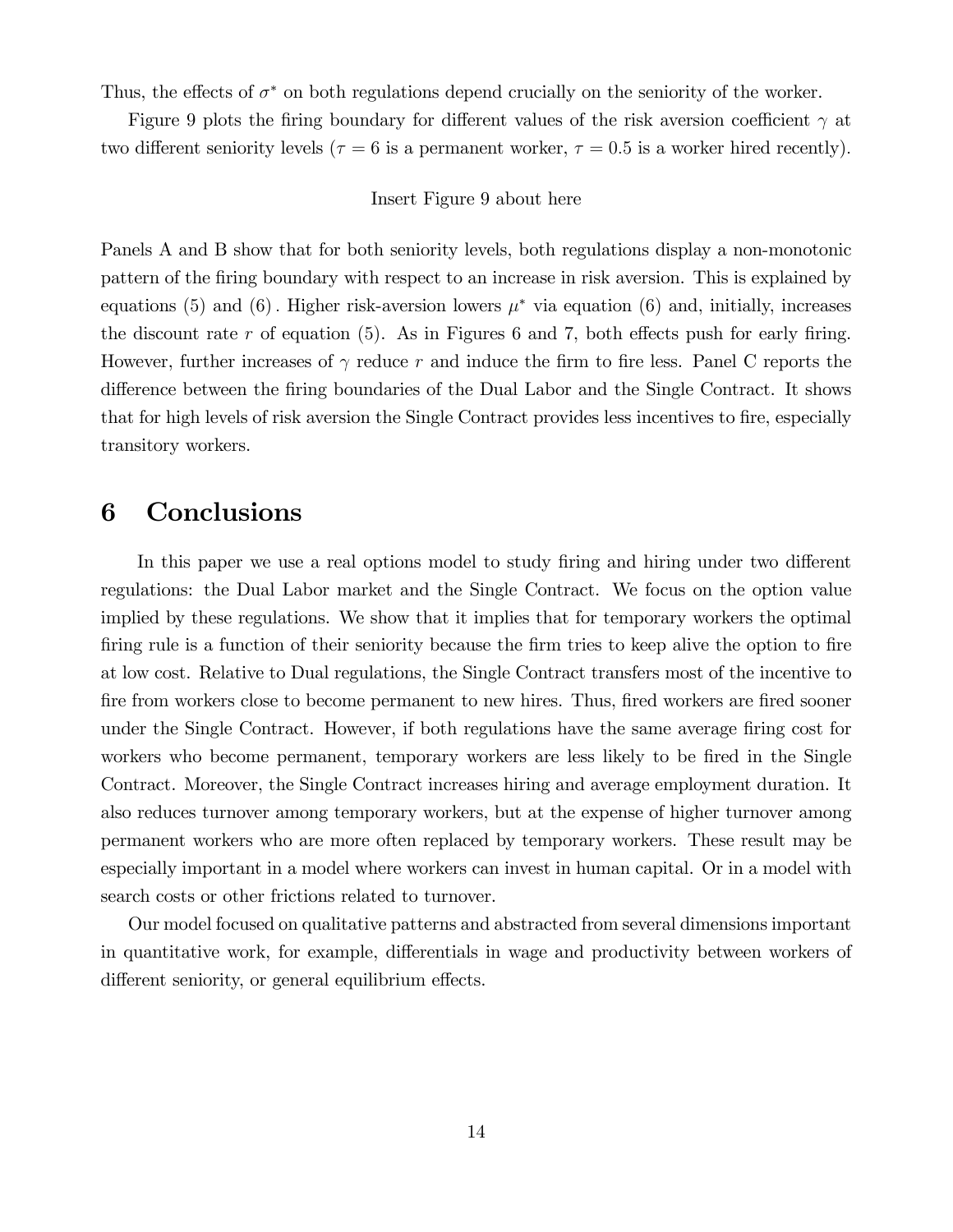# References

- Andrés, J., Bentolila, S. and Felgueroso, F.: 2009, "Propuesta para la reactivación laboral en España",  $FEDEA$  (www.crisis09.es/propuesta).
- Bentolila, J.: 05/10/2011, "La Reforma Laboral Avanza... en Portugal", Nada es Gratis.
- Bentolila, S. and Bertola, G.: 1990, "Firing Costs and Labour Demand: How Bad is Eurosclerosis?", The Review of Economic Studies 57(3), 381.
- Bentolila, S., Cahuc, P., Dolado, J. and Le Barbanchon, T.: 2010, "Two-Tier Labor Markets in the Great Recession: France vs. Spain", *CEPR Discussion Papers* 8152.
- Bhamra, H., Kuehn, L. and Strebulaev, I.: 2010, "The Aggregate Dynamics of Capital Structure and Macroeconomic Risk", Review of Financial Studies 23(12), 4187.
- Blanchard, O. and Tirole, J.: 2004, "Contours of Employment Protection Reform", Macroeconomic theory and economic policy: essays in honour of Jean-Paul Fitoussi 59, 48.
- Boeri, T. and Garibaldi, P.: 2007, "Two Tier Reforms of Employment Protection: a Honeymoon Effect?", The Economic Journal  $117(521)$ , F357–F385.
- Cahuc, P. and Kramarz, F.: 2004, "De la Précarité à la Mobilité: vers une Sécurité Sociale Professionnelle", La Documentation Française.
- Cahuc, P. and Postel-Vinay, F.: 2002, "Temporary Jobs, Employment Protection and Labor Market Performance", *Labour Economics*  $9(1)$ , 63–91.
- Carr, P.: 1998, "Randomization and the American put", Review of Financial Studies 11(3), 597.
- Cetin, C. and Zapatero, F.: 2010, "Optimal Acquisition of a Partially Hedgeable House", Marshall School of Business Working Paper No. FBE 25-09 .
- Chen, H.: 2010, "Macroeconomic Conditions and the Puzzles of Credit Spreads and Capital Structure", The Journal of Finance  $65(6)$ , 2171–2212.
- Cheron, A.: 2007, "Would a New Form of Employment Contract Provide Greater Security for French Workers? Critical Analysis and Proposals relating to Nicolas Sarkozy's Employment Contract Project".
- Costain, J., Jimeno, J. and Thomas, C.: 2010, "Employment Fluctuations in a Dual Labor Market", Banco de España, Working Paper 1013.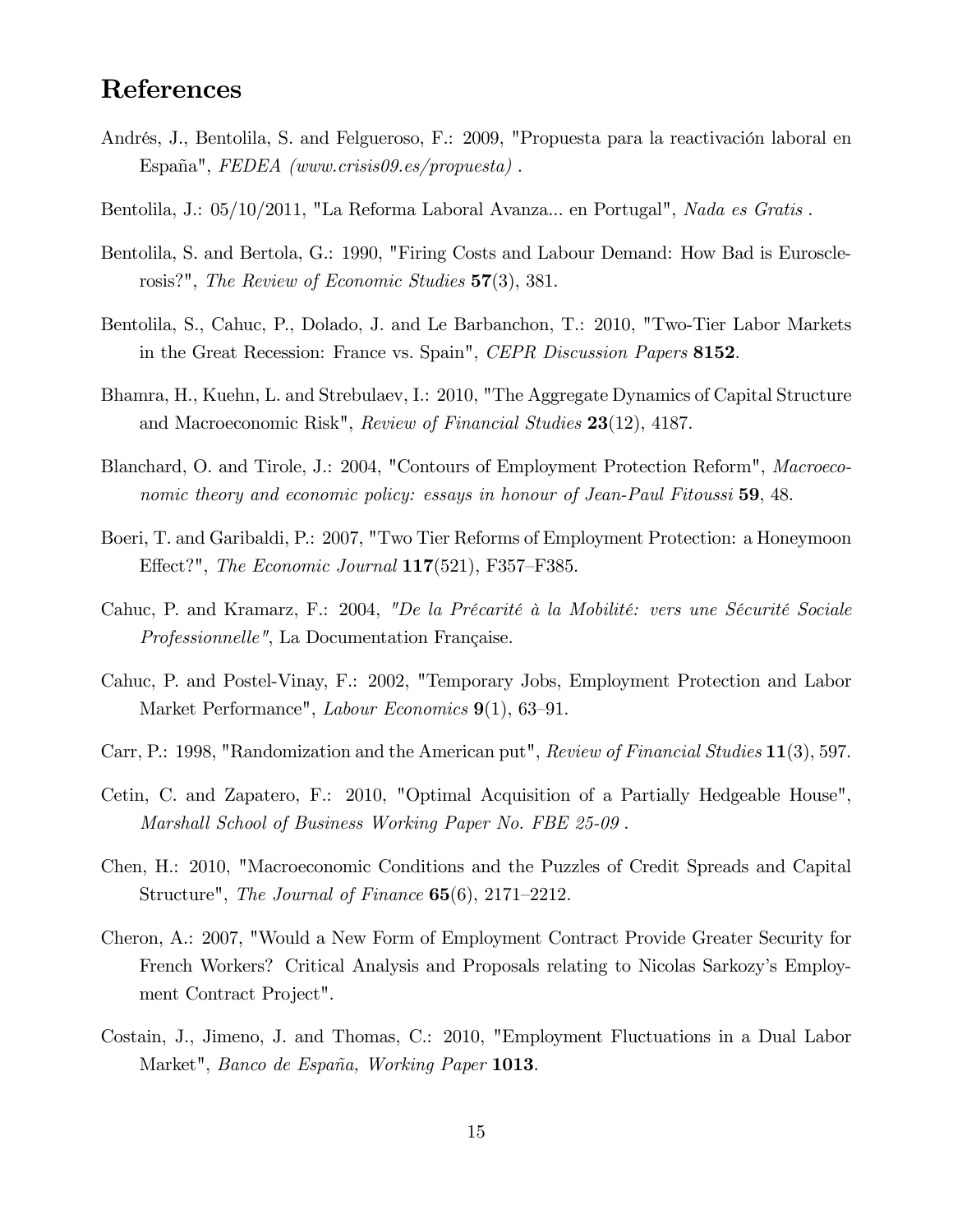- Dixit, A., Pindyck, R. and Davis, G.: 1994, *Investment under uncertainty*, Princeton University Press.
- Dolado, J., Jansen, M. and Jimeno Serrano, J.: 2007, "A Positive Analysis of Targeted Employment Protection Legislation", The BE Journal of Macroeconomics  $7(1)$ , 14.
- Expansión:  $07/19/2011$ , "El PP propone un contrato único y flexible anticrisis".
- Garcia Pérez, J.: 2009, " Qué Efectos Tendría un Contrato único sobre la Protección del Empleo?", Propuesta de Reactivación Laboral en España, FEDEA.
- Garcia Pérez, J. and Osuna, V.: 2011, "The Effects of Introducing a Single Employment Contract in Spain".
- Hugonnier, J. and Morellec, E.: 2007, "Corporate Control and Real Investment in Incomplete Markets", Journal of Economic Dynamics and Control  $31(5)$ , 1781–1800.
- Ichino, P. et al.: 2009, Disegno di Legge per la Transizione a un Regime di Flexicurity, n. 1481.
- Miao, J. and Wang, N.: 2007, "Investment, Consumption, and Hedging under Incomplete Markets", Journal of Financial Economics  $86(3)$ , 608–642.
- Sala, H., Silva, J. and Toledo, M.: 2010, "Flexibility at the Margin and Labor Market Volatility in OECD countries".
- Scarpetta, S., Sonnet, A. and Manfredi, T.: 2010, "Rising Youth Unemployment During the Crisis: How to Prevent Negative Long-Term Consequences on a Generation?", OECD Social, Employment and Migration Working Papers .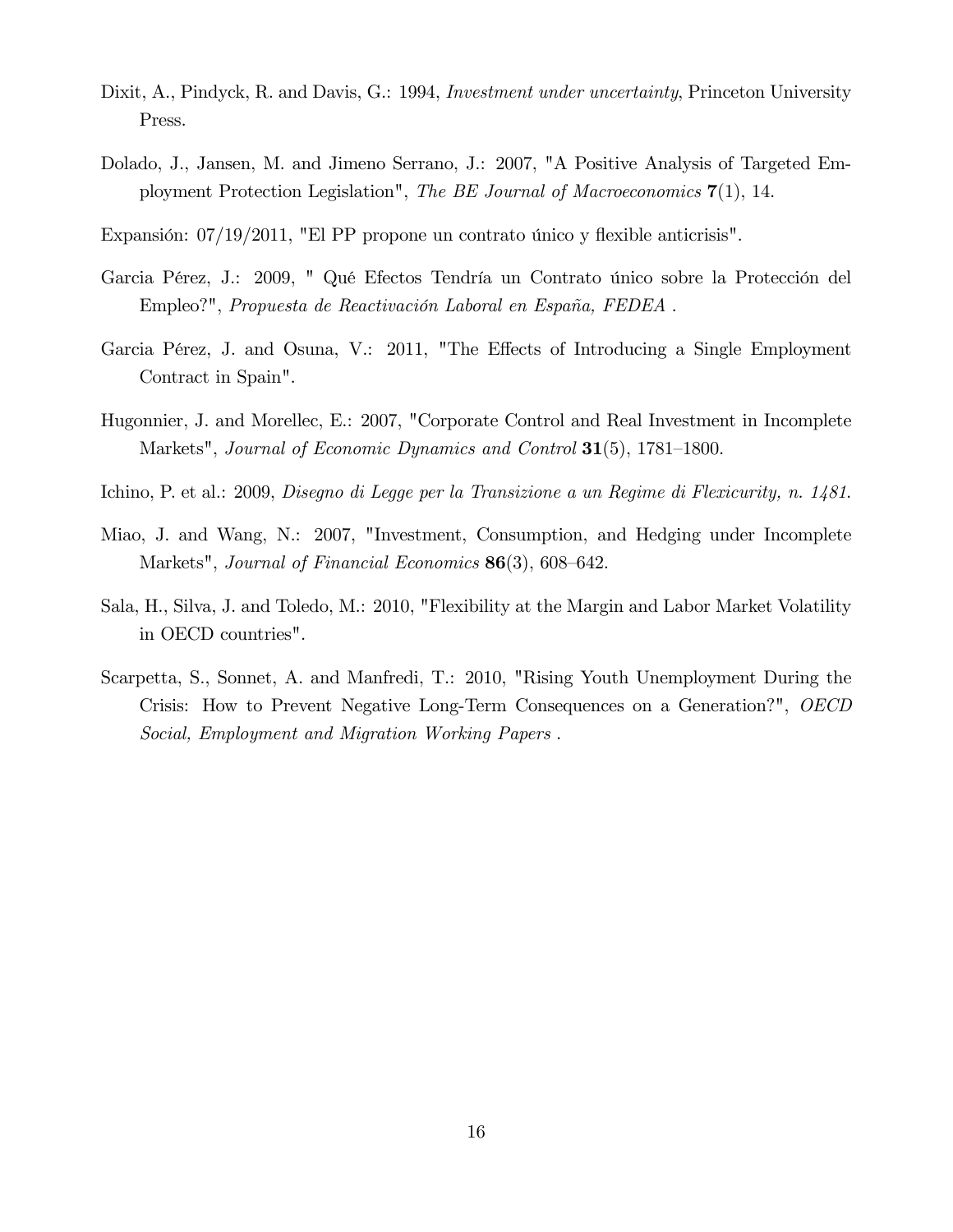# Figures and Tables

| Parameters of Profit Process      | Preference Parameters             |
|-----------------------------------|-----------------------------------|
| $\mu = 0.05, \quad \sigma = 0.14$ | $\delta = 0.15, \quad \gamma = 3$ |

|  |  |  | Firing and Hiring Cost Parameters |
|--|--|--|-----------------------------------|
|--|--|--|-----------------------------------|

 $T_S = T = 3$ ,  $\mu_q = (40/3) * 0.05$ ,  $q_0 = 5 * 0.05$ ,  $q = 25 * 0.05$ ,  $\bar{q} = 45 * 0.05$ ,  $c = 0.5q_{0}$ 

Table 1. Benchmark Parameterization. This table shows the parameters used to numerically solve the model and construct the figures of Section 4.



Figure 1. Firing Costs Regulations and Optimal Hiring and Firing Boundaries. Panel A plots the benchmark firing cost regulations of Table 1. Panel B plots the results for those parameterizations.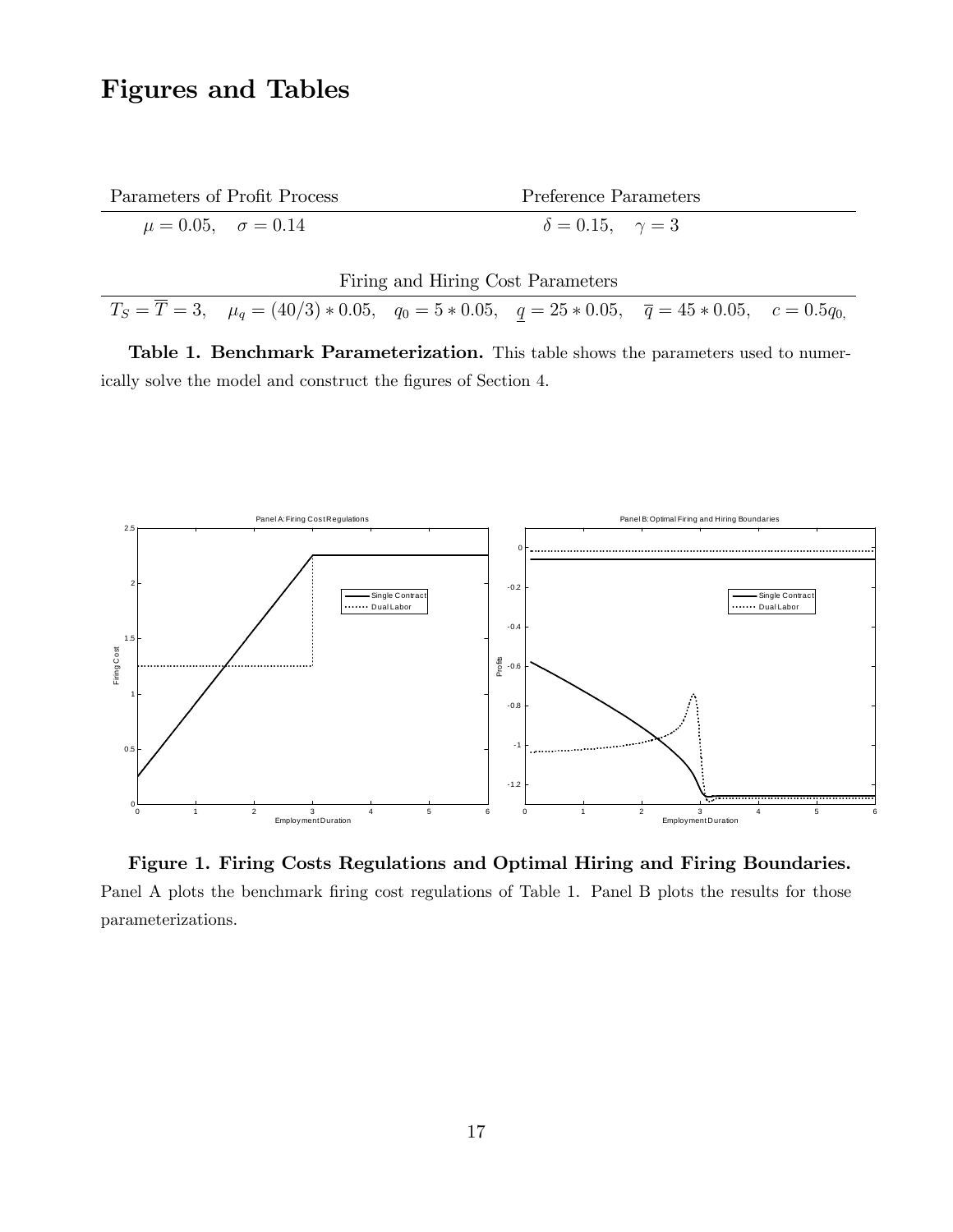

Figure 2. Comparative Statics on the Cost of Firing a Transitory Worker. Panel A shows the effects of increasing the gap in firing costs in the Dual regulation. Panel B plots the Single Contract for different slopes of firing costs that satisfy Conditions 12 and 14.



Figure 3. Expected Employment Times for Fired Workers. Panel A plots the average seniority of a worker fired before becoming permanent as a function of the starting profit level. Panel B plots the same thing for a permanent worker fired within 10 years of becoming permanent.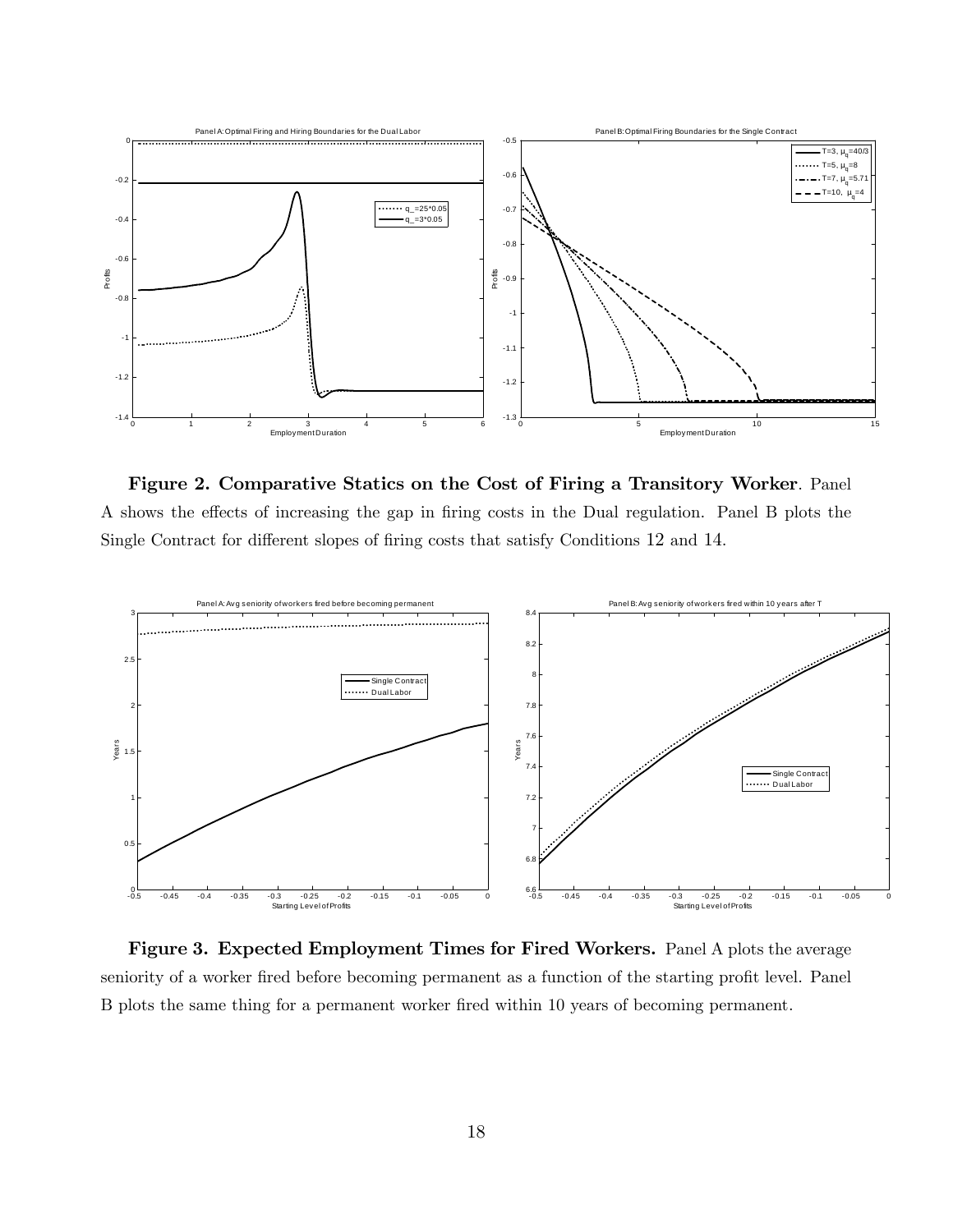

Figure 4. Firing and Hiring under Both Regulations. Panel A plots the probability that an unemployed is hired before a certain time  $S$ . Panel B plots the probability that a permanent worker is fired within 10 years as a function of the profit level at which she becomes permanent. Panel C redoes panel B but for a temporary worker Öred before becoming permanent, and as a function of initial profit level. Panel D plots the average time that a worker starting at a certain profit level would remain employed in a 15 years period.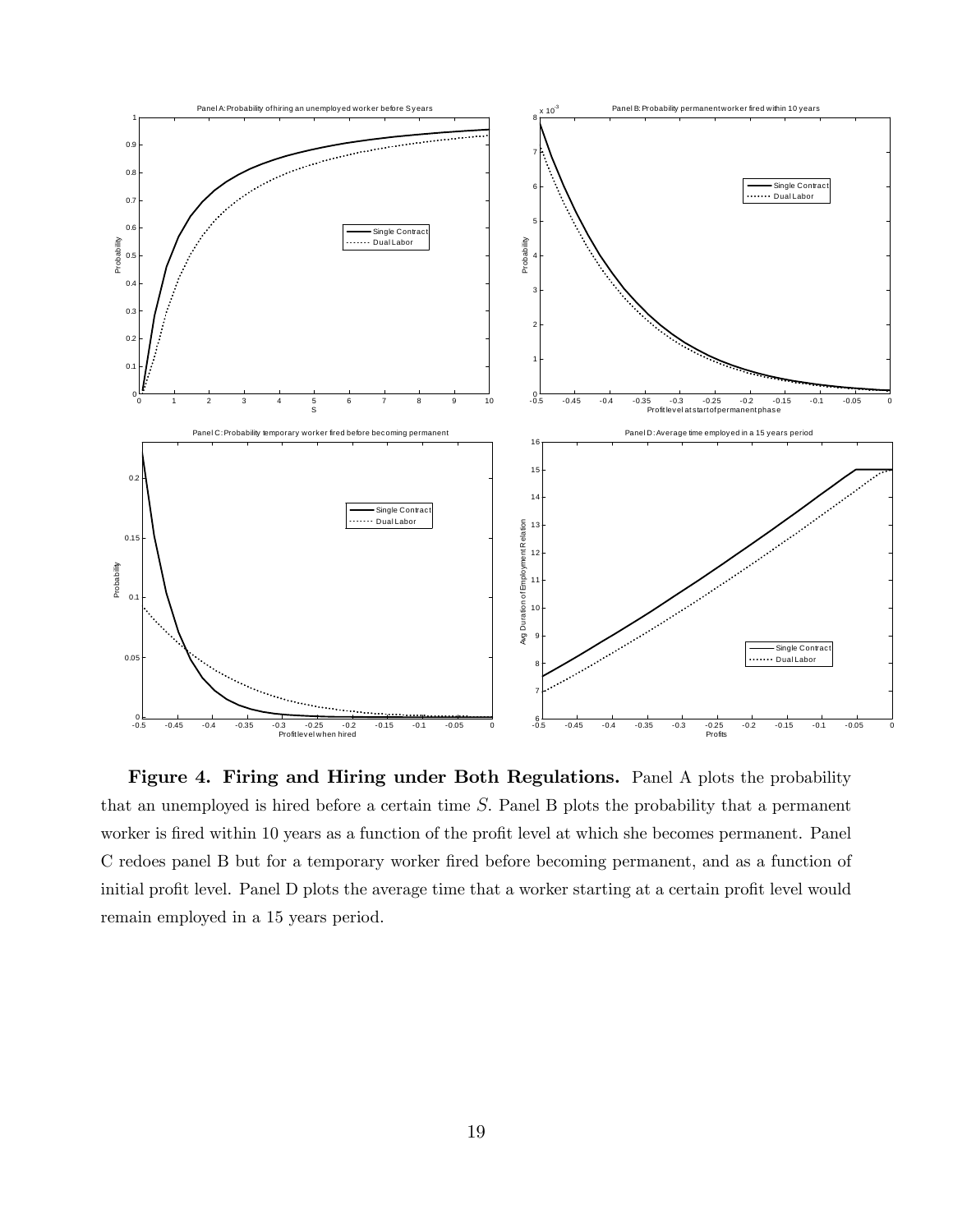

Figure 5. Alternative Single Contract and Optimal Hiring and Firing Boundaries. Panel A reports an alternative parameterization for the Single Contract that violates Condition  $(15)$ , while the parameterization for the Dual remains the benchmark one. Panel B plots the hiring and firing boundaries for these two regulations.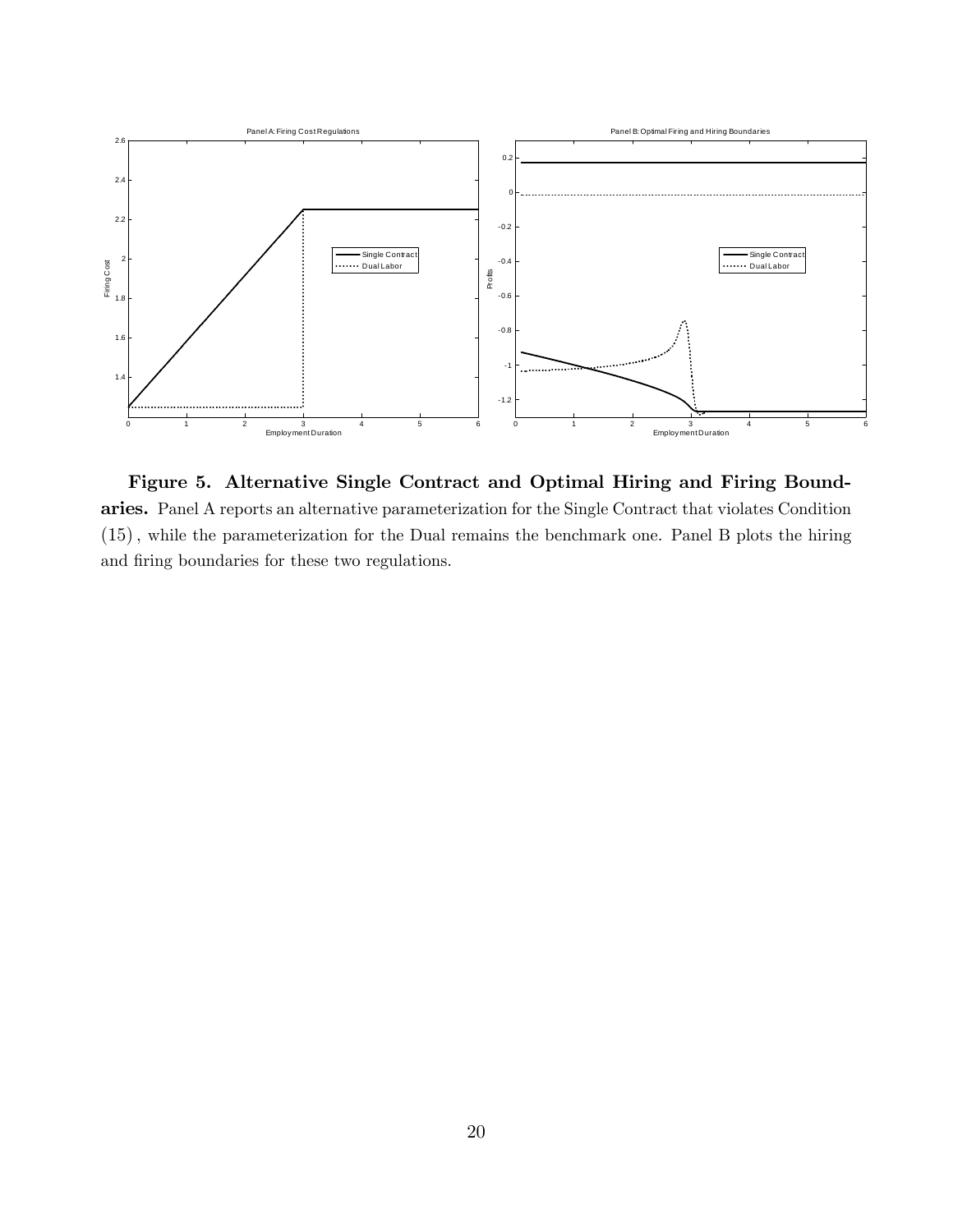

Figure 6. Comparative Statics: Subjective Discount Rate  $\delta$ . Panel A plots the firing boundaries of the Single Contract at three different seniority levels ( $\tau = 6$  is a permanent worker,  $\tau = 2.5$  is a worker close to become permanent,  $\tau = 0.5$  is a worker hired recently) for different values of  $\delta$ . Panel B redoes Panel A but for the Dual Labor. Panel C compares the Dual and the Single Contract.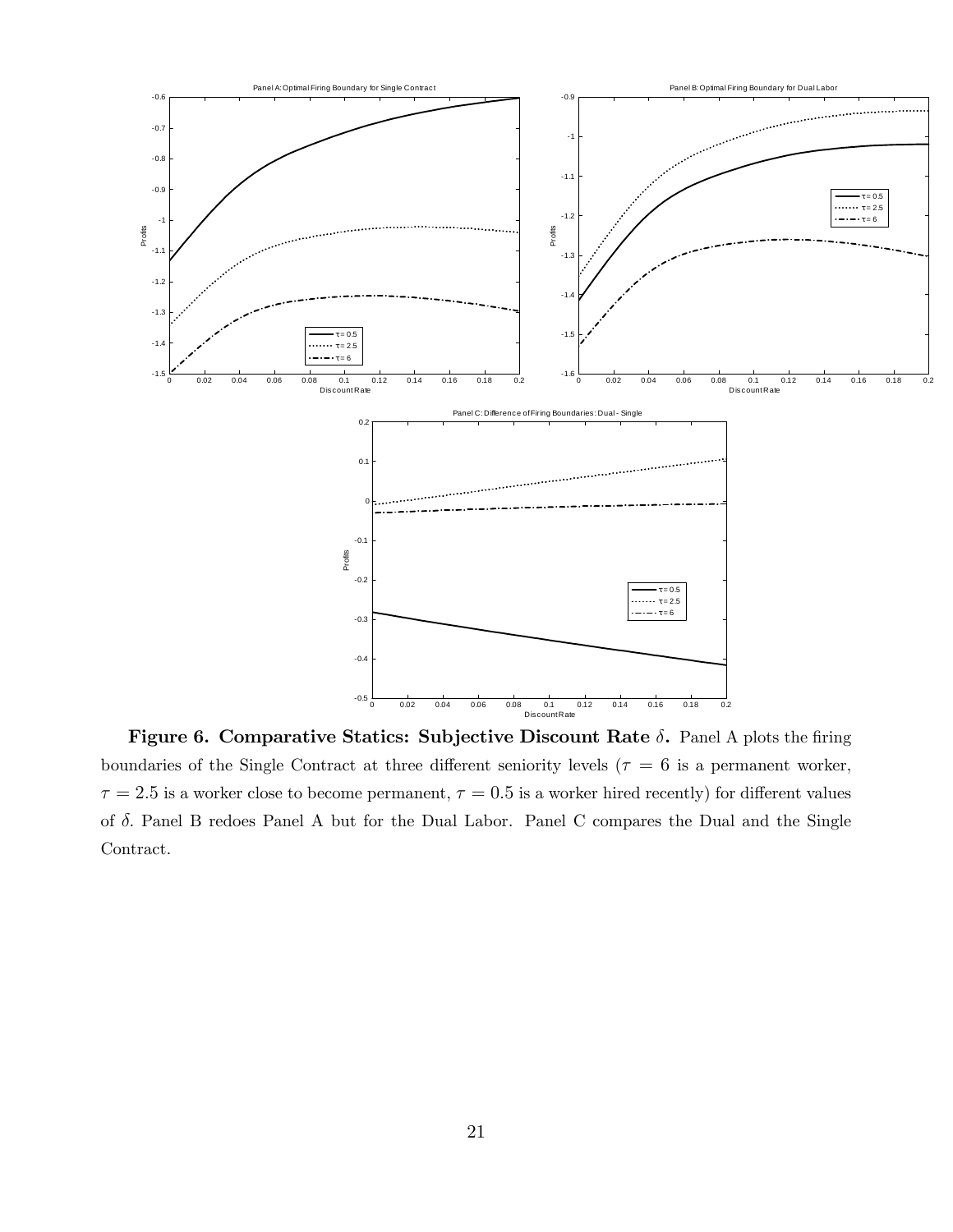

Figure 7. Comparative Statics: Risk-Neutral Expected Profit Variation  $\mu^*$ . Panels A and B plot the firing boundaries of the Single Contract and the Dual Labor, respectively, for different values of  $\mu^*$  as a function of seniority at the job. Panel C plots the difference between the Dual and the Single.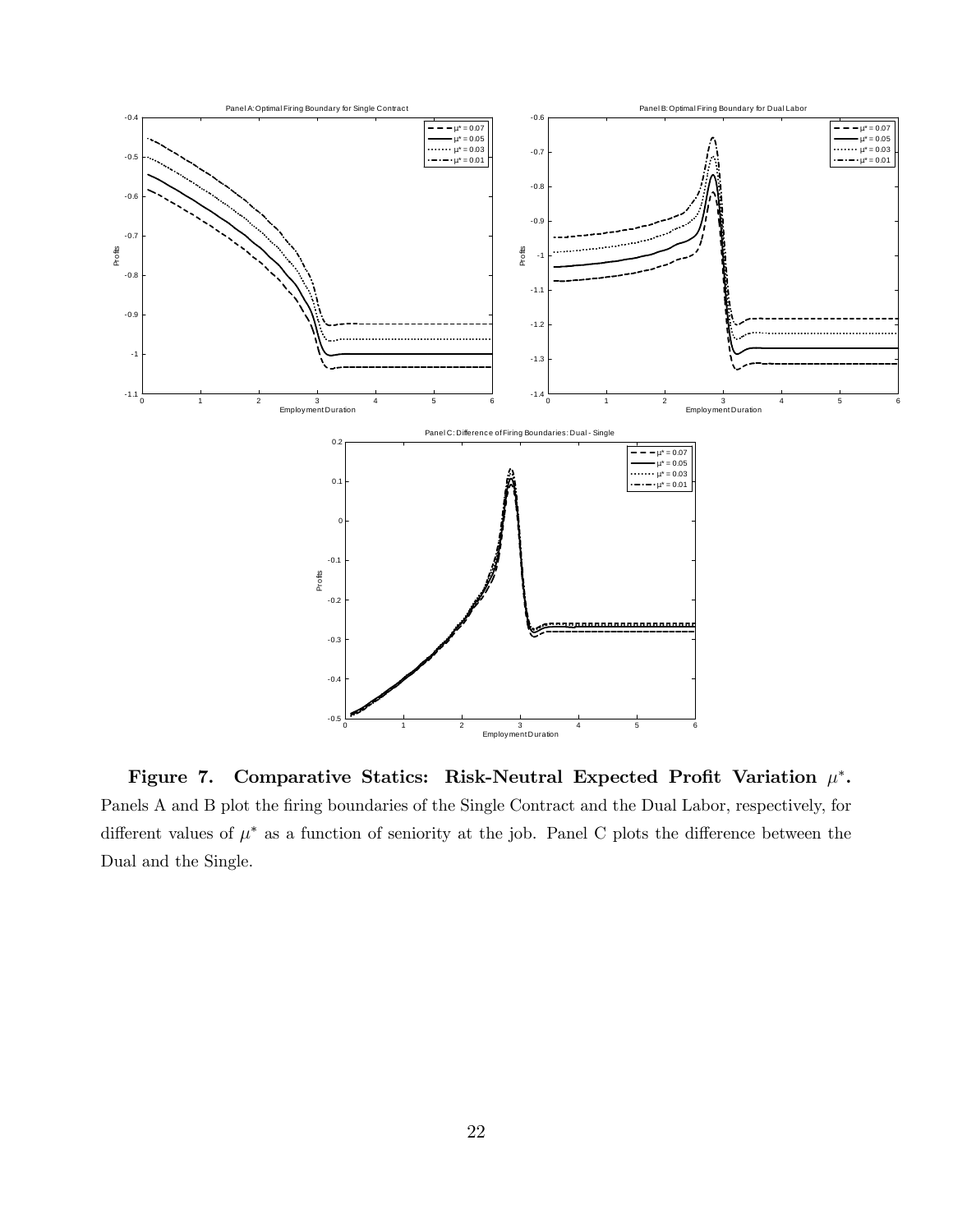

Figure 8. Comparative Statics: Risk-Neutral Volatility of Profit Variation  $\sigma^*$ . Panels A and B plot the firing boundaries of the Single Contract and of the Dual Labor for different values of  $\sigma^*$  as a function of seniority at the job. Panel C plots different firing boundaries of the Dual Labor for a parameterization with infinite costs of firing a permanent worker.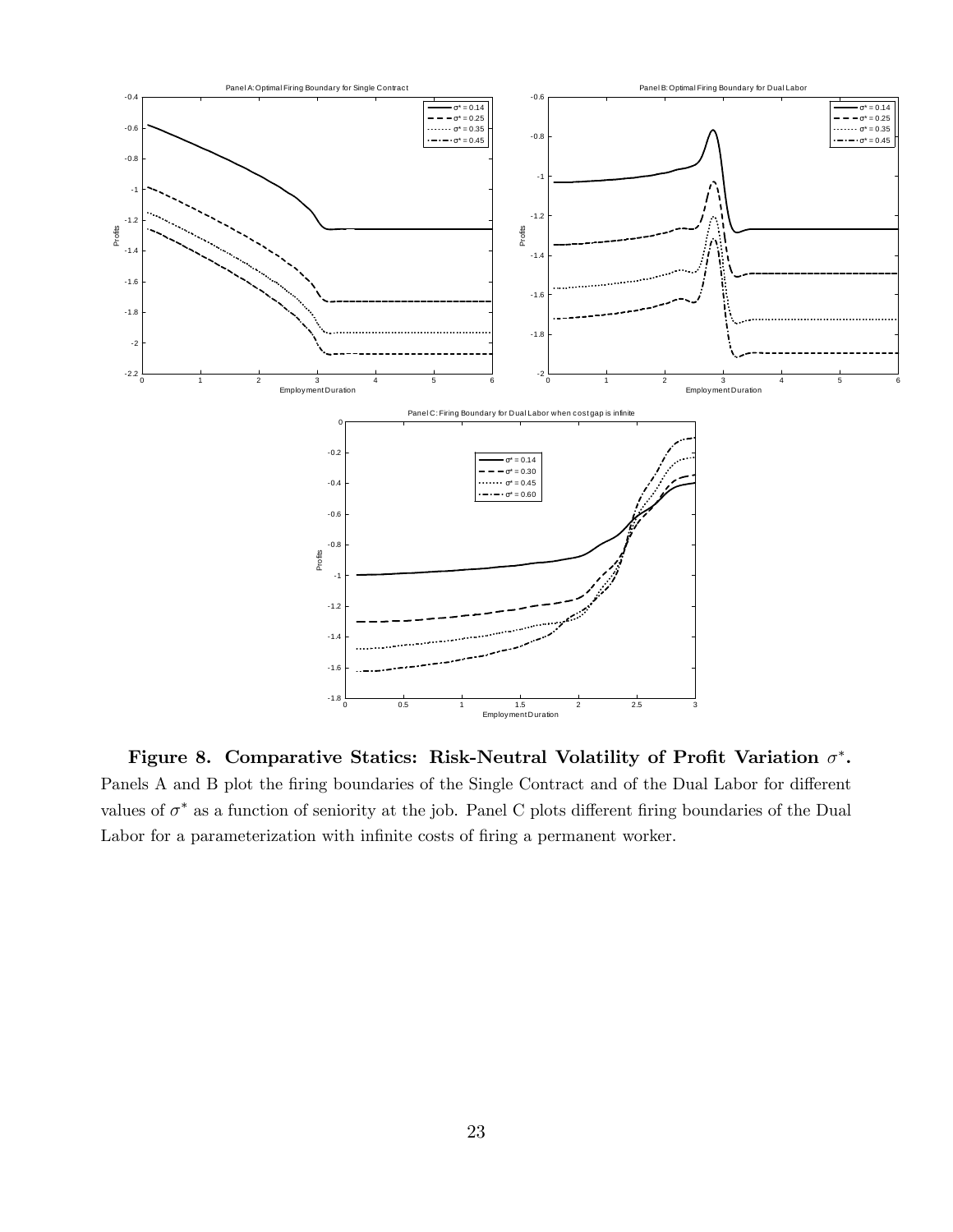

Figure 9. Comparative Statics: Risk-Aversion Parameter  $\gamma$ . Panel A and B plot the Öring boundaries of the Single Contract and of the Dual Labor, respectively, with respect to the risk aversion parameter for two different seniority levels. Panel C plots the difference between both regulations.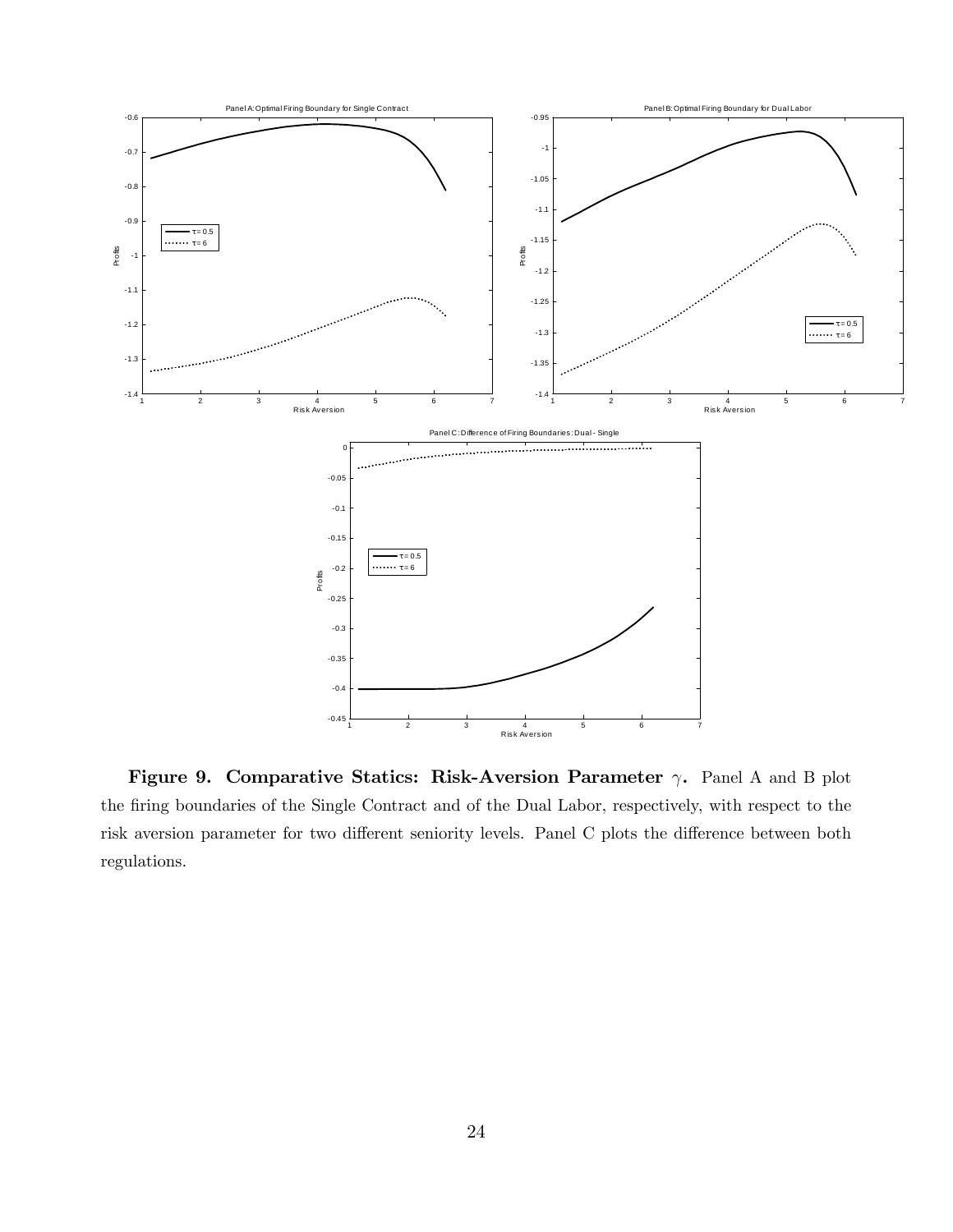### ONLINE APPENDIX I (NOT FOR PUBLICATION): DISCRETE TIME VERSION

This appendix shows that the main qualitative results of the manuscript hold in a discretetime formulation of the problem.

Equation (1) in the manuscript is replaced by<sup>1</sup>

$$
y_{t+1} = y_t + \mu \Delta + \sigma \ \varepsilon_{t+1} \sqrt{\Delta} \tag{1}
$$

where  $\mu$  and  $\sigma$  are the constant yearly mean and standard deviation of profit variation, while  $\Delta$  is the time step as a fraction of a year. Thus, the discrete time problem of the firm is

$$
V_t = \max_{\eta_i} E\left[\sum_{t=1}^{\infty} e^{-rt} \pi_t dt\right] - \sum_{i=1}^{\infty} E\left[e^{-r\eta_i} I_{\eta_i} q(\tau_{\eta_i}) + (1 - I_{\eta_i})c\right]
$$
  
s.t.  $\pi_t = I_t$   $y_t$ ,  $y_{t+1} = y_t + \mu^* \Delta + \sigma \varepsilon_{t+1} \sqrt{\Delta}$   
s.t.  $q(\tau_t) = \begin{cases} \text{as the Single Contract in the manuscript} \\ \text{as the Dual Labor market in the manuscript} \end{cases}$  (2)

where all the notation is as in the manuscript.

### 1 Discrete Time Solution

Now we do not need to solve the model with the randomizing approximation of Carr (1998). Thus, the state variable u does not appear. As in the paper, we denote by  $V(1, y, \tau)$  the firm's value conditional on being active and employing a worker.<sup>2</sup>  $V(0, y)$  denotes the firm's value conditional on being idle, a function of profitability alone.

The Bellman equation of the active firm is:

$$
V(1, y, \tau) = \max_{I} (1 - I) (y - q(\tau) + e^{-r\Delta} \mathbb{E}[V(0, y')] + I (y + e^{-r\Delta} \mathbb{E}[V(1, y', \tau + \Delta)] ) \quad (3)
$$

where y' denotes next period profit and the firing cost  $q(\tau)$  is either as in the Single Contract or the Dual Labor regulation.

The Bellman equation of the idle firm is:

$$
V(0, y) = \max_{I} (1 - I) \left( e^{-r\Delta} \mathbb{E} \left[ V(0, y') \right] \right) + I \left( e^{-r\Delta} \mathbb{E} \left[ V(1, y', 0) \right] - c \right). \tag{4}
$$

<sup>&</sup>lt;sup>1</sup>To better compare results with those of the paper, we use a random walk, the discrete time analog of the process in the paper.

<sup>&</sup>lt;sup>2</sup>We can equivalently use  $\tau$  as a state variable instead of the firing cost q, because of their deterministic one to one mapping.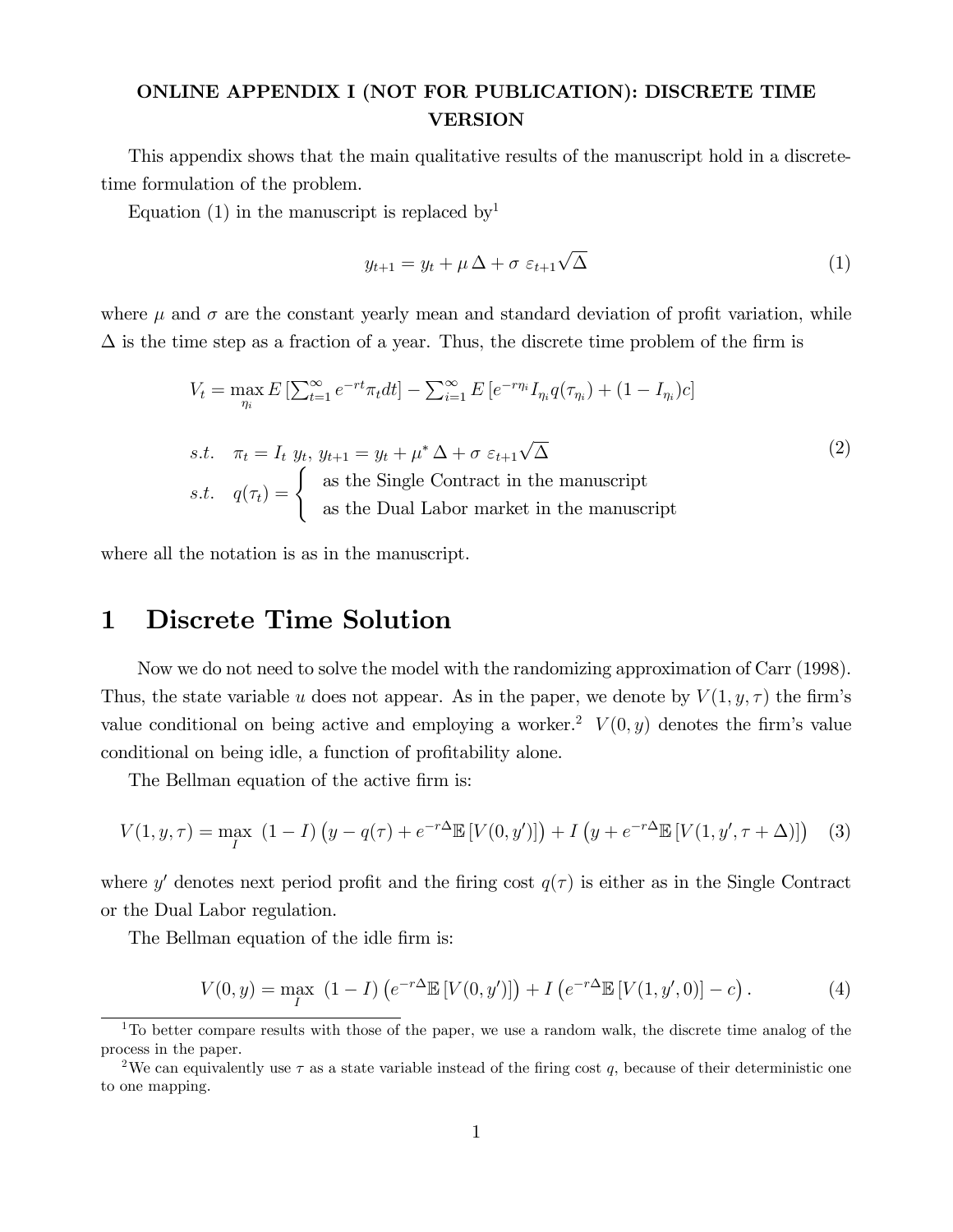The firing boundary is the smallest profit level for which the firm continues active and does not fire:

$$
\underline{y}(\tau) := \left\{ \inf \ y : \left( y - q(\tau) + e^{-r\Delta} \mathbb{E} \left[ V(0, y') \right] \right) < \left( y + e^{-r\Delta} \mathbb{E} \left[ V(1, y', \tau + \Delta) \right] \right) \right\}. \tag{5}
$$

The hiring boundary is the highest profit level for which the idle firm continues idle and does not hire:

$$
\overline{y} := \left\{ \sup y : e^{-r\Delta} \mathbb{E} \left[ V(0, y') \right] > \left( e^{-r\Delta} \mathbb{E} \left[ V(1, y', 0) \right] - c \right) \right\}. \tag{6}
$$

Thus the firm's value  $(2)$  can be characterized as:

$$
V_t = \begin{cases} V(1, y, \tau) & \text{if } I_{t-1} = 1 \text{ and } y_{t-1} > \underline{y}(\tau - \Delta) \\ V(0, y) & \text{if } I_{t-1} = 1 \text{ and } y_{t-1} < \underline{y}(\tau - \Delta) \\ V(1, y, \tau) & \text{if } I_{t-1} = 0 \text{ and } y_{t-1} > \overline{y} \\ V(0, y) & \text{if } I_{t-1} = 0 \text{ and } y_{t-1} < \overline{y} \end{cases}
$$

# 2 Discrete Time Results

We solve the model numerically following the benchmark parameterization of Table 1 in the manuscript. Figure 1Appendix reports the discrete time version of Figure 1B of the paper. We report firing and hiring boundaries corresponding to a weekly (Panel A), monthly (Panel B), and quarterly (Panel C) frequency. The employment rules are consistent with the qualitative patterns obtained in the continuous-time formulation.

Quantitative values are different because the closest we get of the continuous time limit is at weekly frequency ( $\Delta = 1/52$ ). As the length of the time period increases from weekly to monthly or quarterly, the firm faces more risk because the firm's decision lasts for more time (i.e., less ability to time the employment situation). As a consequence the Öring/hiring option is worth more and exercised more conservatively. Both firing and hiring are deferred. However, the Single Contract is much more affected as the length of the time period increases because its firing cost was continuously increasing.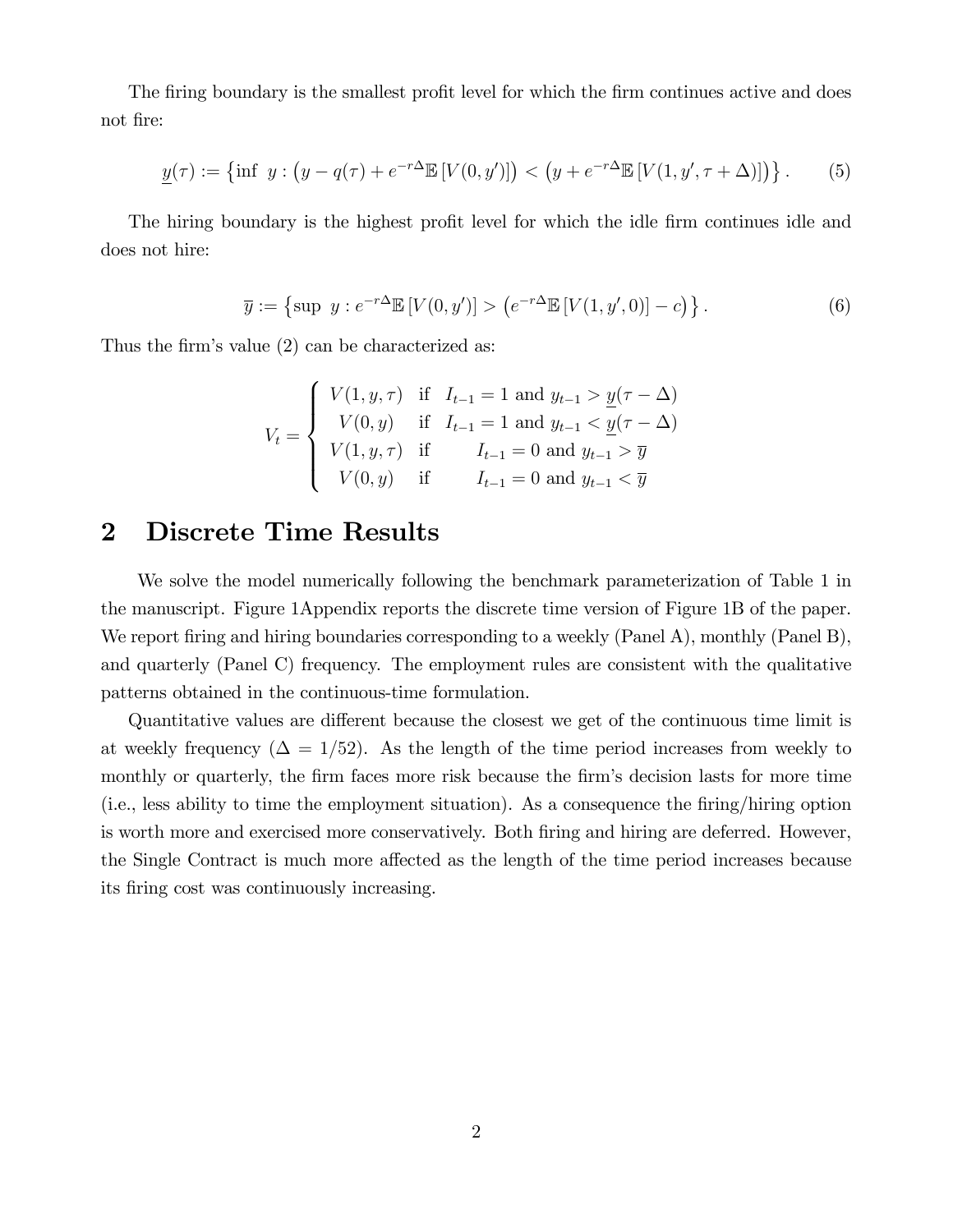

Figure 1Appendix. Firing and Hiring Boundaries. Panel A shows the firing and hiring boundary of the Single Contract (solid line) and the Dual Labor (dotted line) corresponding to a weekly time step ( $\Delta = 1/52$ ). Panels B and C report the boundaries at monthly ( $\Delta = 1/12$ ) and quarterly frequency ( $\Delta = 1/4$ ).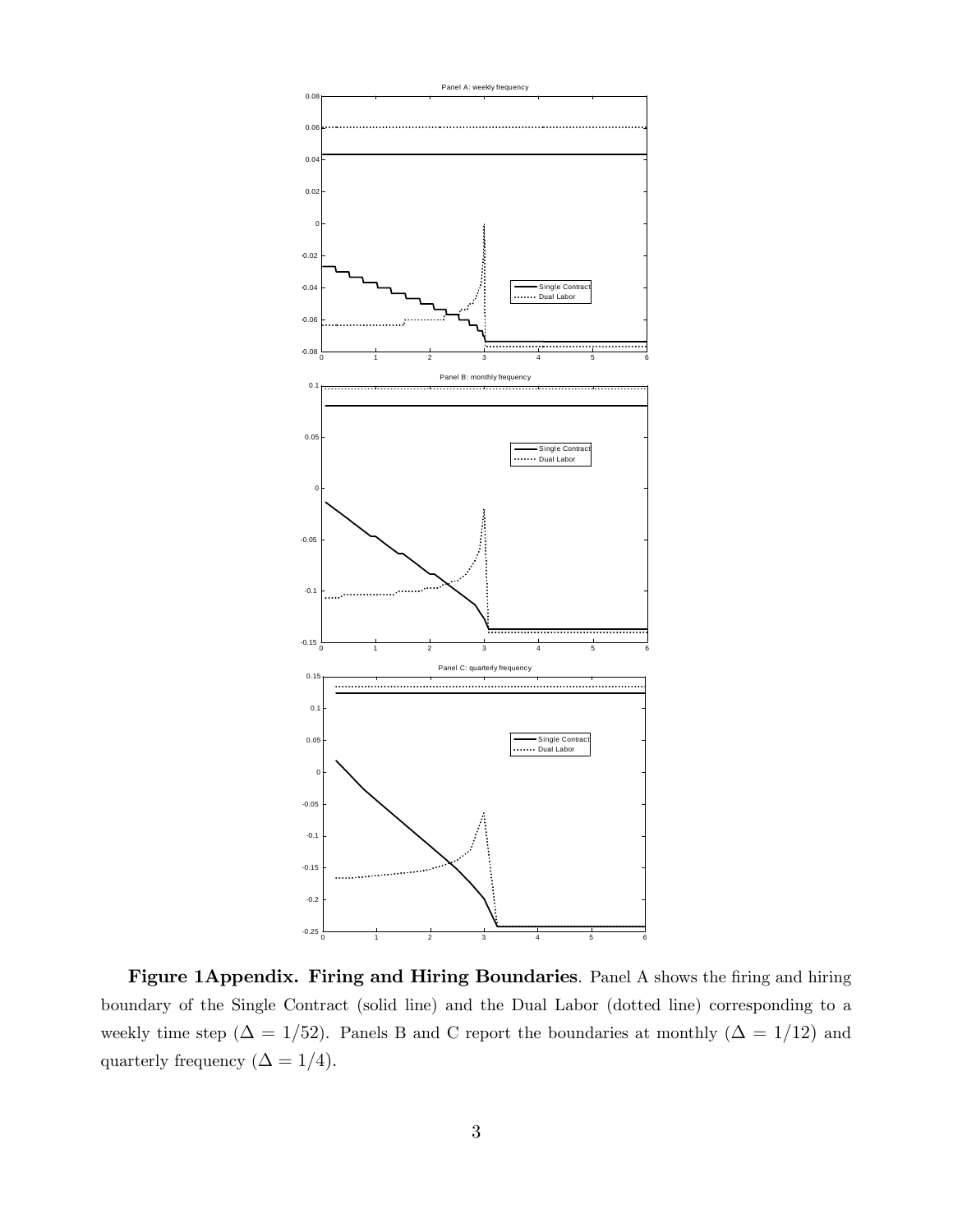## 3 Numerical Method.

We discretize the state-space by setting an equispaced grid of  $n = 300$  realizations for profitability y, with lower bound  $y_1 = -0.5$  and upper bound  $y_n = 0.5$ . We consider an equispaced grid of employment time  $\tau$  ranging from 0 to  $T = 3$  years. This is the duration of the temporary phase in both Single Contract and Dual Labor regulation in the baseline parameterization of Table 1. How dense is the grid depends on the time step  $\Delta$ . For instance, at monthly frequency the grid for  $\tau$  comprises  $36 + 1$  elements.<sup>3</sup>

We jointly obtain the value function conditional on being active,  $V(1, y, \tau)$ , and idle,  $V(0, y)$ , by means of the following iteration, which uses Monte Carlo simulation and linear interpolation to compute expectations of next period value functions We iterate

$$
V^{a}(1, y_{i}, \tau_{j}) = \max \left[ \left( y_{i} - q(\tau_{j}) + e^{-r\Delta} \frac{1}{n_{s}} \sum_{s=1}^{n_{s}} V^{a-1}(0, y_{s}') \right), \left( y_{i} + e^{-r\Delta} \frac{1}{n_{s}} \sum_{s=1}^{n_{s}} V^{a-1}(1, y_{s}', \tau_{j} + \Delta) \right) \right],
$$
  
\n
$$
V^{a}(0, y_{i}) = \max \left[ \left( e^{-r\Delta} \frac{1}{n_{s}} \sum_{s=1}^{n_{s}} V^{a-1}(0, y_{s}') \right), \left( e^{-r\Delta} \frac{1}{n_{s}} \sum_{s=1}^{n_{s}} V^{a-1}(1, y_{s}', 0) - c \right) \right],
$$
\n(7)

until the convergence criterion

$$
\max \left[ \max_{i,j} \frac{|V^a(1, y_i, \tau_j) - V^{a-1}(1, y_i, \tau_j)|}{V^{a-1}(1, y_i, \tau_j)}, \max_i \frac{|V^a(0, y_i, ) - V^{a-1}(1, y_i)|}{V^{a-1}(1, y_i)} \right] < 0.001
$$

is satisfied. Where  $y'_s$  denotes the s-th of  $n_s$  simulated realizations of next period profits, obtained from the current level  $y_i$  using  $(1)$ , with risk-neutral parameters.

The value function corresponding to a given realization  $y'_s$ ,  $V^{a-1}(1, y'_s, \tau_j + \Delta)$ , is obtained by linear interpolation (or extrapolation for off bounds values) from grid values:

$$
V^{a-1}(1, y'_s, \tau_j + \Delta) = V^{a-1}(1, y_s^u, \tau_j + \Delta) \frac{y'_s - y_s^d}{y_s^u - y_s^d} + V^{a-1}(1, y_s^d, \tau_j + \Delta) \left(1 - \frac{y'_s - y_s^d}{y_s^u - y_s^d}\right),
$$

where  $y_s^u$  and  $y_s^d$  are the greater and smaller neighbors on the grid.

The iteration is started from the last employment time value,  $T + \Delta$ , one period after the end of the temporary phase, where the value function does not depend on employment time any more (and the firing boundary becomes a constant) because firing costs are constant afterwards.

 $3$ With monthly frequency, 36 is the end of the temporary phase, we need one more period to obtain the implications of the permanent phase.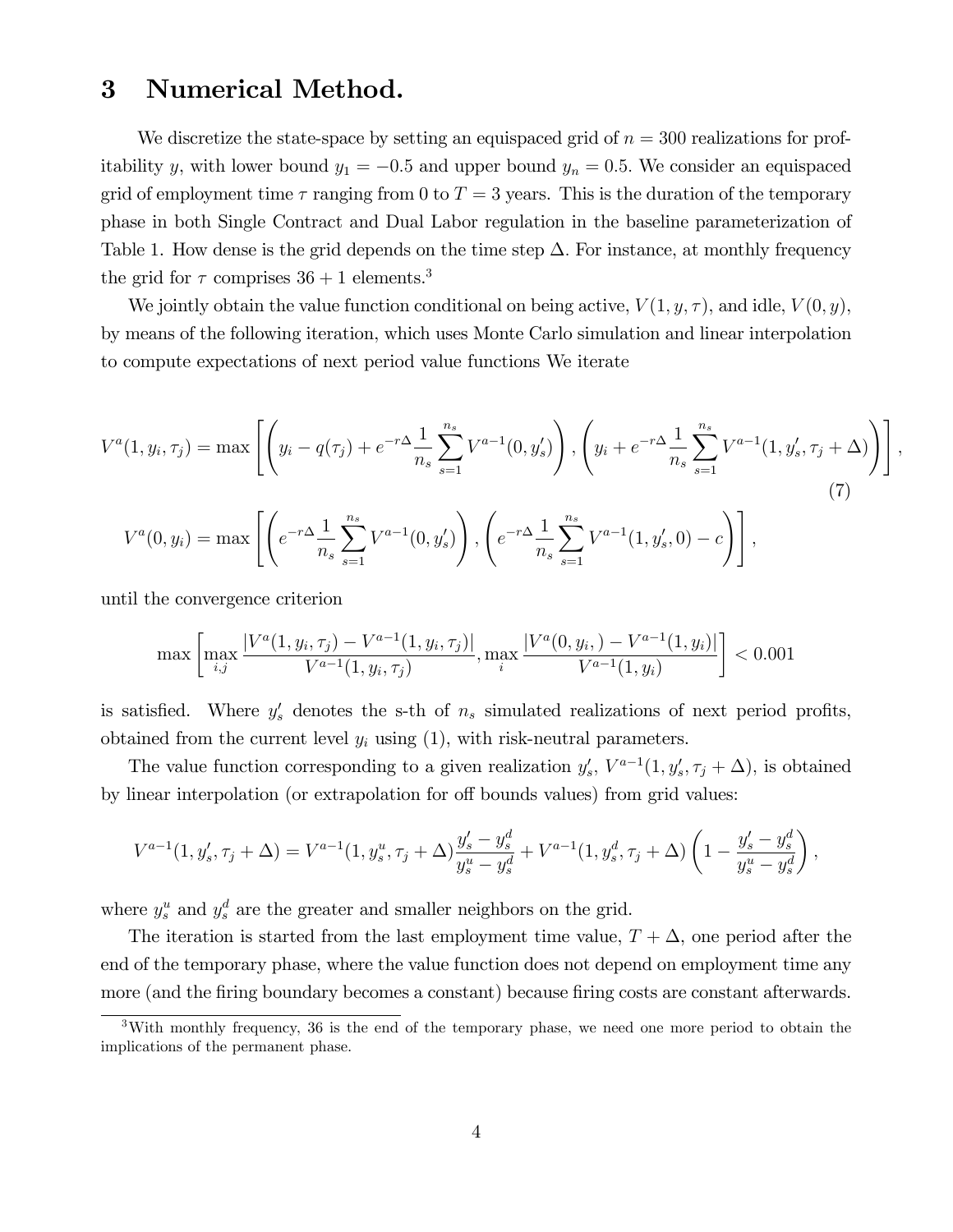Hence the iteration becomes:

$$
V^{a}(1, y_{i}, T + \Delta) = \max \left[ \left( y_{i} - q(\tau_{j}) + e^{-r\Delta} \frac{1}{n_{s}} \sum_{s=1}^{n_{s}} V^{a-1}(0, y_{s}') \right), \left( y_{i} + e^{-r\Delta} \frac{1}{n_{s}} \sum_{s=1}^{n_{s}} V^{a-1}(1, y_{s}', T + \Delta) \right) \right],
$$
  

$$
V^{a}(0, y_{i}) = \max \left[ \left( e^{-r\Delta} \frac{1}{n_{s}} \sum_{s=1}^{n_{s}} V^{a-1}(0, y_{s}') \right), \left( e^{-r\Delta} \frac{1}{n_{s}} \sum_{s=1}^{n_{s}} V^{a-1}(1, y_{s}', 0) - c \right) \right].
$$

The algorithm then proceeds backwards as in (7). At the last iteration before convergence, we record firing and hiring boundaries as

$$
\underline{y}(\tau_j) : \left\{ \min y_i : \left( y_i - q(\tau_j) + e^{-r\Delta} \frac{1}{n_s} \sum_{s=1}^{n_s} V^{a-1}(0, y_s') \right) < \left( y_i + e^{-r\Delta} \frac{1}{n_s} \sum_{s=1}^{n_s} V^{a-1}(1, y_s', \tau_j + \Delta) \right) \right\},
$$
\n
$$
\overline{y} : \left\{ \max y_i : \left( e^{-r\Delta} \frac{1}{n_s} \sum_{s=1}^{n_s} V^{a-1}(0, y_s') \right) > \left( e^{-r\Delta} \frac{1}{n_s} \sum_{s=1}^{n_s} V^{a-1}(1, y_s', 0) - c \right) \right\}.
$$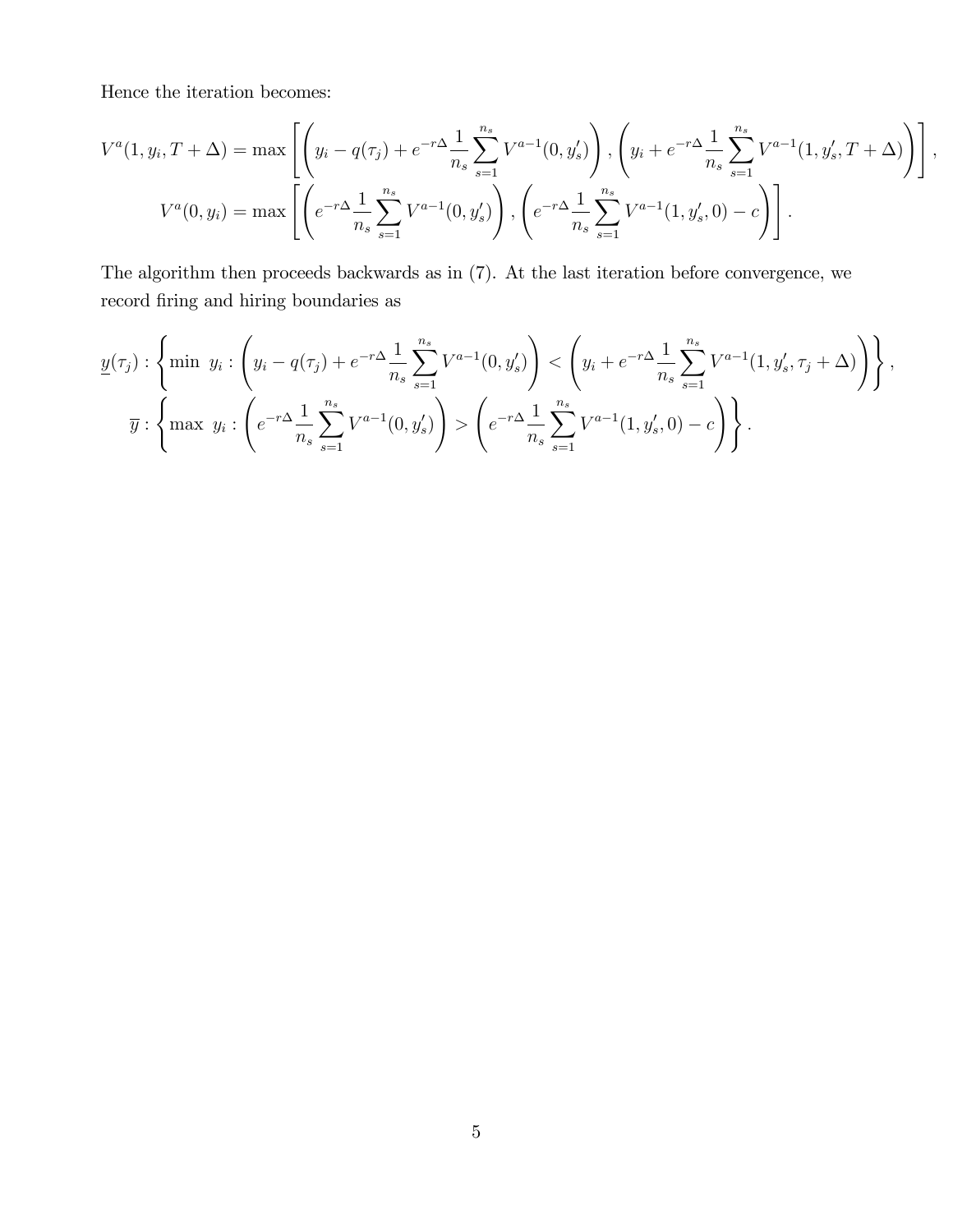### ONLINE APPENDIX II (NOT FOR PUBLICATION): SOLUTION BOUNDARIES

### 1 Characterization of solution boundaries

To simplify notation, in this appendix we denote the risk neutral drift  $\mu^*$ , defined in equation (6) of the manuscript, simply by  $\mu$ .

### Proposition 1: The Single Contract

We follow the line of reasoning of Jobert and Rogers (2006). We assume that the firing boundary is monotonically increasing in time until the permanent phase, so that  $y(q, v_1)$  <  $y(q, v_2)$  if  $v_2 > v_1$ . This allows us to handle the most general case and discuss jointly the Single Contract and the Dual Labor. If the opposite monotonicity holds, as it turns out for the Single Contract, the modifications needed will become clear from the context. We let  $Y_u$  denote a discrete variable that takes value v if profitability y is between the firing boundaries  $y(q, v)$  and  $y(q, v - 1)$ . If  $Y = v$  when time to permanent phase is  $u = v - 1$ , and the time lapse causes a jump of  $u$  to  $v$ , profitability will be immediately in the firing region. The need to take into account the possibility of firing because of the simple passage of time, and not only shocks to profitability, implies that  $Y_u$  is a state variable. Of course immediate firing by time lapse cannot take place if the firing boundary decreases as time goes by, thus  $Y_u$  is not a state variable in this case.

The value functions and the optimal hiring and firing boundaries are determined by the Hamilton Bellman Jacobi (HBJ) equations, the value matching and the smooth pasting conditions. The firm's value function in the idle state depends on firing costs only through the initial firing cost  $q_0$ , hence it does not depend on the state variables u and  $Y_u$ .

We denote by V the vector of firm's value functions in all possible states of  $u$  (time to permanent phase), I (idle or active), and position  $Y_u$ . For position to be relevant the firm must be active, which implies that the number of possible position states depends on u. In particular, if  $u =$ v, profitability y cannot be smaller than  $y(q, v)$  for the firm to be active, so that there are  $N(v) =$  $n+1-v$  possible position states. Since there are  $n+1$  time states u for the active firm, and an inactive state (the last entry), the vector V comprises  $(n+1)(n+2)/2+1$  conditional value functions. It reads explicitly  $V = [V(1, y, q, 0, Y_0) \dots, V(1, y, q, u, Y_u), \dots V(1, y, q, n, Y_n), V(0, y)]'$ ,  $Y_u = 1, 2, \ldots, N(u)$  and  $u = 0, 1, \ldots, n$ , in this order. The following expression reports the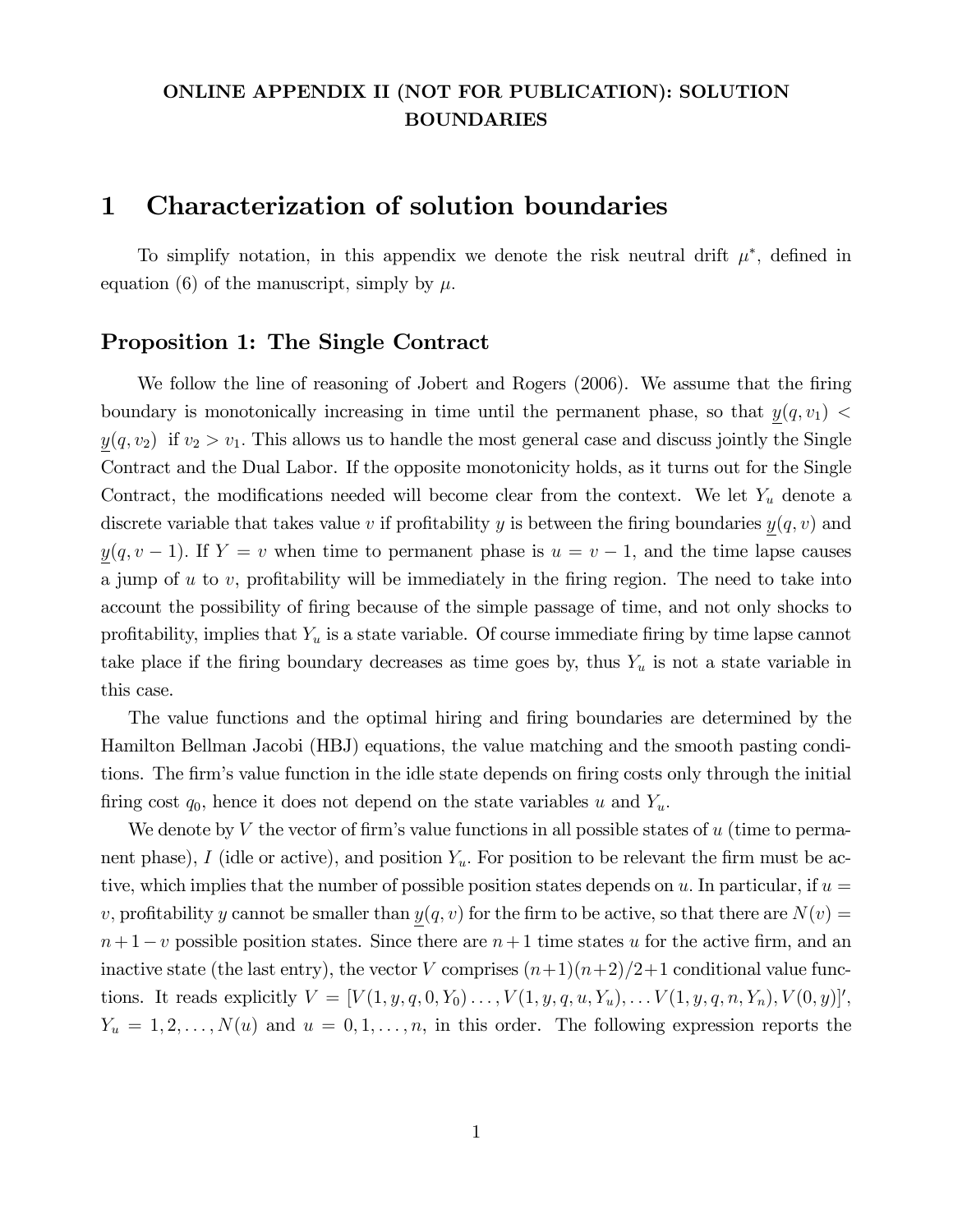system of HJB equations that hold when profitability  $y$  is in the continuation regions.

$$
\mu V_y^1 + \frac{\sigma^2}{2} V_{yy}^1 + \Gamma V^1 + \Gamma_q V_q^1 + y \overline{1} = 0, \quad \begin{cases} I = 1 : y \in (\underline{y}(q, u), \infty), \ u = 0, 1, \dots, n \\ I = 0 : y \in (-\infty, \overline{y}) \end{cases} (1)
$$

The first  $(n + 1)(n + 2)/2$  equations in (1) are the ordinary differential equations that the value function of the active firm satisfies when the expected marginal firm value arising from keeping the employee exceeds the marginal value induced by firing the employee and switching to inactive. The last equation in  $(1)$  is satisfied by the inactive firm when the expected marginal firm value arising from staying idle exceeds the marginal value induced by hiring the employee and switching to active. The last equation is autonomous, because the firm cannot change state just because time elapses, but only if the profit is high enough.  $\Gamma$  is a square is a Markov transition matrix of dimension  $(n+1)(n+2)/2 + 1$ , which governs the transition of the value function when employment time lapses and  $u$  switches to the next state. It is built according to the transition possibilities of V. The row corresponding to  $V(1, y, q, u, Y_u)$  will have  $-r-k$  on the main diagonal, then all zeros except k in the last column if  $Y_u = u + 1$  (because immediate firing occurs, leading to the idle firm value), or k in the column corresponding to  $V(1, y, q, u+1, Y_u)$ otherwise.  $\Gamma_q = \text{diag}[\mu_q, \mu_q, \dots, \mu_q, 0, 0]$ . Note that the second to last entry, corresponding to the active firm in the permanent phase, does not depend on  $\mu_q$  and has only one possible value for  $Y_u$ .  $\overline{1}$  denotes a vector of ones except zero in the last entry.

The value matching condition (2) says that for the active firm  $(I = 1)$  in the proximity of the boundary  $(Y_u = u + 1)$ , immediate firing is convenient in the cost regime u at the critical profit  $y(q, u)$ , if the active firm value function at  $y(q, u)$  coincides with the inactive firm value function once firing costs are subtracted from profits, hence the value function is continuous at  $y(q, u)$ 

$$
V(1, \underline{y}(q, u), q, u, u+1) = V(0, \underline{y}(q, u)) - q, \quad u = 0, 1, \dots, n
$$
\n(2)

The same must be true for the hiring action: when the firm is inactive its value at the hiring boundary  $\overline{y}$  coincides with the active firm value net of hiring costs:

$$
V(1, \bar{y}, q, 0, n+1) - c = V(0, \bar{y})
$$
\n(3)

Since the firing boundaries are selected optimally, the marginal value of choosing a slightly different boundary must be equal when the firm passes to a different position state, including from active to idle. Indeed idleness can just be seen as an additional position state. Hence the smooth pasting condition (4) imposes continuity of the derivative of the value function with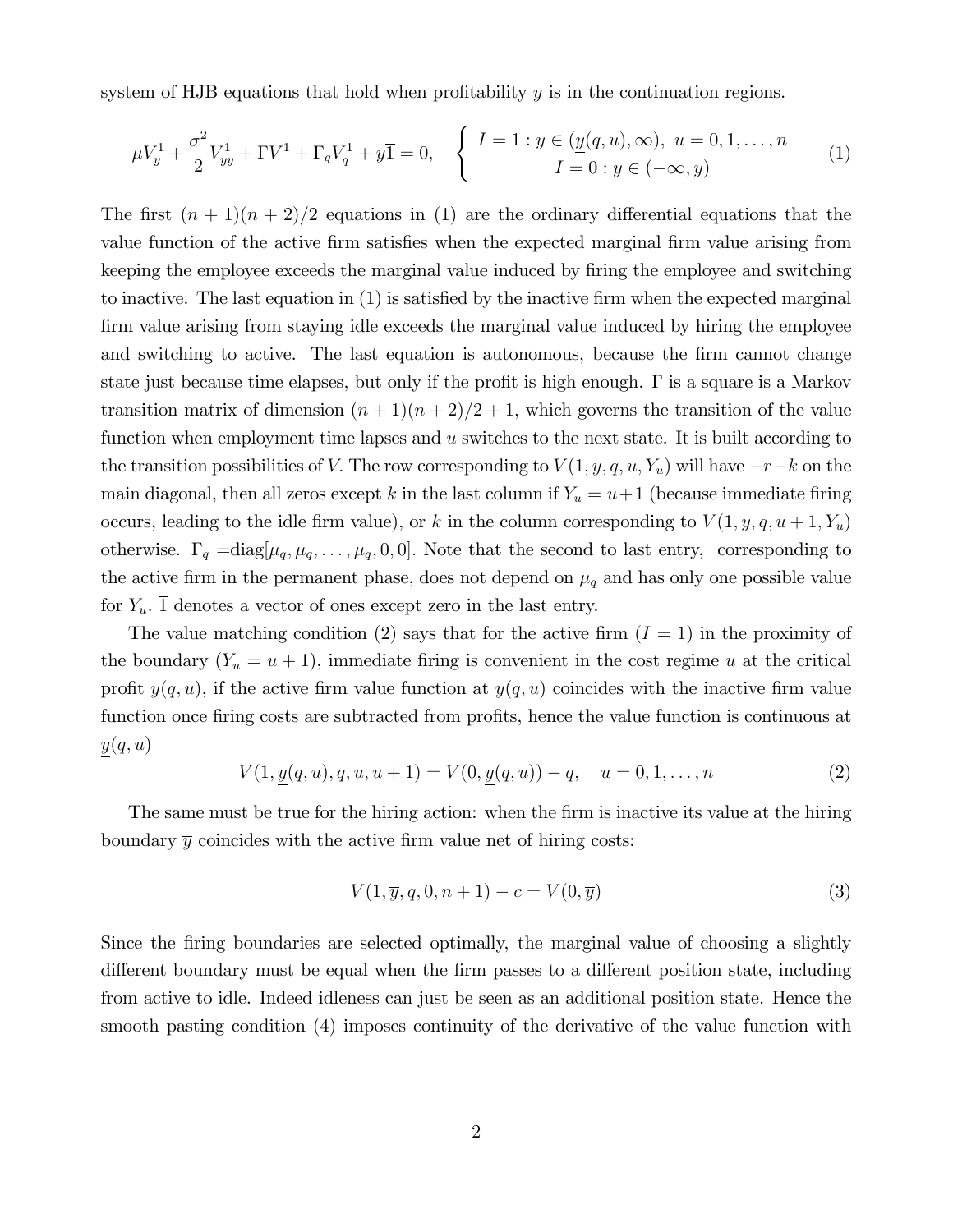respect to y at all boundaries:

$$
\frac{\partial}{\partial y}V(1, \underline{y}(q, v-1), q, u, v) = \frac{\partial}{\partial y}V(1, \underline{y}(q, v-1), q, u, v-1), \ v = u+2, \dots, n \quad u = 0, 1, \dots, n
$$
\n(4)

$$
\frac{\partial}{\partial y}V(1, \underline{y}(q, v-1), q, u, v) = \frac{\partial}{\partial y}V(0, \underline{y}(q, v-1)), \quad v = u+1, \quad u = 0, 1, \dots, n
$$
\n(5)

We will guess that the solution for V takes the following form and we will check that our guess is correct:

$$
V = e^{yF + q\Lambda} \nu + \gamma y + \delta \tag{6}
$$

$$
\delta = -\Gamma^{-1}\gamma\mu = \frac{\mu}{r}\gamma\tag{7}
$$

$$
\gamma = -\Gamma^{-1}\overline{1} = \frac{1}{r}\overline{1}
$$
\n(8)

where the  $(n + 1)(n + 2)/2 + 1$  dimensional square matrix F solves the following matrix equation.

$$
\mu F + \frac{\sigma^2}{2} FF + \Gamma + \Gamma_q \Lambda = 0 \tag{9}
$$

The exponential in  $(6)$  is a matrix exponential.<sup>1</sup> Note that the last HJB equation in (1) is an autonomous equation of the form

$$
\mu V_y^0 + \frac{\sigma^2}{2} V_{yy}^0 - rV^0 = 0.
$$
\n(10)

(10) has a solution of the form  $d \exp(c y)$ , for some constant d and constant  $c = (-\mu +$  $\sqrt{\mu^2 + 2r\sigma^2}/\sigma^2$ . The last term of V is the value function in the inactive state: when  $y \to -\infty$ it never hires a worker and its value converges to that of a perpetually idle firm,  $0$ , so that c must be positive. To impose this property, we partition  $F$  as

$$
F = \left[ \begin{array}{c} \overline{F} \\ \mathbf{0}_{(n+1)(n+2)/2} & f_2 \end{array} \right] \tag{11}
$$

$$
\exp(X) = \sum_{i=0}^{\infty} \frac{1}{i!} X^i
$$

<sup>&</sup>lt;sup>1</sup>Given an  $n \times n$  real matrix X, its matrix exponential  $exp(X)$  is defined in terms of the power series representation:

An important property of the matrix exponential:  $\frac{d \exp(yX)}{dy} = X \exp(yX)$ , where y is a scalar variable. We have assumed that  $\frac{\partial e^{yF+q\Lambda}}{\partial q} = \Lambda e^{yF+q\Lambda}$ . While this is not generally the case, it is true in the present context because  $\Lambda = rF.$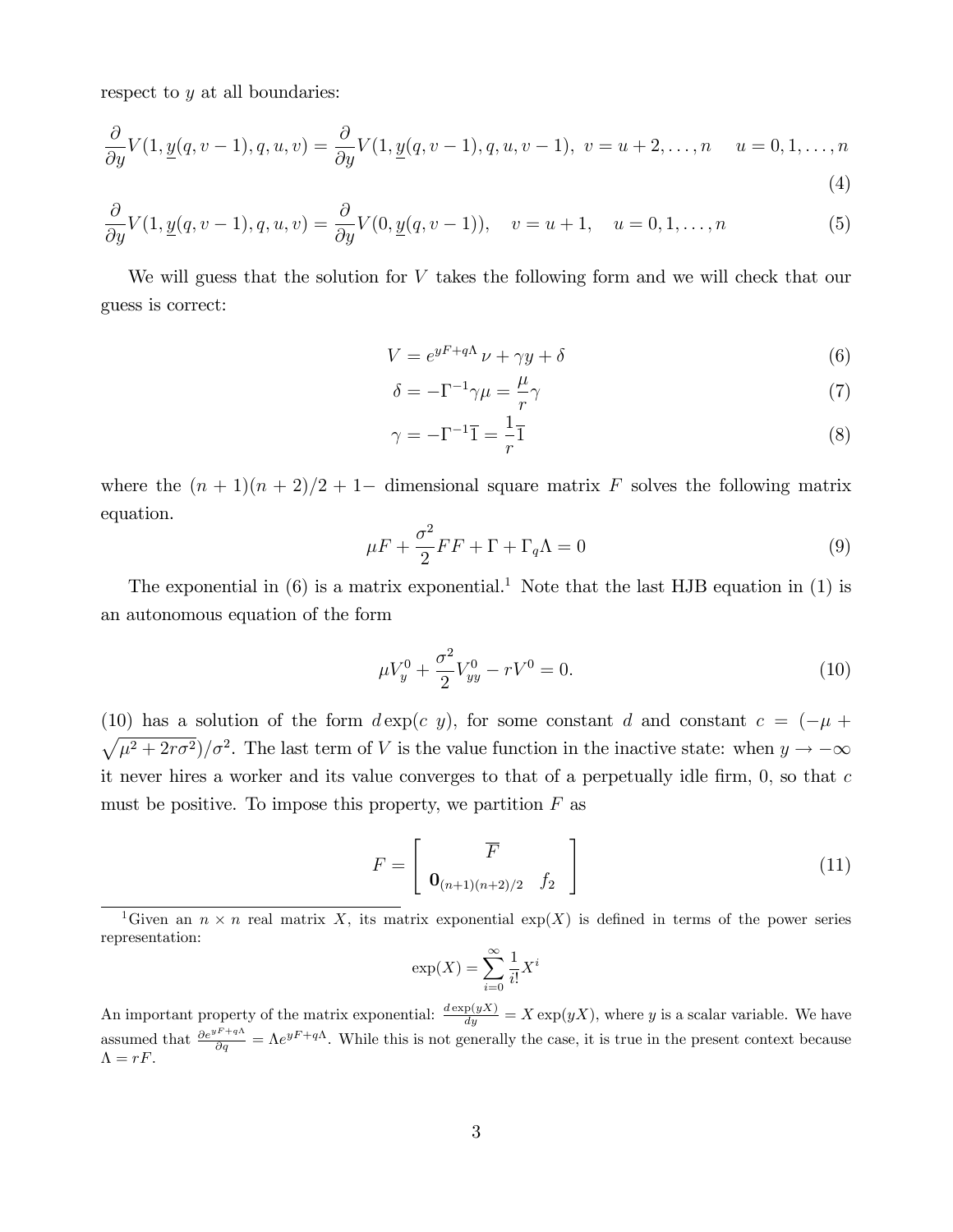with  $f_2 = \left( -\mu + \sqrt{\mu^2 + 2r\sigma^2} \right) / \sigma^2$  and  $\overline{F}$  a  $[(n+1)(n+2)/2] \times [(n+1)(n+2)/2 + 1]$  matrix. Substituting (11) into (9) we realize that  $\overline{F}$  solves

$$
\mu \overline{F} + \frac{\sigma^2}{2} \overline{F} = \begin{bmatrix} \overline{F} \\ \mathbf{0}_{(n+1)(n+2)/2} & f_2 \end{bmatrix} + \overline{\Gamma} + \overline{\Gamma}_q \Lambda = 0 \qquad (12)
$$

 $\overline{\Gamma}$  is  $\Gamma$  without the last two rows, and similarly  $\overline{\Gamma}_q$ . The selected solution for the matrix  $\overline{F}$  is such that F has all its eigenvalues negative except the last one because when  $y \to \infty$  the firm never fires and its value converges to the present value of a perpetual stream of profits:  $\gamma y + \delta$ . When the firm is active, the continuation region depends on the state of the factor  $u$ . In particular, when  $u = 0, 1, \ldots, n-1$ , the firing boundary is linear in firing costs (hence in employment time) and it stays fixed to a constant value when there is a transition to  $u = n$ , which approximates the occurrence of the deterministic time  $T_u$ .

$$
\underline{y}(q, u) = \begin{cases}\naq + b^0 & \text{if } u = 0 \\
aq + b^1 & \text{if } u = 1 \\
\cdots & \cdots & \cdots \\
\underline{y} = a\overline{q}^U + b^n & \text{if } u = n\n\end{cases}
$$
\n(13)

We express the constant firing boundary in the constant cost phase as  $a\overline{q}^U + b^n$  to emphasize that if the random cost switching time coincided with  $T_u$  there would be no discontinuity between the boundaries, and  $y(q, n - 1)$  would converge to  $y(q, n)$  as  $\tau \to T_u$ . Because of the approximation error, instead, we have  $b^{n-1} \neq b^n$ . When n is large, we have  $b^{n-1} \approx b^n$  and  $y(q, n-1) \to y(q, n)$  as  $\tau \to T_u$ . If the firm is inactive, the hiring boundary  $\overline{y}$  depends on costs only through the constant initial value  $q_0$  and it is constant. Taking into account  $(6)$ , the value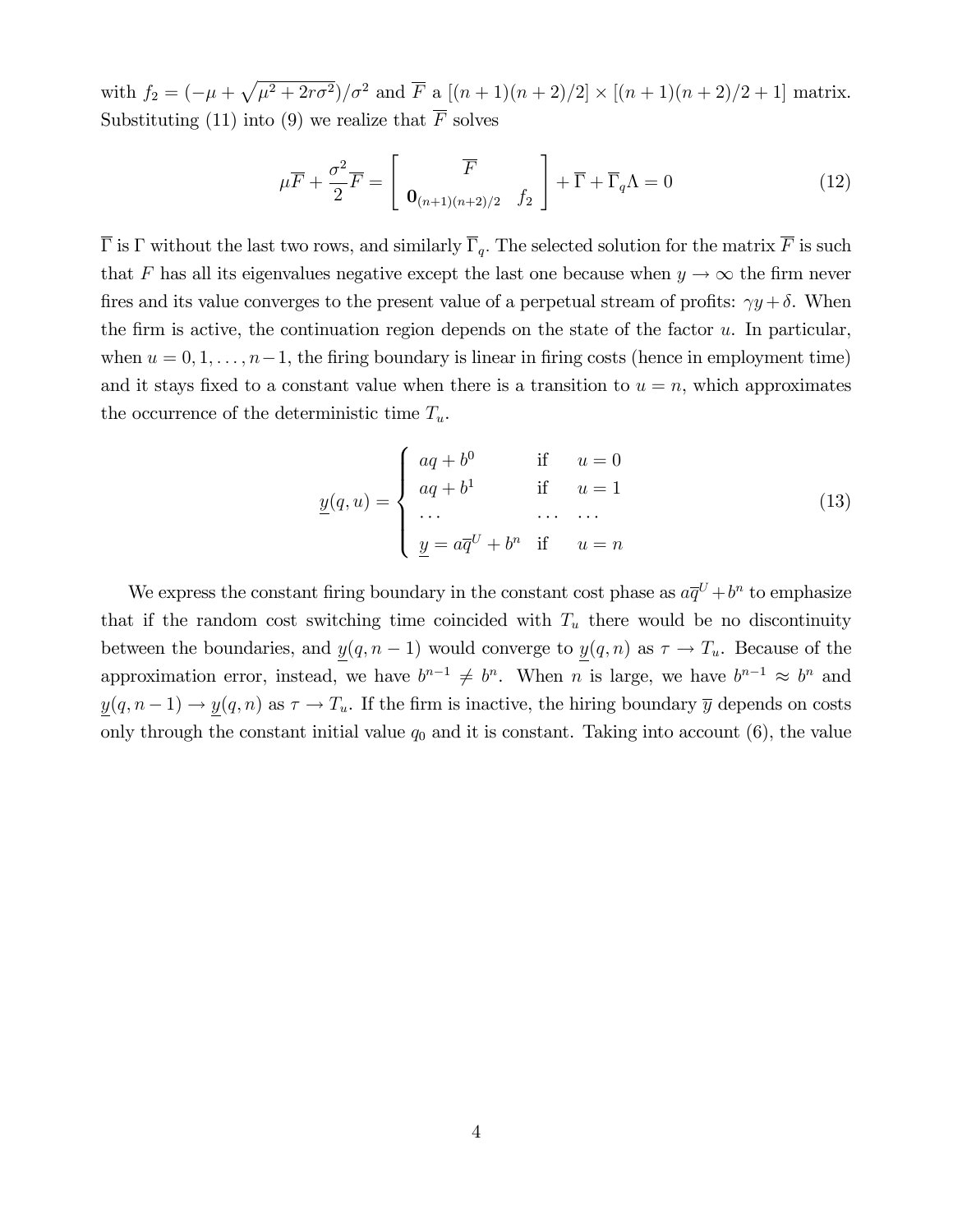matching and smooth pasting conditions above read

$$
e'_{1}(e^{F_{\underline{y}}(q,0)+q\Lambda}\nu+\gamma\underline{y}(q,0)+\delta)+q=e'_{(n+1)(n+2)/2+1}e^{F_{\underline{y}}(q,0)+q\Lambda}\nu
$$
  
\n
$$
e'_{n+2}(e^{F_{\underline{y}}(q,1)+q\Lambda}\nu+\gamma\underline{y}(q,1)+\delta)+q=e'_{(n+1)(n+2)/2+1}e^{F_{\underline{y}}(q,1)+q\Lambda}\nu
$$
  
\n
$$
e'_{2n+2}(e^{F_{\underline{y}}(q,2)+q\Lambda}\nu+\gamma\underline{y}(q,2)+\delta)+q=e'_{(n+1)(n+2)/2+1}e^{F_{\underline{y}}(q,2)+q\Lambda}\nu
$$
  
\n
$$
\vdots
$$
  
\n
$$
e'_{(n+1)(n+2)/2}(e^{F_{\underline{y}}(q,n)+q\Lambda}\nu+\gamma\underline{y}(q,n)+\delta)+q=e'_{(n+1)(n+2)/2+1}e^{F_{\underline{y}}(q,n)+q\Lambda}\nu
$$
  
\n
$$
e'_{n+1}(e^{F_{\overline{y}}+q\Lambda}+\gamma\overline{y}+\delta)-c=e'_{(n+1)(n+2)/2+1}e^{F_{\overline{y}}+q\Lambda}\nu
$$
  
\n
$$
e'_{1}(Fe^{F_{\underline{y}}(q,0)+q\Lambda}\nu+\gamma)=e'_{(n+1)(n+2)/2+1}Fe^{F_{\underline{y}}(q,0)+q\Lambda}\nu
$$
  
\n
$$
e'_{2}(Fe^{F_{\underline{y}}(q,1)+q\Lambda}\nu+\gamma)=e'_{1}(Fe^{F_{\underline{y}}(q,1)+q\Lambda}\nu+\gamma)
$$
  
\n
$$
e'_{3}(Fe^{F_{\underline{y}}(q,2)+q\Lambda}\nu+\gamma)=e'_{2}(Fe^{F_{\underline{y}}(q,2)+q\Lambda}\nu+\gamma)
$$
  
\n
$$
\vdots
$$
  
\n
$$
e'_{n+1}(Fe^{F_{\underline{y}}(q,n)+q\Lambda}\nu+\gamma)=e'_{n}(Fe^{F_{\underline{y}}(q,n)+q\Lambda}\nu+\gamma)
$$
  
\n
$$
\vdots
$$
  
\n
$$
e'_{n+2}(Fe^{F_{
$$

where  $e_1 = [1, 0, 0, \cdots], e_2 = [0, 1, 0, \cdots]$  and so on. Substituting (13) into (14), setting  $\Lambda = -aF$  and  $a = -\frac{1}{\gamma}$  $\frac{1}{\gamma}$ , we obtain the following system of equations, that determines constants  $b^0, b^1,...,b^n$ ,  $\overline{y}$ , and the  $(n+1)(n+2)/2+1$ -dimensional constant vector  $\nu$ :

$$
e'_{1} \left[ e^{Fb^{0}} \nu + \gamma b^{0} + \delta \right] = e'_{(n+1)(n+2)/2+1} e^{Fb^{0}} \nu
$$
  
\n
$$
e'_{n+2} (e^{Fb^{1}} \nu + \gamma b^{1} + \delta) = e'_{(n+1)(n+2)/2+1} e^{Fb^{1}} \nu
$$
  
\n
$$
e'_{2n+2} (e^{Fb^{2}} \nu + \gamma b^{2} + \delta) = e'_{(n+1)(n+2)/2+1} e^{Fb^{2}} \nu
$$
  
\n
$$
\vdots
$$
  
\n
$$
e'_{(n+1)(n+2)/2} (e^{Fb^{n}} \nu + \gamma b^{n} + \delta) = e'_{(n+1)(n+2)/2+1} e^{Fb^{n}} \nu
$$
  
\n
$$
e'_{n+1} (e^{\overline{y}F - \frac{1}{\gamma}Fq_{0}} + \gamma \overline{y} + \delta) - c = e'_{(n+1)(n+2)/2+1} e^{F\overline{y} - \frac{1}{\gamma}Fq_{0}} \nu
$$
  
\n
$$
e'_{1} (F e^{Fb^{0}} \nu + \gamma) = e'_{(n+1)(n+2)/2+1} F e^{Fb^{0}} \nu
$$
  
\n
$$
e'_{2} (F e^{Fb^{1}} \nu + \gamma) = e'_{1} (F e^{Fb^{1}} \nu + \gamma)
$$
  
\n
$$
e'_{3} (F e^{Fb^{2}} \nu + \gamma) = e'_{2} (F e^{Fb^{2}} \nu + \gamma)
$$
  
\n
$$
\vdots
$$
  
\n
$$
e'_{n+1} (F e^{Fb^{n}} \nu + \gamma) = e'_{n+1)(n+2)/2+1} F e^{Fb^{1}} \nu
$$
  
\n
$$
e'_{n+2} (F e^{Fb^{1}} \nu + \gamma) = e'_{(n+1)(n+2)/2+1} F e^{Fb^{1}} \nu
$$
  
\n
$$
e'_{n+1} (F e^{\overline{y}F - \frac{1}{\gamma}Fq_{0}} + \gamma) = e'_{(n+1)(n+2)/2+1} F e^{F\overline{y} - \frac{1}{\gamma}F
$$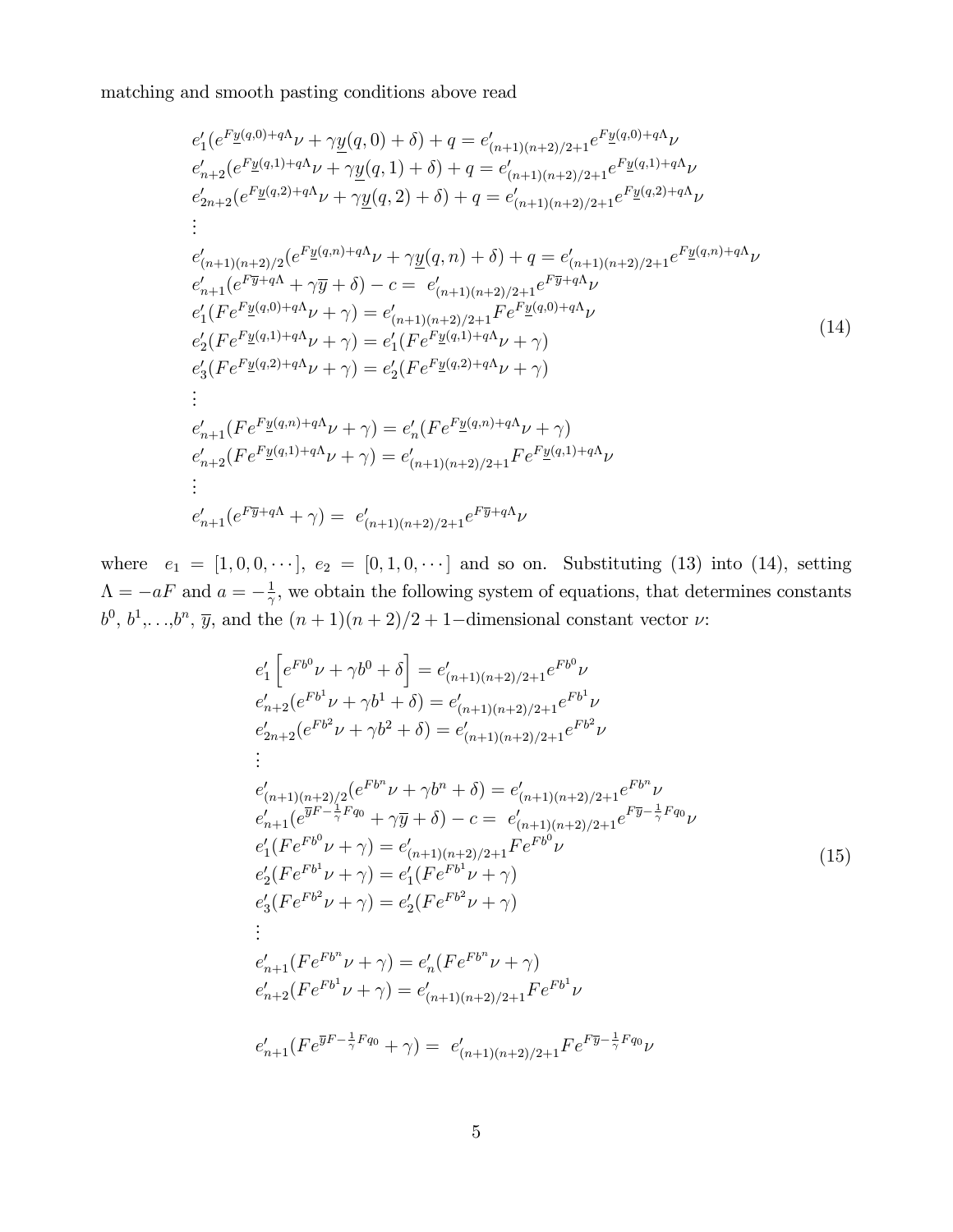We have proven the following Proposition:

**Proposition 1** An active firm fires its worker and switches to idle when the profit of the investment opportunity, y, crosses from above the firing boundary  $y(q, u)$ , which takes the piecewise linear form

$$
\underline{y}(q, u) = \begin{cases}\naq + b^{0} & \text{if } u = 0 \\
aq + b^{1} & \text{if } u = 1 \\
... & \\
aq + b^{n-1} & \text{if } u = n - 1 \\
\overline{y} = a\overline{q}^{U} + b^{n} & \text{if } u = n\n\end{cases}
$$
\n(16)

with  $a = -1/\gamma$ . If current contract duration is  $\overline{\tau} \in \left[\frac{(v)T}{n}\right]$  $\frac{(v+1)T}{n}$ ,  $\frac{(v+1)T}{n}$ n  $\Big), v \leq n, \text{ then } u = v. \text{ If } y \text{ is }$ below the boundary then immediate firing occurs. When current profitability y is between  $y(q, v)$ and  $y(q, v - 1)$ , with  $v = u + 1, \dots, n$ , and the state of the employment phase is u, the firm values is

$$
V(1, y, q, u, v) = \overline{e}'(e^{yF + q\Lambda}v + \gamma y + \delta)
$$
\n(17)

where  $\overline{e}$  is a column vector with 1 in the  $[u(u + 1)/2 + v - u]-$ th position and zero otherwise. F is the matrix in (11), and  $\delta = \frac{\mu}{r}$  $\frac{\mu}{r}\gamma,\ \gamma=\frac{1}{r}$  $\frac{1}{r}$ .

When the firm is not employing a worker, it hires one when the profit of the investment opportunity, y, crosses from below the boundary  $\overline{y}$ . If y is above the boundary then immediate hiring occurs. The firm's value reads

$$
V(0, y) = e'_{(n+1)(n+2)/2+1}(e^{yF+q\Lambda}\nu + \gamma y + \delta)
$$
\n(18)

The hiring boundary  $\overline{y}$ , the constants  $(b^0, \ldots, b^{n-1}, b^n)$ , and constant vector  $\nu$  solve the system of equations (15).

### Proposition 2: The Dual Labor

We apply the same reasonong of the Single Contract case, taking into account that we lose one state variable  $(q)$ , hence the firing boundary is constant in each employment time state u, and the vector of firm values becomes  $V = [V(1, y, 0, Y_0) \dots, V(1, y, u, Y_u), \dots V(1, y, n, Y_n), V(0, y)]'$ ,  $Y_u = 1, 2, \ldots, N(u)$  and  $u = 0, 1, \ldots, n$ , in this order. We state the following Proposition, whose derivation is an obvious adaptation of the derivation of Proposition 1.

**Proposition 2** An active firm fires its worker and switches to idle when the profit of the investment opportunity, y, crosses from above the firing boundary  $y(u)$ , which takes  $(n + 1)$ distinct values depending on the value of the firing cost factor u, for  $u = 0, 1, \ldots, n$ . If current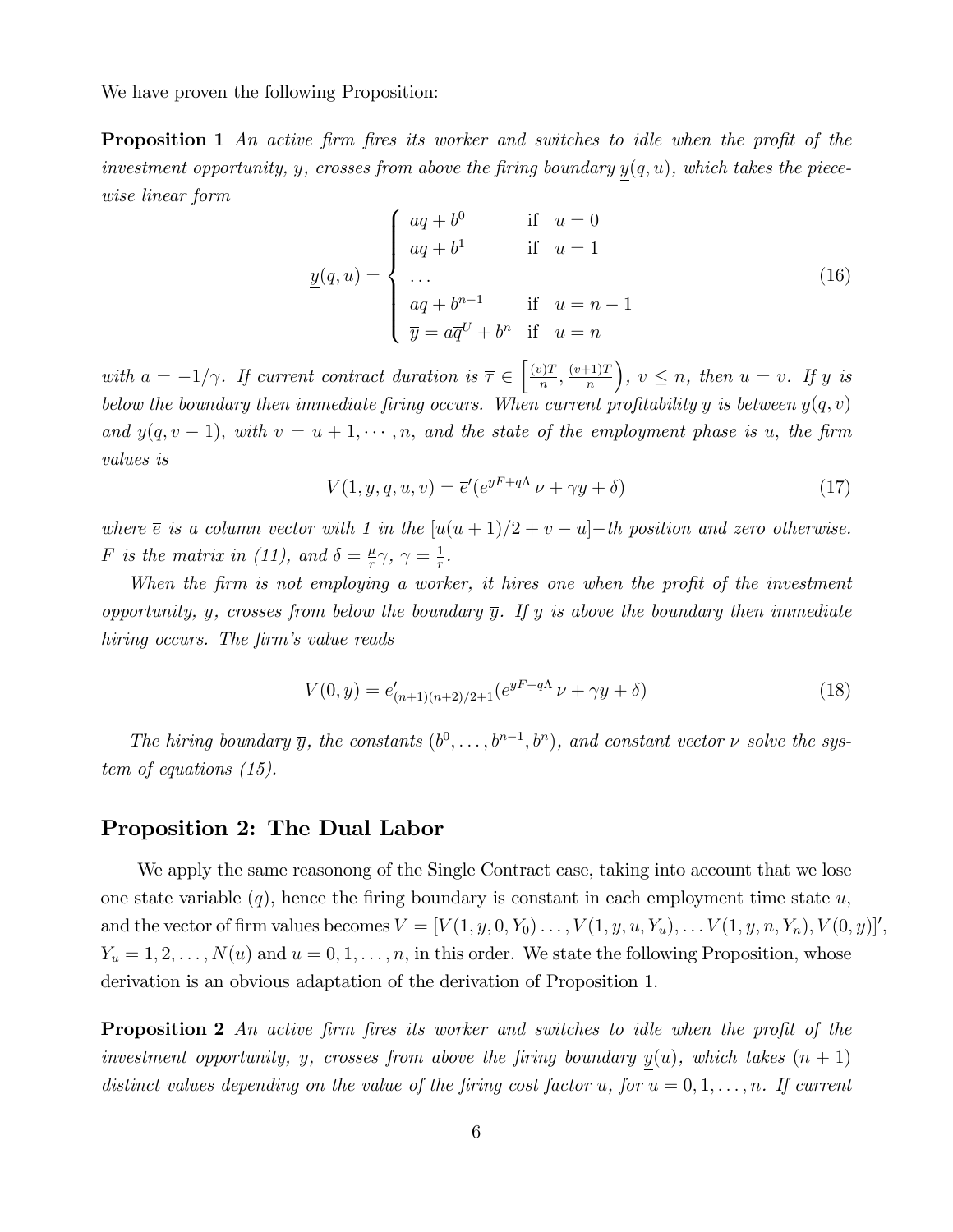contract duration is  $\overline{\tau} \in \left[\frac{(v)T}{n}\right]$  $\frac{(v+1)T}{n}, \frac{(v+1)T}{n}$ n  $\Big), v \leq n$ , then  $u_t = v$ . If y is below the boundary then immediate firing occurs. When current profitability y is between  $\underline{y}(v)$  and  $\underline{y}(v-1)$ , with  $v = u + 1, \dots, n$ , and the state of the employment phase is u, the firm values is

$$
V(1, y, u, v) = \overline{e}'(e^{yF} v + \gamma y + \delta)
$$
\n(19)

where  $\overline{e}$  is a column vector with 1 in the  $[u(u + 1)/2 + v - u]-$ th position and zero otherwise.  $\exp(\cdot)$  above is a matrix exponential,

$$
F = \left[ \begin{array}{c} \overline{F} \\ \mathbf{0}_{(n+1)(n+2)/2} & f_2 \end{array} \right] \tag{20}
$$

with  $f_2 = \left( -\mu + \sqrt{\mu^2 + 2r\sigma^2} \right) / \sigma^2$  and  $\overline{F}$  a  $[(n+1)(n+2)/2] \times [(n+1)(n+2)/2 + 1]$  matrix solving

$$
\mu \overline{F} + \frac{\sigma^2}{2} \overline{F} = \begin{bmatrix} \overline{F} \\ \mathbf{0}_{(n+1)(n+2)/2} & f_2 \end{bmatrix} + \overline{\Gamma} = 0 \tag{21}
$$

Moreover  $\delta = \frac{\mu \gamma}{r}$  $\frac{\iota\gamma}{r},\ \gamma=\frac{1}{r}$  $\frac{1}{r}$ .

When the firm is not employing a worker, it hires one when the profit of the investment opportunity, y, crosses from below the boundary  $\overline{y}$ . If y is above the boundary then immediate hiring occurs. The firm's value reads

$$
V(0, y) = e'_{(n+1)(n+2)/2+1}(e^{yF}\nu + \gamma y + \delta)
$$

The hiring boundary  $\overline{y}$ , the firing boundaries  $y(u)$ , and the constant vector  $\nu$  solve the system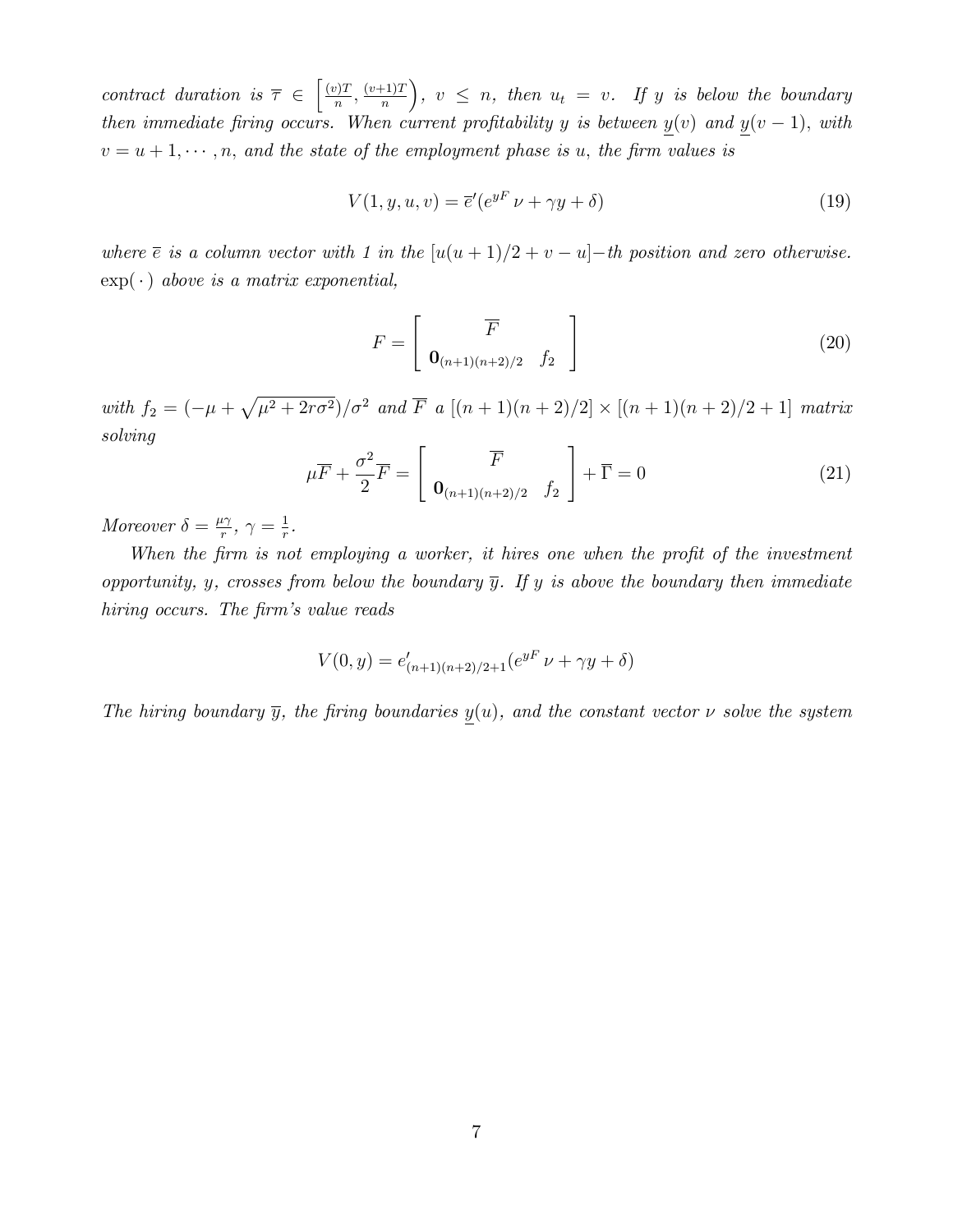of equations:

$$
e'_1[e^{F\underline{y}(0)}\nu + \gamma \underline{y}(0) + \delta] + \underline{q} = e'_{(n+1)(n+2)/2+1}e^{F\underline{y}(0)}\nu
$$
  
\n
$$
e'_{n+2}(e^{F\underline{y}(1)}\nu + \gamma \underline{y}(1) + \delta) + \underline{q} = e'_{(n+1)(n+2)/2+1}e^{F\underline{y}(1)}\nu
$$
  
\n
$$
e'_{2n+2}(e^{F\underline{y}(2)}\nu + \gamma \underline{y}(2) + \delta) = e'_{(n+1)(n+2)/2+1}e^{F\underline{y}(2)}\nu
$$
  
\n
$$
\vdots
$$
  
\n
$$
e'_{(n+1)(n+2)/2}(e^{F\underline{y}(n)}\nu + \gamma \underline{y}(n) + \delta) = e'_{(n+1)(n+2)/2+1}e^{F\underline{y}(n)}\nu
$$
  
\n
$$
e'_{n+1}(e^{\overline{y}F} + \gamma \overline{y} + \delta) - c = e'_{(n+1)(n+2)/2+1}e^{F\underline{y}\nu}
$$
  
\n
$$
e'_1(Fe^{F\underline{y}(0)}\nu + \gamma) = e'_{(n+1)(n+2)/2+1}Fe^{F\underline{y}(0)}\nu
$$
  
\n
$$
e'_2(Fe^{F\underline{y}(1)}\nu + \gamma) = e'_1(Fe^{F\underline{y}(1)}\nu + \gamma)
$$
  
\n
$$
e'_3(Fe^{F\underline{y}(2)}\nu + \gamma) = e'_2(Fe^{F\underline{y}(2)}\nu + \gamma)
$$
  
\n
$$
\vdots
$$
  
\n
$$
e'_{n+1}(Fe^{F\underline{y}(n)}\nu + \gamma) = e'_{n}(Fe^{F\underline{y}(n)}\nu + \gamma)
$$
  
\n
$$
e'_{n+2}(Fe^{F\underline{y}(1)}\nu + \gamma) = e'_{(n+1)(n+2)/2+1}Fe^{F\underline{y}(1)}\nu
$$
  
\n
$$
e'_{n+1}(Fe^{\overline{y}F} + \gamma) = e'_{(n+1)(n+2)/2+1}Fe^{F\underline{
$$

## 2 Numerical implementation

This Appendix explains how we constructed the figures reported in Sections 4 and 5.

Figure 1. The boundaries plotted in Panel B are characterized in Proposition 1 (Single Contract) and Proposition 2 (Dual Labor), and they have been obtained using  $n = 35$  states for the state variable u in the Single Contract, and  $n = 25$  in the Dual Labor. The parameters used are reported in Table 1. Each state of  $u$  has been mapped into employment duration: if current contract duration is  $\overline{\tau} \in \left[\frac{vT}{n}\right]$  $\frac{v}{n}$ ,  $\frac{(v+1)T}{n}$ n ),  $v \leq n$ , then  $u_t = v$ . An interpolating curve with a modest degree of smoothing has been applied between the discrete realizations of the firing boundaries  $\underline{y}(q, 0), \underline{y}(q, 1), \ldots, \underline{y}(q, 35)$  for the Single Contract and those of the Dual Labor,  $y(0), y(1), \ldots, y(25).$ 

Figure 2. Panel A plots the firing and the hiring boundaries for the Dual Labor when the temporary firing cost is  $q = 3 * 0.05$ , everything else (including the number of points for the state variable u) is as in Panel B of Figure 1. Figure 2 also reports (as dotted lines) the benchmark hiring and firing boundaries of Figure 1, corresponding to  $q = 25 * 0.05$ . Panel B plots the Single Contract firing boundary for different levels of  $T<sub>S</sub>$  and  $\mu<sub>q</sub>$ , such that permanent costs are constant at  $45 * 0.05$  and cumulative costs of the temporary phase are  $25 * T<sub>S</sub>$ , namely  $(T_S,\mu_q) = (3, 40/3), (5, 8), (7, 5.71), (10, 4).$  These boundaries have been obtained using  $n = 10$ states for the state variable u. An interpolating curve with a modest degree of smoothing has been applied between the discrete realizations. The rest of the parameters is as in Table 1.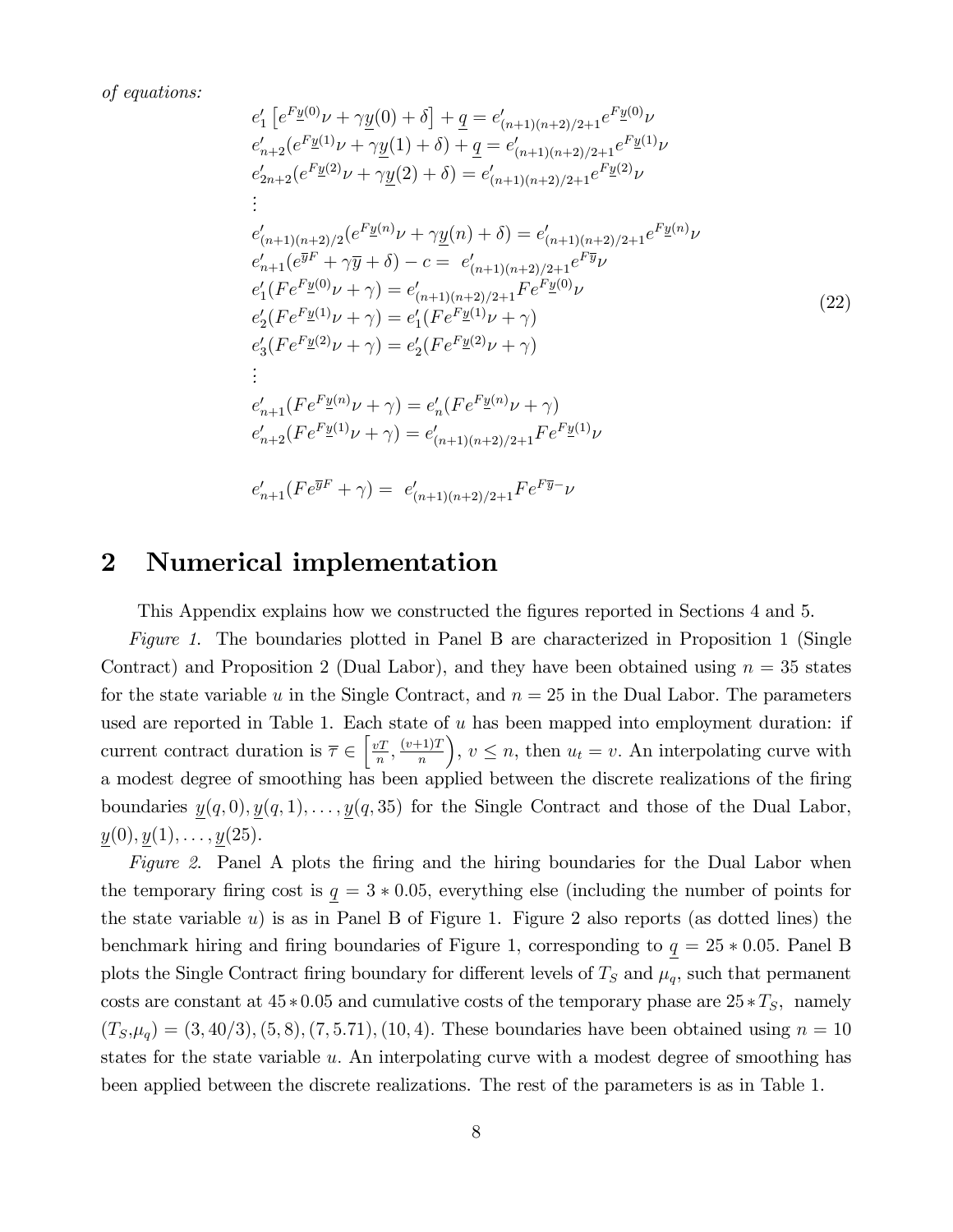Figure 3. For the firing rules reported in Panel B of Figure 1, Panel A reports the expected employment duration of a just hired worker ( $\tau = 0$ ) conditional on being fired during the temporary phase: It is obtained as follows for the Single Contract (the same reasoning applies to the Dual Labor): consider an active firm with current profits  $y_0$ , and with firing boundary  $y(q, \tau)$ . As in Proposition 1, we have mapped the state variable u into employment duration  $\tau_t$  by setting  $u_t = v$  if current employment duration is  $\overline{\tau} \in \left[\frac{vT}{n}\right]$  $\frac{v}{n}$ ,  $\frac{(v+1)T}{n}$ n ),  $v \leq n$ . We consider a worker at the beginning of the employment relation  $(\tau = 0)$  and consider the event of firing during the temporary phase,  $\tau \in [0, T]$ .

$$
\theta = \inf \left\{ t \in (0, T] : y_t \le \underline{y}(q_t, \tau_t) \right\} \tag{23}
$$

 $P(\theta \leq T | y_0, \tau = 0)$  and  $E[\theta | y_0, \theta \leq T, \tau = 0]$  denote, respectively, the probability that firing occurs before the end of the temporary phase (conditional on present profits and employment being at the starting values), and the expected firing time conditional on firing having occurred before the end of the temporary phase. These quantities can be computed from the density of the first passage time from zero of the Brownian Motion with deterministic drift  $\hat{y}_t$ , where

$$
\widehat{y}_t = y_t - \underline{y}(q_t, \tau_t) = (y_0 - \underline{y}(q_0, \tau_0)) - \sum_{k=0}^{i:t \leq \frac{(i+1)T}{n}} (b^i - b^{i-1}) + \int_0^t [\mu + r\mu_q]ds + \int_0^t \sigma dB_s \qquad (24)
$$

as discussed on Karatzas and Shreve (1991)

$$
P(\theta \le T | y_0, \tau = 0) = N(d_1(T)) + \frac{\sum_{i:T \le \frac{(i+1)T}{n}}^{i:T \le \frac{(i+1)T}{n}} (b^i - b^{i-1}) + \int_0^T [\mu + r\mu_q] ds}{-\sum_{i=1}^{T} (b^i - b^{i-1}) + \int_0^T [\mu + r\mu_q] ds} N(d_2(T))
$$
\n
$$
E[\theta | y_0, \theta \le T, \tau = 0] = \frac{E[\theta \mathbf{1}(\theta \le T) | y_0, \tau = 0]}{P(\theta \le T | y_0, \tau = 0)} = \frac{\int_0^T t \, dP(\theta \le t | y_0, \tau = 0)}{P(\theta \le T | y_0, \tau = 0)} \tag{26}
$$

where

$$
d_1(T) = \frac{-\left(y_0 - \underline{y}(q_0, \tau_0)\right) - \sum_{\sigma \sqrt{T}}^{i:T \leq \frac{(i+1)T}{n}} (b^i - b^{i-1}) + \int_0^T \left[\mu + r\mu_q\right] ds}{\sigma \sqrt{T}}
$$
(27)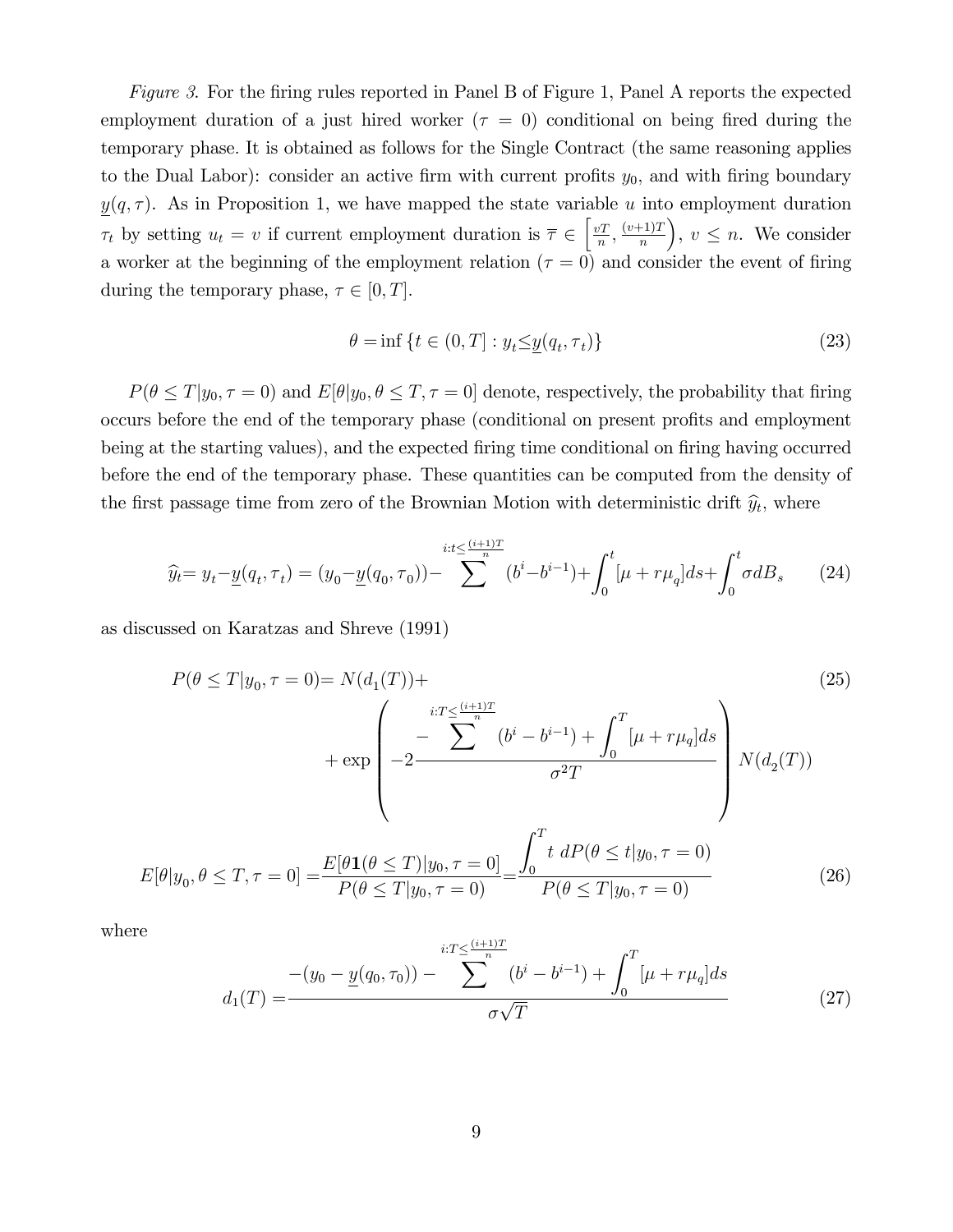and

$$
d_2(T) = \frac{-\left(y_0 - \underline{y}(q_0, \tau_0)\right) + \sum_{\sigma \sqrt{T}}^{i:T \leq \frac{(i+1)T}{n}} (b^i - b^{i-1}) + \int_0^T \left[\mu + r\mu_q\right] ds}{\sigma \sqrt{T}},\tag{28}
$$

and  $dP(\theta \leq t|y_0, \tau = 0)$  is the probability density of the first passage time distribution.

We report quantities (25) and (26) computed by Monte-Carlo simulation:

$$
P(\theta \le T | y_0, \tau = 0) = \frac{1}{n} \sum_{j=1}^{n} 1(\theta^j \le T)
$$
\n(29)

$$
E[\theta | y_0, \theta \le T, \tau = 0] = \frac{\sum_{j=1}^n \mathbf{1}(\theta^j \le T)\theta^j}{\sum_{j=1}^n \mathbf{1}(\theta^j \le T)}
$$
(30)

(30) is plotted in Panel A of Figure 3. Superscripts denote simulated realizations.  $\theta^j$  denotes  $\inf\{t \in (0, T] : y_t^j \le \underline{y}(q_t^j) \}$  $_i^j, \tau_t^j$  $\{t_i^j\}$  along the j-th simulated path of profits, if crossing of the firing boundary has occurred over this path. We simulate  $n = 50000$  paths with 250 discretization steps per year.<sup>2</sup>

In Panel B of Figure 3 we consider a worker at the beginning of the permanent employment relation  $(\tau = T)$  and fired within the next 10 years,  $\tau_t \in [T, T + 10y]$ . We compute the conditional expected firing time (30) as before with the simplification that firing boundaries are constant in this phase.

Figure 4. For the firing rules reported in Panel B of Figure 1, Panel A reports the probability that an unemployed worker (initial level of profits  $y_0 = -0.0826 < \overline{y}$ ) is hired before some time S, reported on the x axis, under each labor legislation. This probability, corresponds to  $(29)$ above, with T replaced by S and the firing boundary replaced by the constant hiring boundary. It is computed as detailed in the description of Figure 3. Since hiring boundaries are constant, the relative patterns would not change for different levels of initial profits. Panel C reports the probability of being fired during the temporary phase for a new hired worker  $(\tau = 0)$ , conditional on different levels of the initial profits  $y_0$ . This probability, corresponds to (29) above, and it is computed as in Figure 3. Panel B reports the same probability for a worker

$$
E[f(y_{\theta})|y_0] = E^Q \left[ e^{-\frac{1}{2}d^2\theta + dB_{\theta}^Q} f(y_{\theta})|y_0 \right]
$$
\n(31)

where under the probability measure  $Q, y$  evolves as:

$$
dy_t = (\mu - \sigma d) \, dt + \sigma dB^Q
$$

<sup>&</sup>lt;sup>2</sup>We apply importance sampling in order to reduce the estimation error, using the property:

 $B^Q$  being a standard Brownian motion under Q. Simulating y under Q, with  $d = 1.5$ , and estimating the right hand side of (31) achieves a significant variance reduction in the estimation of (30), because of the higher number of firing events occurring with a smaller drift.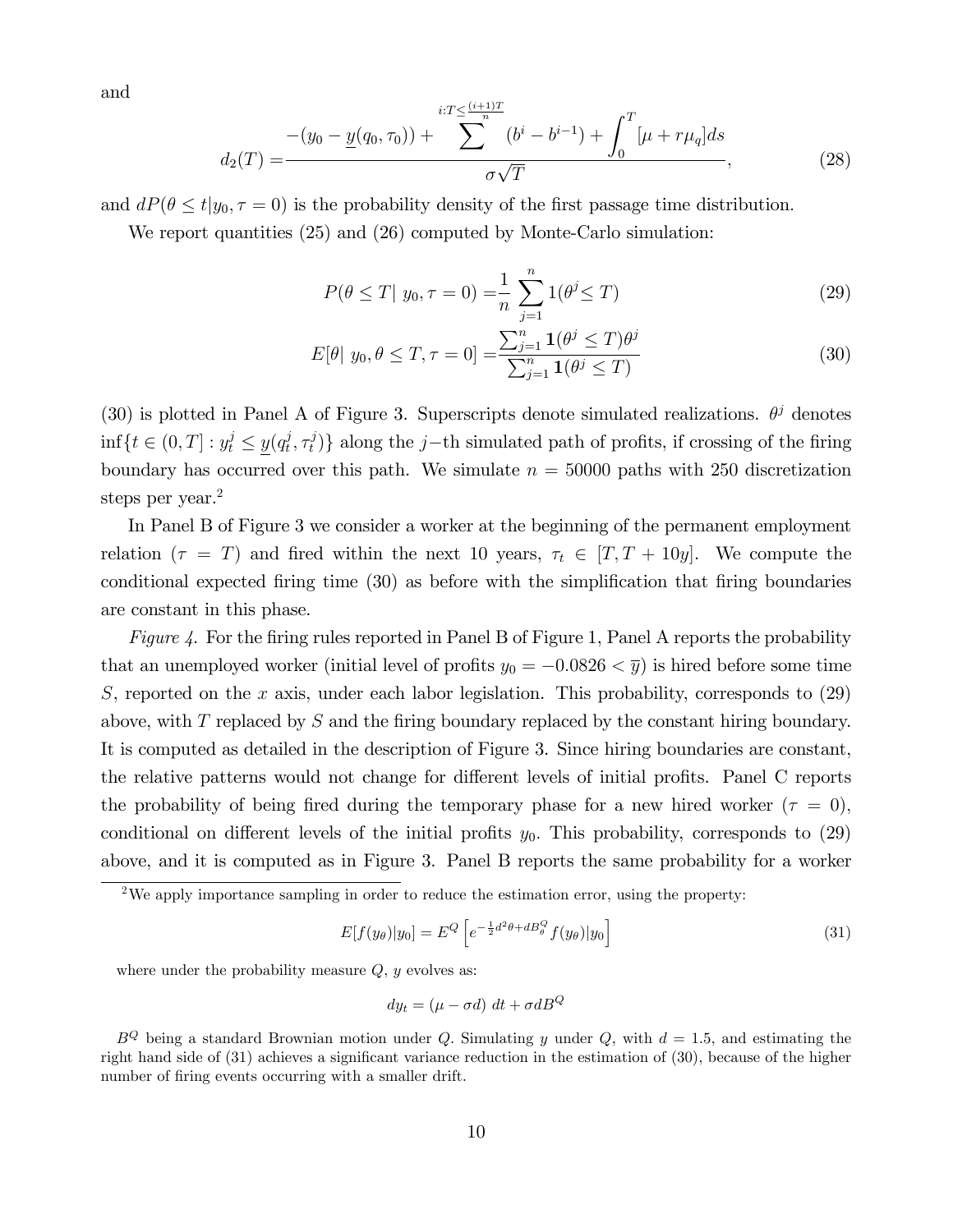at the beginning of the permanent phase  $(\tau = T_S = \overline{T})$  and the event of firing during the next 10 years. Panel D considers 15 years of future employment history for a worker who enters the job market at time 0, for several initial levels of profitability  $y_0$ . If the initial profitability is below the hiring boundary the worker starts unemployed. The panel reports the expected cumulative time spent employed out of the 15 years. This cumulative time is computed as follows: we simulate  $n = 500000$  paths of 15 years of firm's profits with 250 discretization steps per year, conditional on a given initial profitability level  $y_0$  and the firing and hiring boundary of each regulation. At each point in time, for each path, we record the employment status by the relative position of current profits with respect to the firing and hiring boundary. The approximate expected cumulative time spent employed is

$$
E\left[\int_0^{15y} [\mathbf{1}(y_t > \underline{y}(q_t, \tau_t)) \mathbf{1}(I_{t-1} = 1) + \mathbf{1}(y_t > \overline{y}) \mathbf{1}(I_{t-1} = 0)] ds \mid y_0\right]
$$
  
=  $\frac{1}{n} \sum_{j=1}^n \frac{1}{250} \sum_{t=1}^{250*15} [\mathbf{1}(y_t^j > \underline{y}(q_t^j, \tau_t^j)) \mathbf{1}(I_{t-1}^j = 1) + \mathbf{1}(y_t^j > \overline{y}) \mathbf{1}(I_{t-1}^j = 0)]$ 

where  $I_t$  is an indicator function that has value 0 if the firm is not employing.

Figure 5. Panel A plots a Single Contract that has the same initial cost of the Dual Labor  $(q_0 = q = 25 * 0.05)$  and cost appreciation rate  $\mu_q = (20/3) * 0.05$ , so that the permanent costs of the two legislations after  $T_S = \overline{T} = 3$  years coincide (45  $*$  0.05). Panel B reports the firing and hiring boundaries obtained with the same methodology discussed for Panel B of Figure 1.

Figure 6. The figure plots the firing boundaries obtained by changing  $r^*$  through variations of  $\delta$ . They have been obtained using  $n = 10$  states for the state variable u and seven distinct values of the discount rate,  $\delta = (0, 0.04, 0.08, 0.12, 0.15, 0.17, 0.2)$ , and then interpolating between these values. Each state of u has been mapped into employment duration: if current contract duration is  $\overline{\tau} \in \left[\frac{vT}{n}\right]$  $\frac{vT}{n}, \frac{(v+1)T}{n}$ n ),  $v \leq n$ , then  $u_t = v$ .

Figure  $\gamma$  has been obtained as in Figure 6, but changing the risk neutral expected profit variation  $\mu^*$  and keeping the rest of the parameters as in Table 1.

Figure 8 plots the firing boundaries of the Single Contract (Panel A) and of the Dual Labor (Panel B) obtained by changing the risk neutral volatility of profit variation  $\sigma^*$ , and keeping the rest of the parameters as in Table 1. Panel C reports the Öring boundaries of the Dual Labor corresponding to different volatility levels (under the risk-neutral probability measure) when the option to fire expires at employment duration  $\tau = \overline{T}$ , that is, assuming permanent workers cannot be fired. It is the limiting case of our model when the permanent firing cost  $\bar{q}$ is infinite, so that the firing boundary in the permanent phase is  $\underline{y}(q_t, \tau) = -\infty, \tau \in (T_d, \infty)$ . We adapted Proposition 2 to retrieve the firing and hiring policy for  $\tau \in [0, T_d]$ . Referring to the proof of Proposition 2, it is convenient to partition  $V^1$  (the vector of the active firm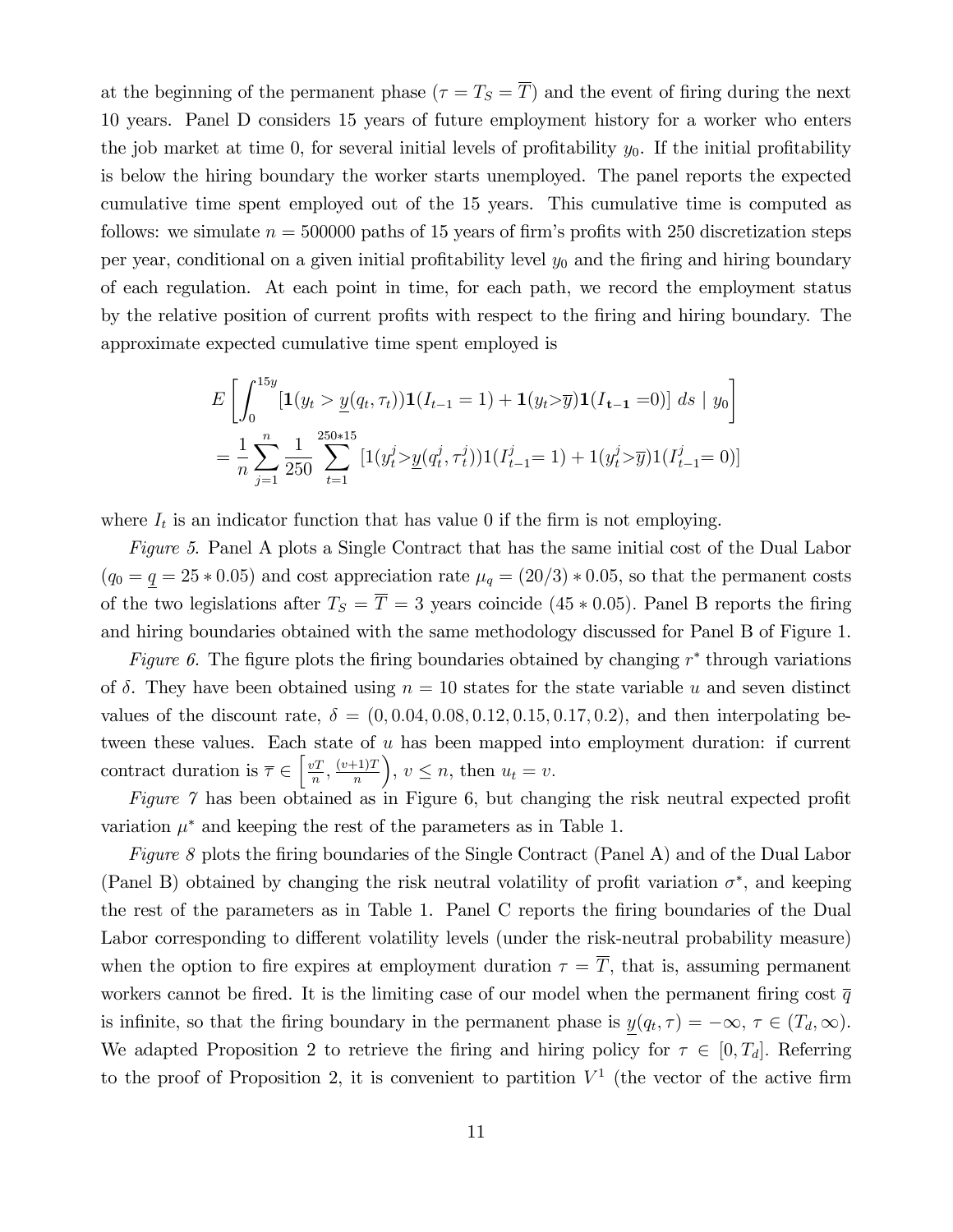values in each state of the factor  $u$  that determines the switch of the firing cost phase) as  $V^1 = [\overline{V}(1, y, \underline{q}), V_n(1, y)]'$ , where  $\overline{V}(1, y, \underline{q}) = [V_0(1, y, \underline{q}), V_1(1, y, \underline{q}), \ldots, V_{n-1}(1, y, \underline{q})]'.$  When  $u = n$  the worker is permanent, and the firm's value is given by the expected discounted value of a constant flow of profits  $y_s$ , because we are assuming no firing. Thus,  $V_n(1, y) = \frac{y}{r} + \frac{\mu}{r^2}$  $\frac{\mu}{r^2}$ . In the idle state we denote the firm's value as  $V^0 = V(0, y)$ . As in Proposition 2, the firing and hiring boundaries are characterized by the Bellman equations solved by the continuation value of the Örm in each state of the temporary phase, the value matching and the smooth-pasting conditions:

$$
\mu \overline{V}_y + \frac{\sigma^2}{2} \overline{V}_{yy} + \Gamma \overline{V} + y \overline{1}_n + \begin{bmatrix} 0 \overline{1}_{n-1} \\ k(\frac{y}{r} + \frac{\mu}{r^2}) \end{bmatrix} = 0 \quad y \in (\underline{y}(u), \infty), \ u = 0, 1, \dots, n-1 \tag{32}
$$

$$
\mu V_y^0 + \frac{\sigma^2}{2} V_{yy}^0 - rV^0 = 0 \quad y \in (-\infty, \overline{y})
$$
\n(33)

$$
V_u(1, \underline{y}(u), \underline{q}) = V(0, \underline{y}(u)) - \underline{q}, \quad u = 0, 1, \dots, n - 1
$$
\n(34)

$$
\frac{\partial}{\partial y}V_u(1, \underline{y}(u), \underline{q}) = \frac{\partial}{\partial y}V(0, \underline{y}(u)), \quad u = 0, 1, \dots, n-1
$$
\n(35)

$$
V_u(1, y, \underline{q}) = V(0, y) - \underline{q} \quad y \in (-\infty, \underline{y}(u)), \ u = 0, 1, \dots, n - 1 \tag{36}
$$

$$
V(1,\overline{y},\underline{q}) - c = V(0,\overline{y}),\tag{37}
$$

$$
\frac{\partial}{\partial y}V(1,\overline{y},\underline{q}) = \frac{\partial}{\partial y}V(0,\overline{y}),\tag{38}
$$

$$
V(1, y, \underline{q}) - c = V(0, y) \quad y \in (\overline{y}, \infty)
$$
\n(39)

where  $\Gamma$  is the following  $n \times n$ -dimensional matrix

$$
\Gamma = \begin{bmatrix}\n-r-k & k & 0 & 0 & \dots & \dots & 0 \\
0 & -r-k & k & 0 & 0 & \dots & 0 \\
\vdots & \vdots & \vdots & \vdots & \vdots & \vdots & \vdots \\
0 & \dots & \dots & 0 & 0 & 0 & -r-k\n\end{bmatrix}
$$
\n(40)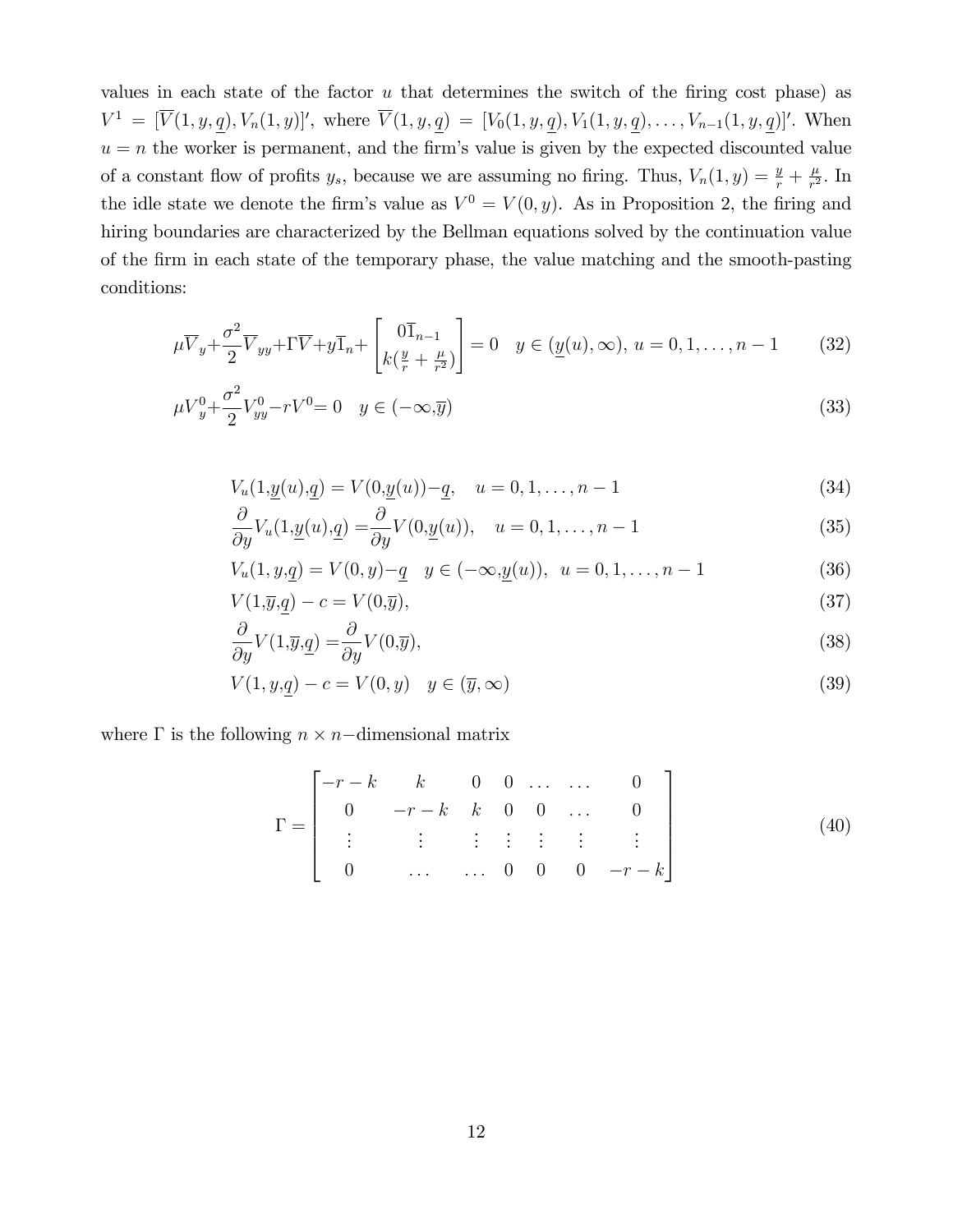Solutions for  $\overline{V}$  and  $V^0$  take the following form:

$$
\overline{V} = e^{yF}\nu + (\gamma y + \delta) \tag{41}
$$

$$
V^0 = e^{y f_2} \nu_0 \tag{42}
$$

$$
\delta = -\Gamma^{-1} \left( \gamma \mu + \begin{bmatrix} 0 \overline{1}_{n-1} \\ k \frac{\mu}{r^2} \end{bmatrix} \right) \tag{43}
$$

$$
\gamma = -\Gamma^{-1} \begin{bmatrix} \overline{1}_{n-1} \\ 1 + \frac{k}{r} \end{bmatrix} \tag{44}
$$

$$
F := \mu F + \frac{\sigma^2}{2} FF + \Gamma = 0\tag{45}
$$

$$
f_2 = \mu f_2 + \frac{\sigma_2^2}{2} f_2^2 - r = 0 \tag{46}
$$

The rest of the proof follows Proposition (2).

Figure 9 plots the firing boundaries for seven values of the risk aversion parameter  $\gamma =$  $(1.5, 2, 3, 4, 5, 6, 6.2)$ . We used  $n = 10$  states for the state variable u, and interpolated the boundaries between the  $\gamma$  values. All parameters are those of Table 1 except  $\sigma = 0.15$  and  $\delta = 0.17.$